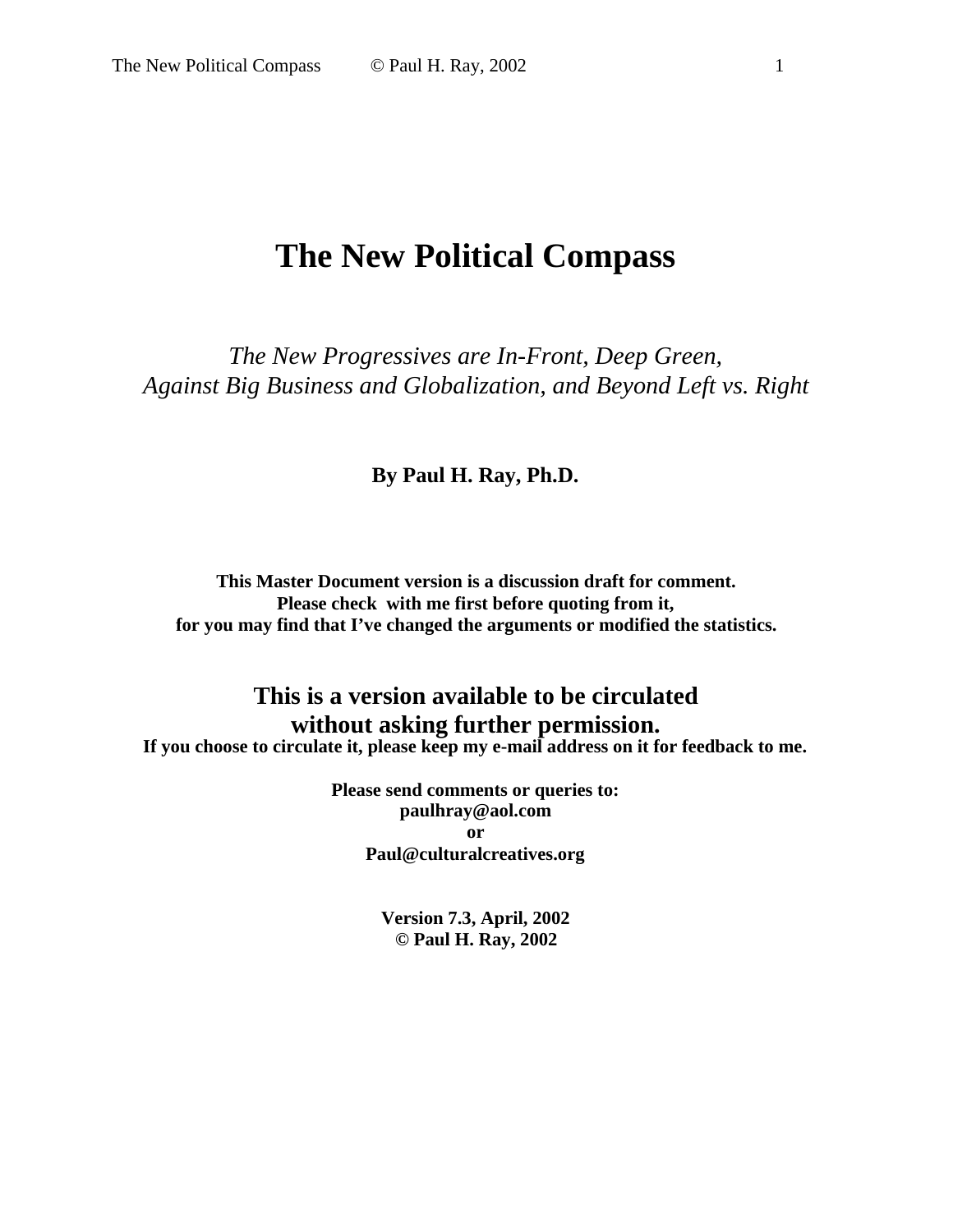# **The New Political Compass Executive Summary**

#### **By Paul H. Ray, Ph.D.**

This longish paper shows a new way to picture political constituencies, as a political compass, with four directions, instead of our usual bankrupt left-right description. The new imagery says: east vs west, north vs south, and would allow us to describe any departure from where we now are as being at an angle, say northwest. This image of a compass heading points the way to helpful redefinitions of who constituencies are, and what they stand for, and offers the possibility of a new democratic politics. It also has the symbolic value of pointing out that a compass is orienting us to what we need to see, rather than just labelling someone as right or left.

We are entering into a time of transformation, i.e., changing shape and function, of many of our institutions. Our political institutions are very much in need of repair or replacement, and this paper shows how to look at the emerging culture of our time as a support for positive change. Indeed, it says that political culture, which is the substrate politics rests on, has already been changing for some decades now, and at this point in history, leads to new kinds of political demand. Today's politics is dismal in part because of its rigidity, its corruption, and its inability to supply what people want. We are looking at the political equivalent of what would be called market failure in economics and business: the breakdown of supply and demand. Our democracy is at great risk of turning into a plutocracy: rule by and for the benefit of the rich.

In partisan political terms, we are looking at a slow decline of both left and right, and of both political parties. The term "center" doesn't communicate anything, and my research suggests it is a fiction. Social conservatism is slowly declining as its underlying culture slowly dies off: In the last fifty years, Traditionals have shrunk from about half the population to under a quarter. We are also looking at the demise of the left, since only about twelve to fifteen percent of the people identify with it any more. Big business is distrusted by over 70 percent of Americans and they can get only 14 to 19 percent of the voters, so they depend on money power to keep control. Politicians are rated down there with used car salesmen as an occupation. Voting is still at an all time low.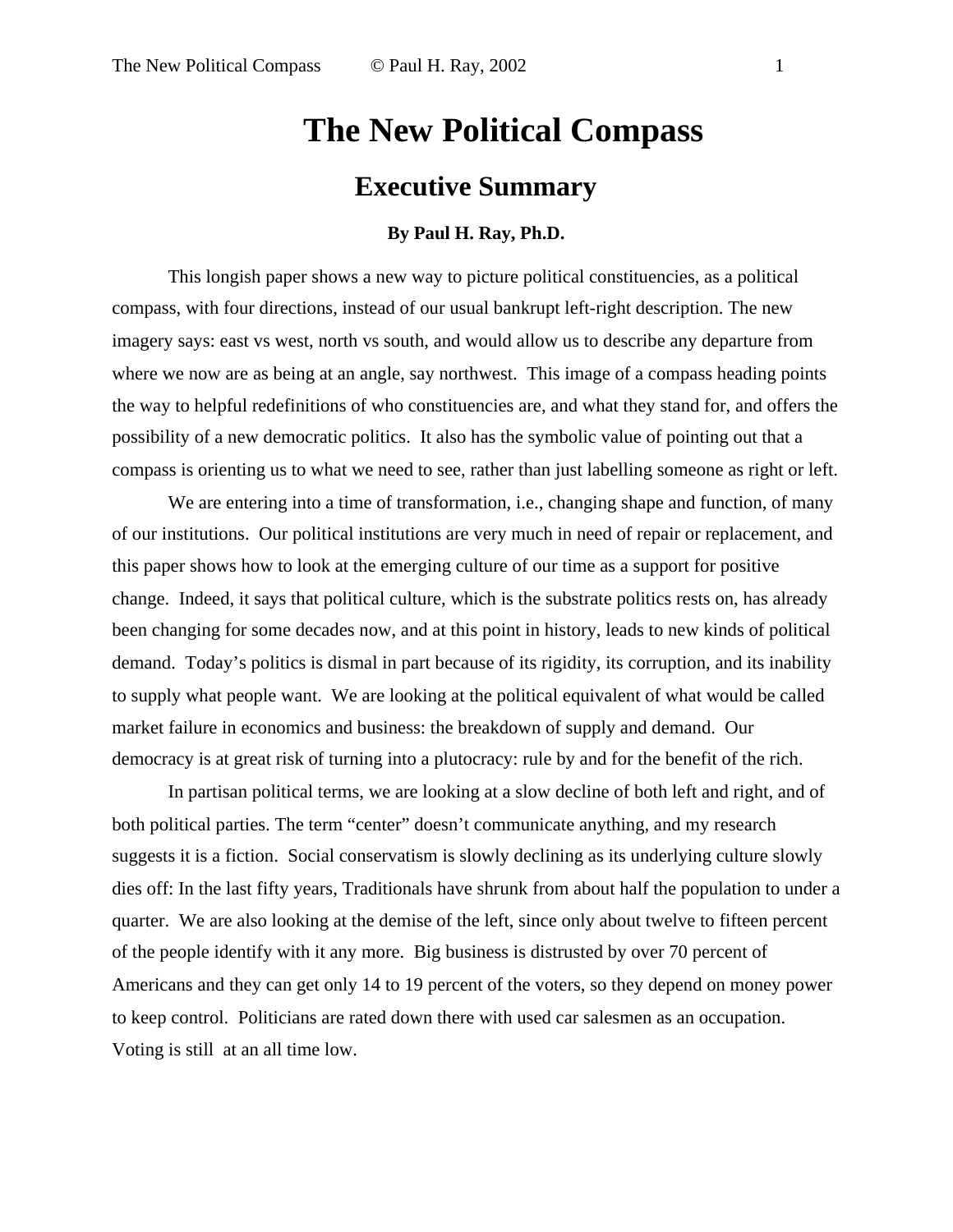Figure 2 at the end of this Executive Summary is based on survey data, and shows the casual reader the main idea. A new political constituency is emerging, whom I call the New Progressives, and the easiest way to describe them is that they are at right angles to Liberal left and Social Conservative right, and they are directly opposed to Big Business Conservatism. That means that politics really has two dimensions, but we have not recognized it yet.

There really is no center for timorous politicians to run to: all that is in this center are the politically alienated and ignorant who don't vote. The second dimension pits globalization and big business interests against ecological sustainability, women's issues, consciousness issues, national health care, national education, and an emerging concern for the planet and the future of our children and grandchildren on it.

On the four points of the compass, this new group is definitely not "the center" or mushy middle of Clinton lore. And they are also the biggest of the four constituencies at 36 percent of population and 45 percent of likely voters. I describe the new constituency as New Progressives, because they reflect the concerns of all the new social movements and consciousness movements that have emerged over the last 40 years. Most of their issues are claimed by the Left, and sworn at by the Right, but they don't identify with either left or right. They are no more similar to liberal left or religious right than business conservatives are. And they also reflect the wave of values change that has been slowly moving through American life for the same time period, which gave rise to the subculture whom I call Cultural Creatives. Some 55 percent look like a relaxed definition of who are Cultural Creatives.

The New Progressives are more likely to be volunteers and give money to good causes, and are more likely to have been in multiple social movement constituencies, and care more about changing the culture, than the rest of society. They are at the intersection of all the movement constituencies, and the marginal cost of mobilizing them should be small. If they are mobilized under a single banner, as a big political tent that contains the movements, they may wind up replacing one of the political parties and dominating American politics for the next generation or more. This paper gives several pages of questionnaire responses by New Progressives to show what they look like on values, attitudes, opinions and issues. What is evident is people want politicians to start dealing with the real emerging problems that threaten our children's future.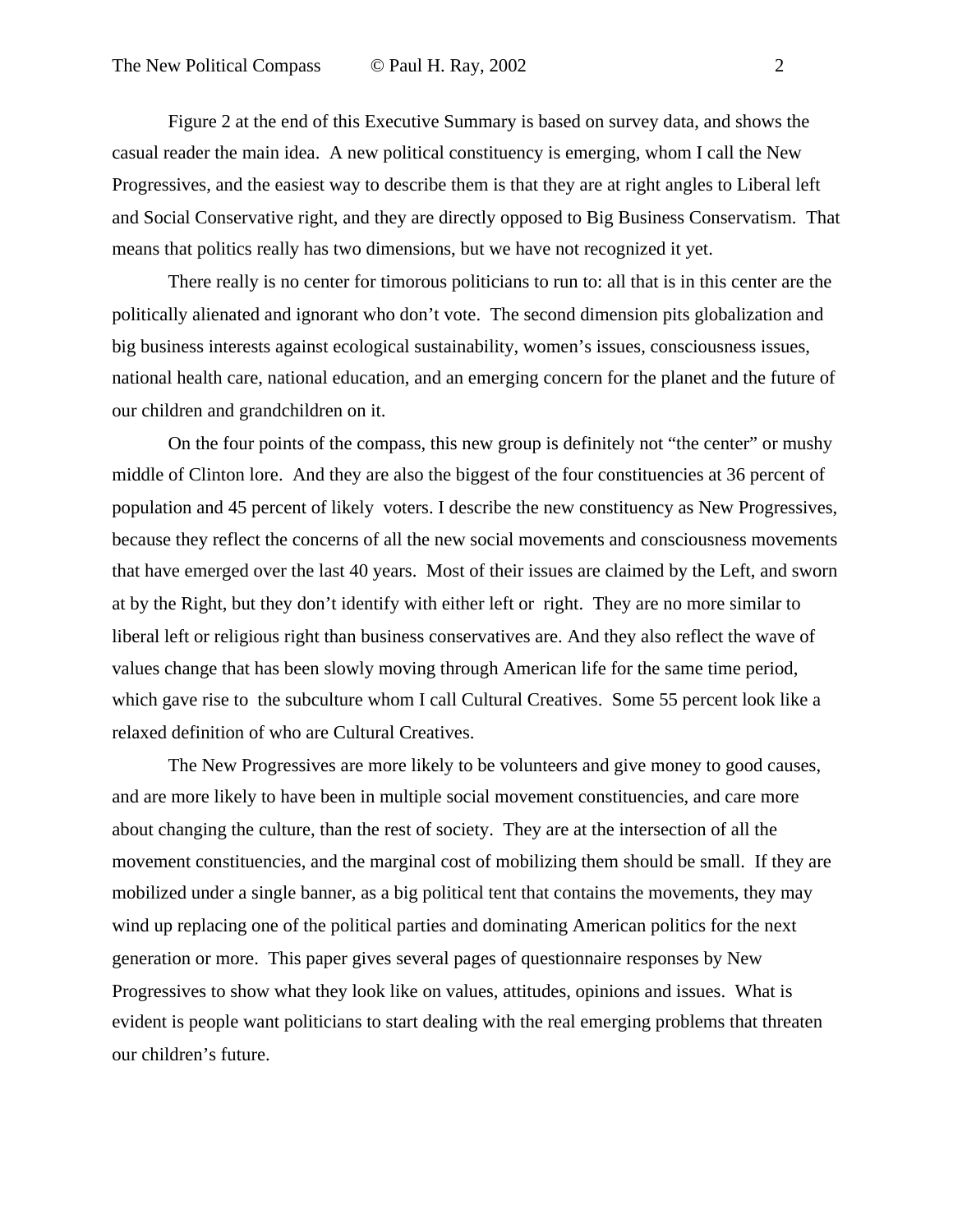The paper describes all four sides of the compass, and then shows how this has emerged from cultural change, answering the question 'What happened to the Left?' in detail. In brief, the answer is that the leaders of the left have not kept up with the changes in political culture upon which all of our political institutions and political activity depend. And because those changes grow out of all the new social movements of the last 40 years, the corporate media are very careful not to cover them, or interpret them accurately. They're mostly bad for business as usual, and it is those movements which also set in motion the Cultural Creatives, who are creating the emerging culture of the  $21<sup>st</sup>$  century.

I also show the six underlying dimensions of the wave of cultural change that produced this change, and how the data resembles a wave of change. Imagine politics-as-usual as a tightly knit ball of ongoing conflict that is supported by the cupped hands of the political culture. Without the continual support those webs of agreements, norms, values, social interpretations, worldviews and daily practices, no institution can survive. What happens next if the culture moves on, and the politicians and institutions are so preoccupied with power and locked in their conflicts that they rigidly refuse to change? Probably that they fall out of those cupped hands, splat on the floor! That is, legitimacy and confidence are withdrawn from politics.

I end by speculating on the future of the New Progressives' politics. Political parties have been declining for a generation or more, and the last round of campaign finance reform will weaken them even further. Nature abhors a vacuum in politics at least as much as anywhere else. We stand at the cusp of a major realignment in political parties, the kind of dramatic shift that happened when the Whig party gave way to the Republican party in the early  $19<sup>th</sup>$  century. Any big tent mobilization strategy for political North must start with a recognition of the enormous overlap of the constituencies of all the movements, an overlap occupied by the Cultural Creatives. With effective mobilization and legislative strategies, the political North will rule at some time in the future. A four party political system is quite conceivable, and I speculate on how that would go.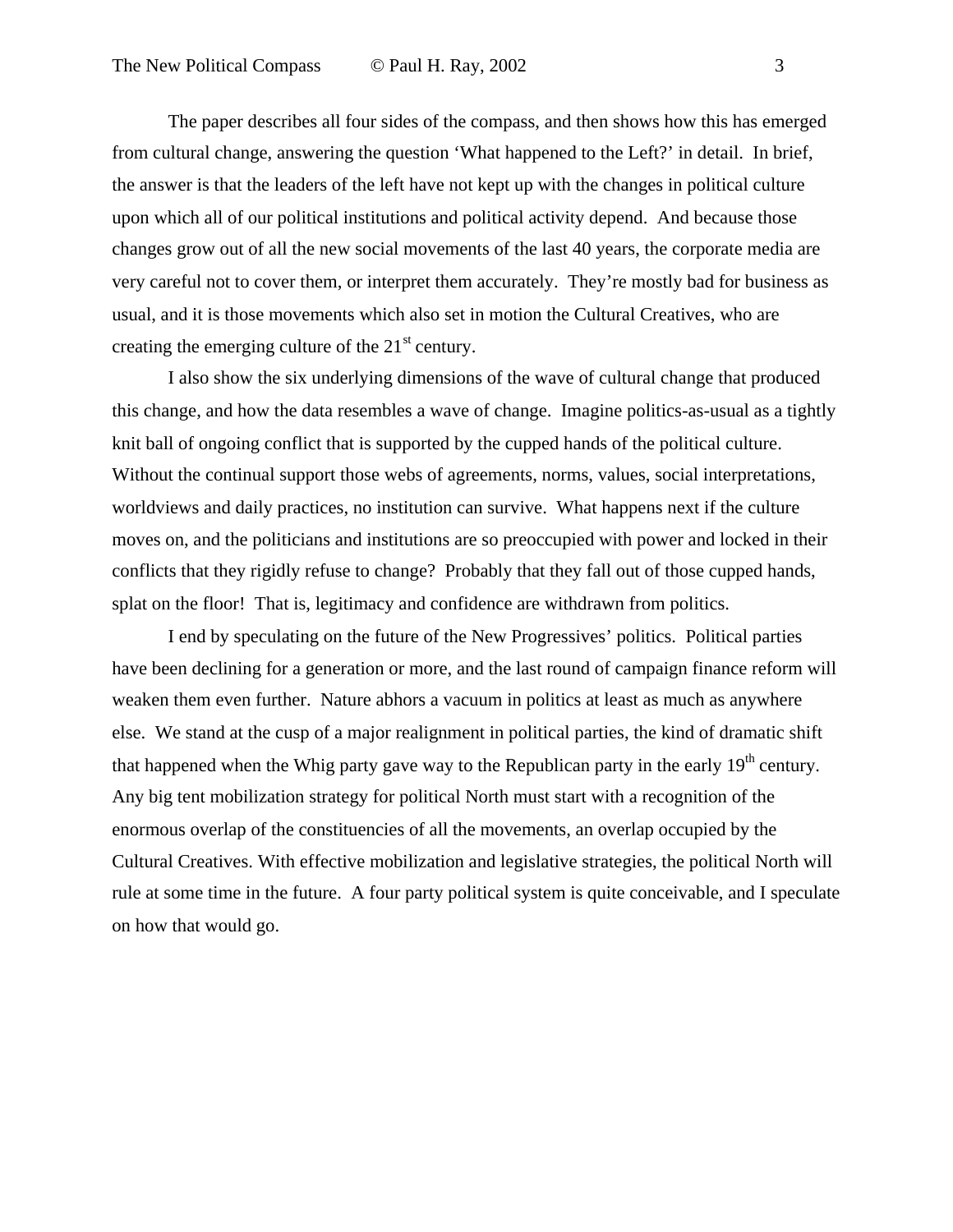## Fig.2 The New Political Compass



**Data from: 1995 Integral Culture Survey and 1999 EPA Survey**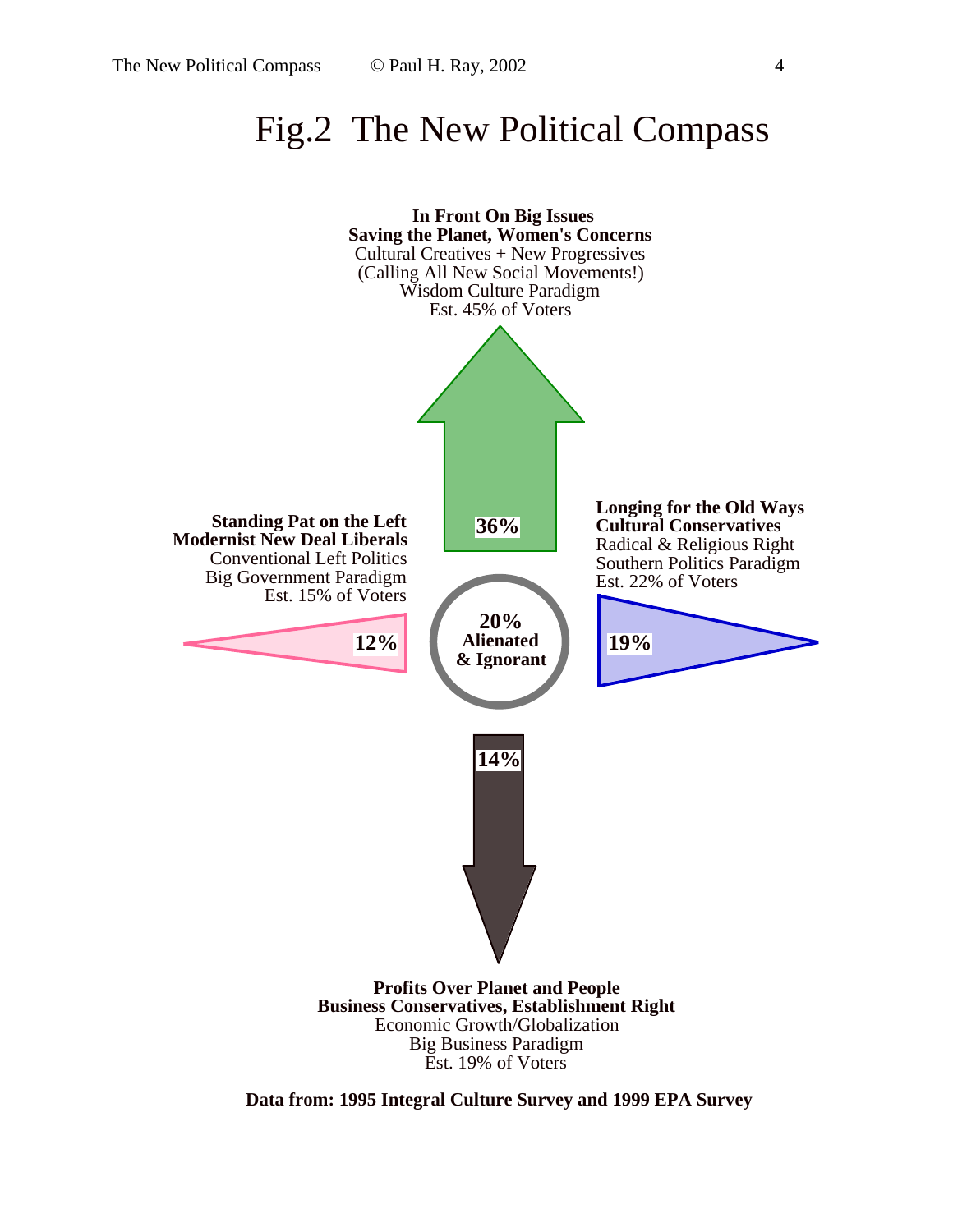April 5, 2002

To the reader:

This is a discussion draft, designed to elicit comment, and start progressives thinking about our political possibilities in new ways. It makes the case that this new phenomenon is not just armwaving (as so much political commentary is) and that there is a real empirical case that we need to see our politics and what's coming in a new, and positive, way. I've tried to include important evidence without being too technical. If you're a number-phobe, skip the hard parts, but be aware that the argument rests in part on the numbers, not just political arm waving.

- If you've gotten this through e-mail, someone thinks you have something valuable to say to me, or at least that you're interested in the topic..
- If you got an earlier version of this before April 5, 2002, then be assured that this version has better writing, a lot more data and analysis, and many of the figures have been revised and improved. So do take a look at it. New versions will probably be posted on our website.

#### **This is a version that is available to be circulated without asking further permission. If you choose to circulate it, please keep my e-mail address on it for feedback to me.** My e-mail for comments is [paulhray@aol.com](mailto:paulhray@aol.com), or [Paul@culturalcreatives.org](mailto:Paul@culturalcreatives.org)

If you haven't read anything about Cultural Creatives yet, some of this will be less than obvious, and you may need to do some reading. For a brief summary, see our website www.culturalcreatives.org and it has links to buy *The Cultural Creatives* (Harmony, 2000).

Here's how you can help:

- Help me find egregious errors or holes in the argument.
- See if it triggers new thinking on your part, and let me know what it stimulates by way of new ideas about practical action in politics and social change
- Think of this long piece as a master writeup, from which a large number of smaller, more specialized articles will come designed for lots of publications. It's not likely that anyone will want to publish it in its present form. If you've got bright ideas on what publications would want to publish some kind of specialized or abbreviated offshoot, please let me know. I'm not terribly interested in writing for academe, though I'll read academic stuff if it's pertinent.
- If you know of books or articles that deal with alternative politics and new political culture ideas along lines similar to these, please send me the references. If you can send the article, so much the better.
- Please let me know if this is in good enough shape to start circulating to the various activist and political communities, and if not, what you would suggest by way of rewrites: shorter specialized versions, different style, different offshoot topics, different data runs, etc.
- Finally, this article shows that we need newer data than the 1995 data I had to work from to do the analyses in this article. *If you know who might sponsor a new survey, please let me know.*

Thanks, Paul H. Ray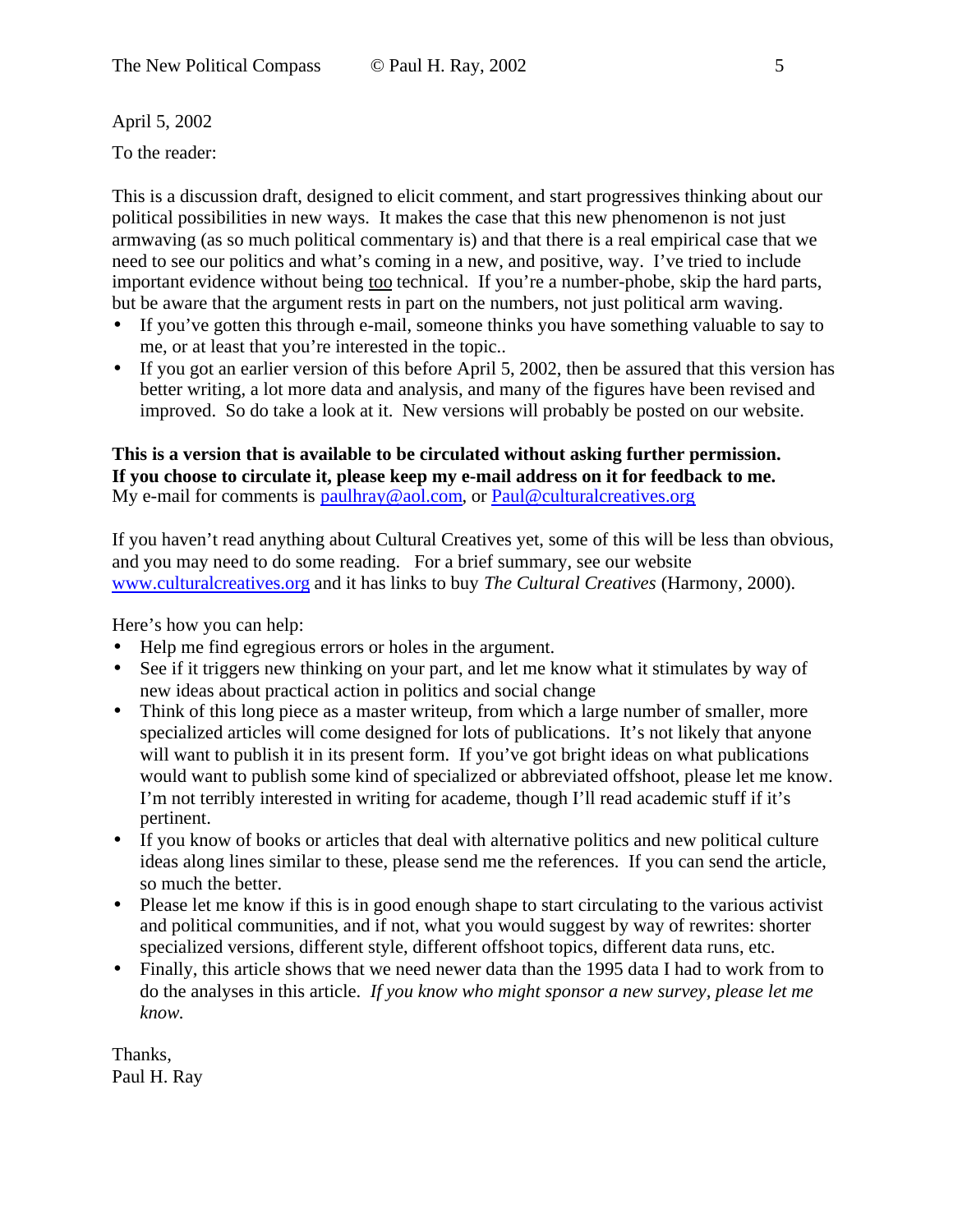## **The New Political Compass**

*The New Progressives are In-Front, Deep Green, Against Big Business and Globalization, and Beyond Left vs. Right*

**By Paul H. Ray, Ph.D.**

**Draft for Discussion and Comment. Version 7.3 April , 2002**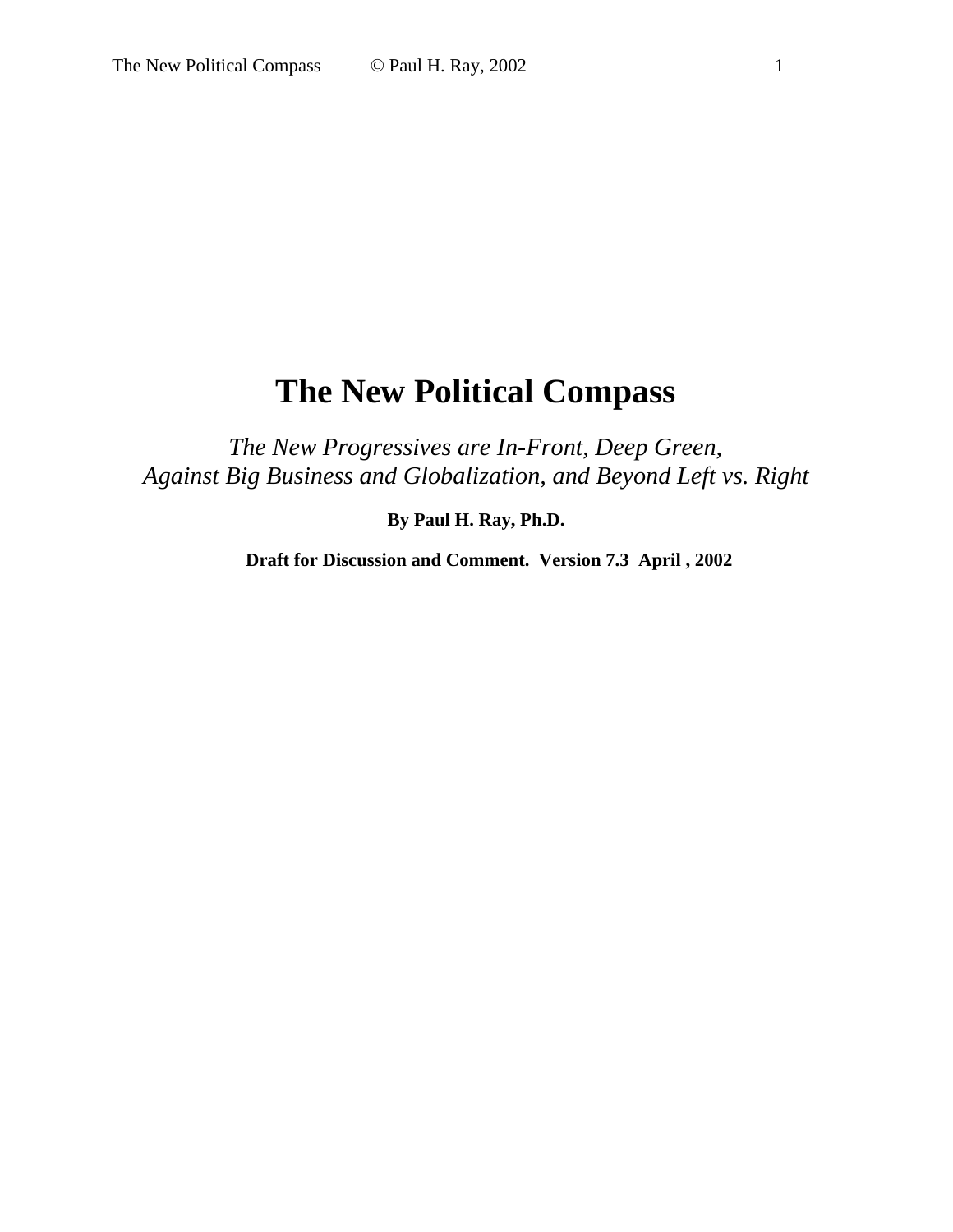## **The New Political Compass**

*The New Progressives are In-Front, Deep Green, Against Big Business and Globalization, and Beyond Left vs. Right*

#### **By Paul H. Ray, Ph.D.**

Every few hundred years in Western history there occurs a sharp transformation. Within a few short decades, society — its world view, its basic values, its social and political structures, its arts, its key institutions — rearranges itself. And the people born then cannot even imagine a world in which their grandparents lived and into which their own parents were born. We are currently living through such a transformation.

Peter Drucker, Post-Capitalist Society

I have bad news and good news about political transformation in our time. We already know the bad news part of it, in the way politics has become a truly dismal area of social life, where all across the civilized world politicians are in bad odor, and people are thoroughly fed up with what they see. In short, everyday politics is failing to deal with some of the most important issues of our time, and everyone knows it. Most national politicians seem to be trying to deal with the the few easy issues they can handle conventionally, with a long and growing list of things not handled at all, reacting to change in inept ways. A lot of evidence is emerging that voters want politicians to get on with the job of really dealing with the big, difficult, emerging issues of our time, such as global warming, globalization, health care, education, the information society, control of biotechnology, giant corporations out of control, violence around the world, and new fears about the future of their children.

The good news part is that as left vs. right grows ever less helpful to define our politics, a wave of change is going through Western culture. A more helpful image than left-right for our times is to think of a political compass that includes four directions: east vs west, north vs south, and even to talk about departing in any direction at an angle to where we are, say northwest. This image of a compass heading points the way to helpful redefinitions of who constituencies are, and what they stand for, and offers the possibility of a new democratic politics. We could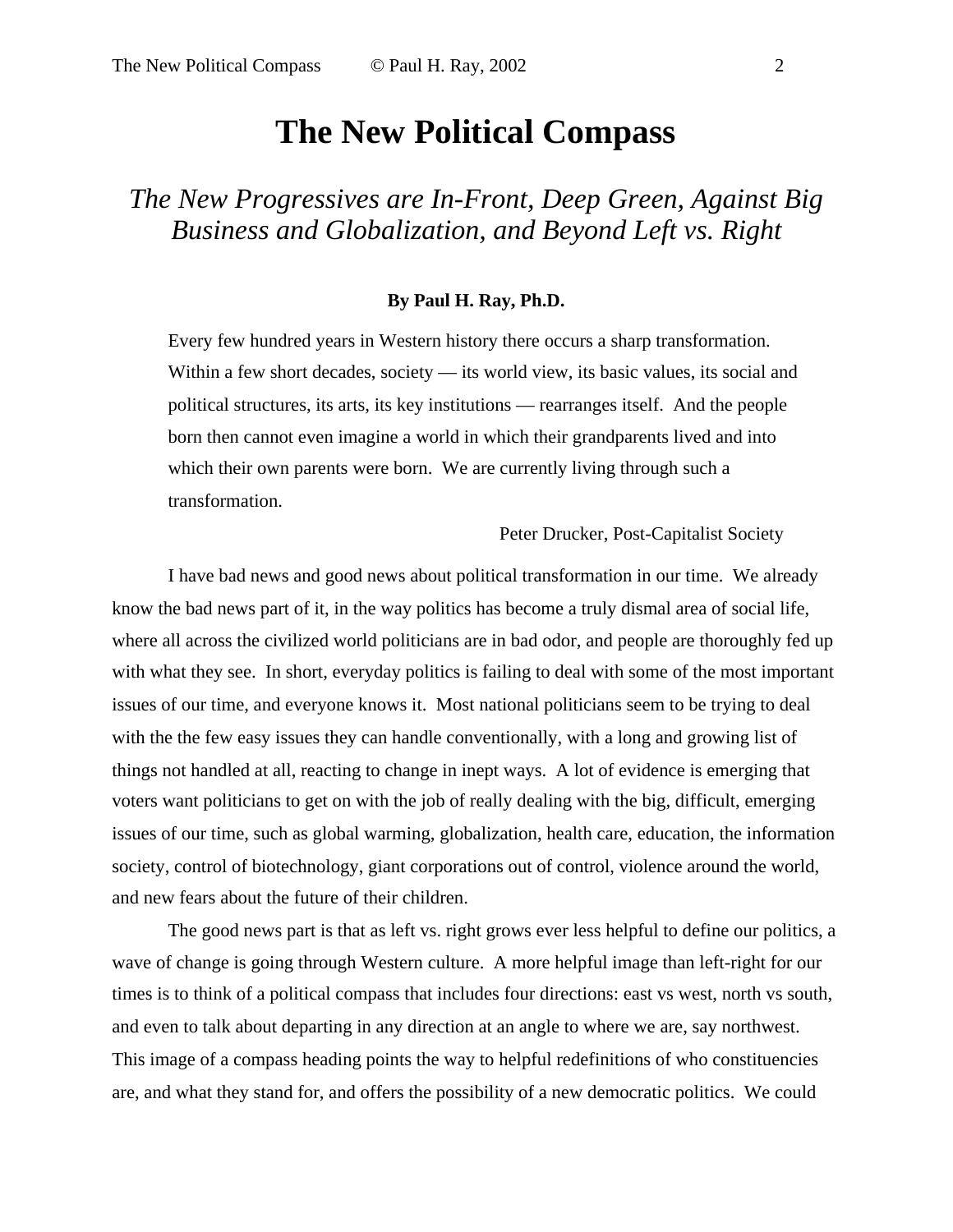also state a two-dimensional view of politics using words like right and left, and add forward and back. But since we all "know" that forward is progress and back is regressing, let's save that for partisan rhetoric and be oriented by compass headings.

Today's politicians and government officials often react to  $21<sup>st</sup>$  century issues with  $19<sup>th</sup>$ century categories, because that's when most of our political institutions and mechanisms were set up . Those categories include our favorite concepts and rhetorics. "Normal governance" is still inside a  $19<sup>th</sup>$  century conceptual box. Is it any surprise that political scientists have been telling us for years that the old categories of left vs. right are breaking down, and that both politicians and government officials are as low in public confidence as used car salesmen? Isn't it obvious that the U.S.'s low voter turnout reflects disgust with politics as usual, including both the absence of good ideas and the dominance of big money? When electorates are not given any salient choices, they hunker down. But they're not happy with what they're getting. Survey upon survey shows over 70% of voters unhappy with politics and politicians.

The concepts, solutions and rhetorics of the conventional Left, not to mention their candidates and favorite political processes, are no longer able to bring masses of voters into the polling booths, much less into demonstrations. Both our national elections and our national governance process have fallen prey to big money. The electoral process depends heavily on big money to buy TV ads on stations controlled by the same corporate interests as the business conservatives, and the governance process is being tilted to give preferential access to the same corporate and wealthy interests. This has two disastrous aspects: First, the business conservatives can buy elections so long as voter turnout stays low, and they have succeeded in forcing liberals to copy their money-driven politics. The stinkier politics looks, the more the average voter shies away from it, and the greater the advantage to corporate interests. Second, between the election cycles, the think-tanks of the right are massively supported by foundations that fund only their far-right causes, whose original donors stand to reap enormous corporate profits from key positions. Those think-tanks are cranking out position papers by the gross to feed favorable media coverage of their issues, and favorable consideration from the politicians whose votes are already half-bought.

*Conclusion: Our democracy is nearly a plutocracy: rule by, and for the benefit of, the rich.*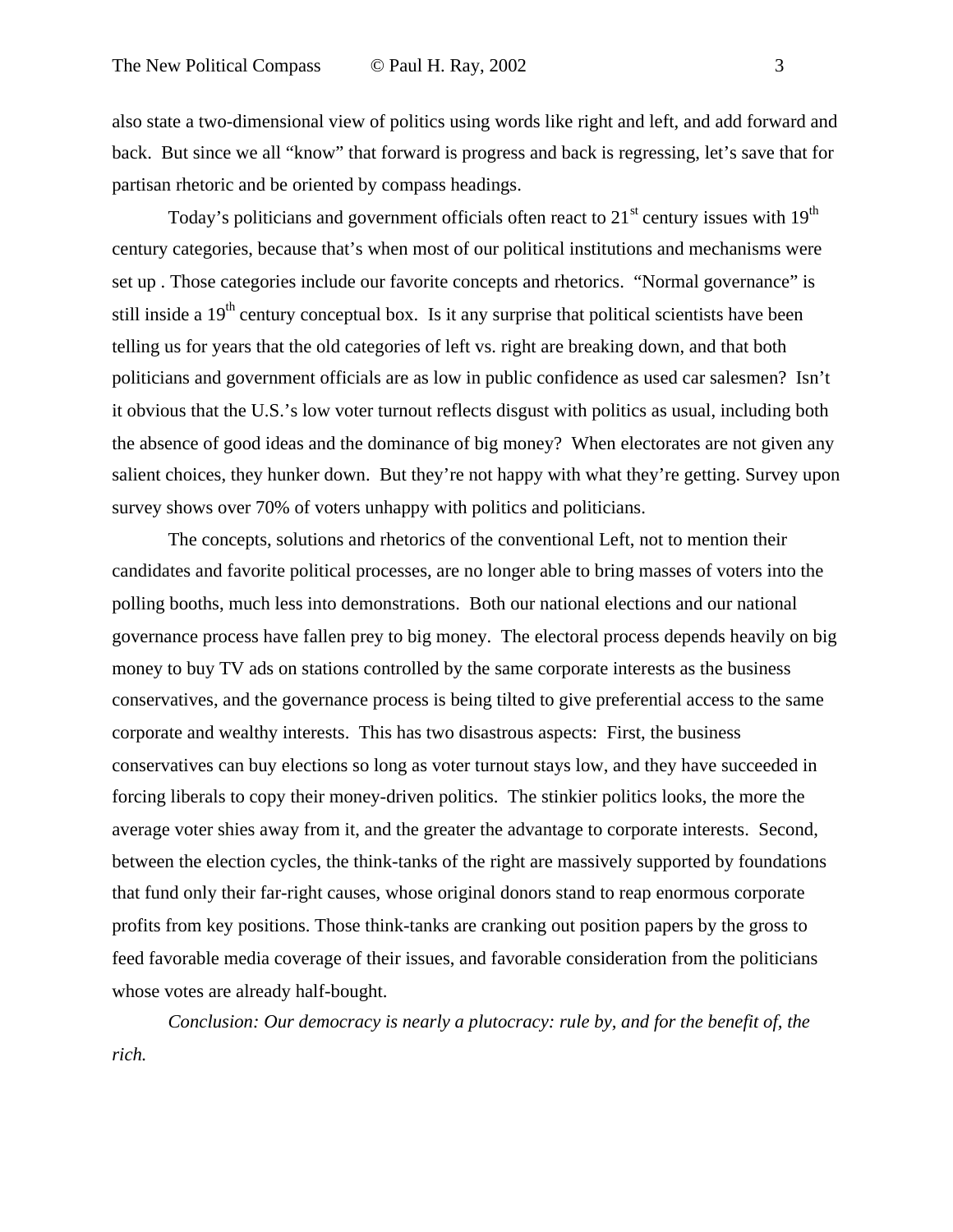However, my research shows that when you look at the movements and the values that gave rise to the subculture, called Cultural Creatives, which has been emerging for the last 40 years, you can immediately see that there's both an explanation for the decline of the Left, and a way out. It requires facing up to change in the cultural basis of our politics, and then adapting the Progressive movement, and much of the Center as well, to that cultural change, doing our political business in new ways. An immense opportunity is being created by a vast, unsatisfied demand in the electorate for politicians to get out in front on the big emerging issues of our time, rather than finessing them.

The point is that while what's emerging may be claimed as progressive issues, the conventional Left no longer "owns" these issues. Once we look at the cultural changes that emerged with these issues, we can explain the decline of the left, and show where its missing constituency went. To anticipate my argument, it appears that the culture, and consciousness, of what could have been Left constituencies has outgrown the culture and consciousness of most Left political experts and leaders. If our cultural reality is unfolding in new and different ways, and yet our political institutions really depend on left-right as the only distinction that matters, then perhaps none of our conventional political imagery, parties or practice, are even competent to deal with the world around us today.

Note 1: I'm going to give statistical results from the 1995 Integral Culture Survey that show the first stirrings of the political compass (with north-south just half as strong as east-west). As you look at them, think of how all the trends these results were based on have strengthened. Now, after two years of demonstrations and debates on WTO / WB / IMF and on globalization, the second dimension of the political compass should be more fully developed. We should just now be seeing a full fledged two-dimensional political array, and if I were to replicate the key items today, it would show that. There's a giant opportunity here, we just need funders for a repeat survey that adds hot current issues, post  $9/11$  & postEnron: cost maybe \$25K-50K depending on parameters of survey. If you know of any potential funders for such a survey, let me know.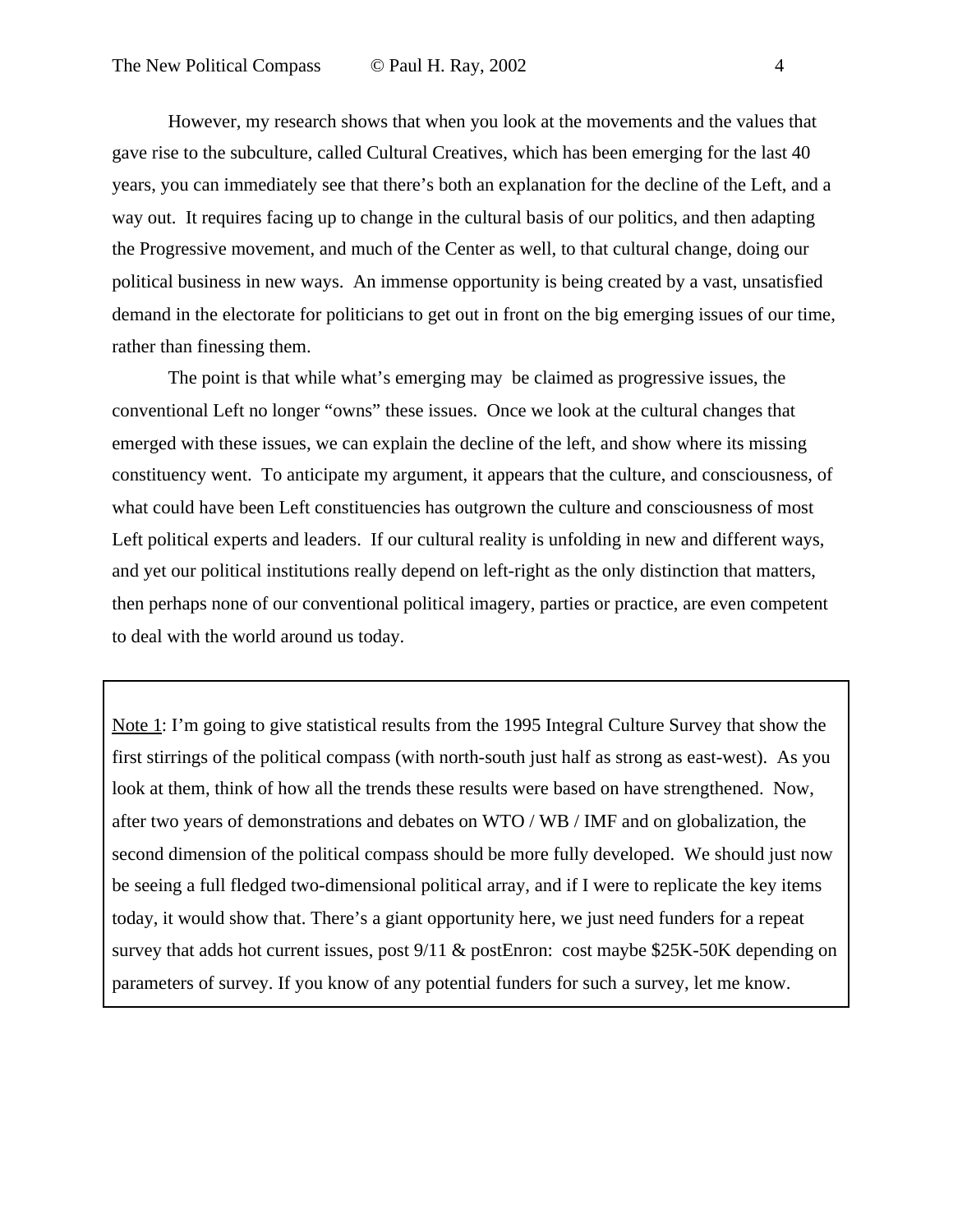Note 2: I'm going to be talking about the Cultural Creatives as if you already know something about them. If this article is your first exposure, you can get more information on our website, www.culturalcreatives.org, or you can get our book: Paul H. Ray and Sherry Ruth Anderson, *The Cultural Creatives: How 50 Million People Are Changing the World*, Harmony, 2000. The key thing to know is that I'm talking about a whole new way of life appearing, with new values and worldview, a subculture not just an arbitrary category or stick-on label. Unlike say, *Bobos in Paradise* where the author just "made it up" this is all based on a lot of data, both hard and soft, 14 years of surveys and focus groups, and a lot of in-depth interviews. Yes, there is a definite advocacy stance: but I've also been careful and conservative with the research.

#### **Beyond the Demographics: A New Subculture in America**

Everybody knows the protagonists in the Culture Wars. We saw them vividly in the abortion issue, gay rights, the Clinton impeachment. It's the world of Traditionals vs. Moderns, the world according to Jerry Falwell and Tom DeLay vs. the world according to *Time Magazine, The New York Times,* but also *Mother Jones and The Wall Street Journal*. In this clash, the business right often lines up on the same side as the liberal left, and the big media. Because the fault line is a cultural clash between the values and worldview of small town America, religious conservatives and many elderly people versus the getting ahead, getting and spending, materialist worldview of the dominant institutions of the  $20<sup>th</sup>$  century.

However, something crucial is missing from this picture, though the big corporate media who feast on these conflicts won't own up to it. It's the emergence of a third side to these political food fights, the same side that gave rise to all the new social movements, and consciousness movements of the last forty years. And they don't identify with either the Traditionals or the Moderns, and least of all with the big media. I call them the Cultural Creatives, because they are part of most of the creative new aspects of an emerging culture not just the U.S. but across the Western world.

In the U.S., Traditionals are about 24-26% of the adult population (approx. 48 million), Moderns about 47-49% (approx. 95 million) and Cultural Creatives are about 26-28% (approx. 50 million). Across Western Europe in the EU, the Cultural Creatives are about 30-35% of the adult population — the wave of change seems to have gone further and faster there than here.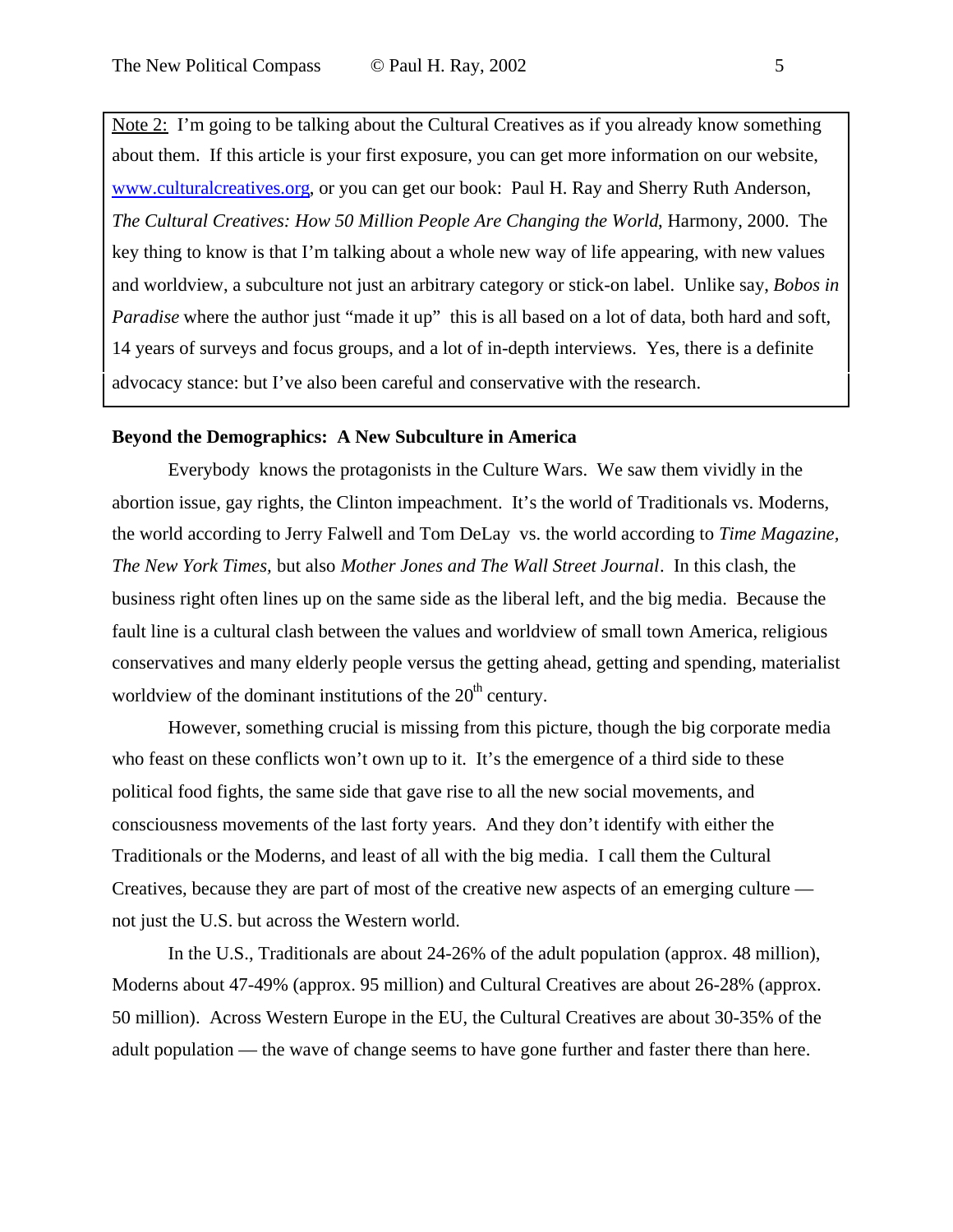Cultural Creatives are at or just slightly above the national average on all demographics but one. Take age, education, income, occupation, region, religion, race, ethnicity, and they scarcely differ from the national profile. But they are 60% women overall, and in the most active Core Group they are two to one women, 67%. The new culture comes with new values, lifestyle and worldviews, and these cannot be predicted by demographics, because they are deeper than demographics. Its easy to find a typical Modern family and a typical Cultural Creative family, essentially identical on all demographics, but they will live in two different worlds. What they want from life, what's important for the future of the country, and how they live, are all distinctly different. They may seem superficially similar on liberal-conservative, Democrat-Republican surveys as well, but ask what really matters about politics and social issues and you will hear a very different vocabulary, and a different list of concerns. These are concerns about our children's future, about equality for children's opportunities, about health and education, about the ecology of the whole planet, about the inner dimensions of life, about the overweening power of big business, and the role of big money in politics. To a very large extent, this is about women's values and concerns coming forth into the public domain for the first time in history.

Indulge me in a rhetorical comparison. Let's take a look at what conventional political measures show about the three subcultures. It's dismaying how little they convey.

**The Three Subcultures Self Identified as Left vs. Right:** Sorry to say it's just not very informative: to understand our politics, we need better measures. Cultural Creatives are less conservative than the general population, and there aren't many liberals. End of discussion, fringed with depression. Traditionals and Moderns have more conservatives, followed by people in the center, as does the total population, while Cultural Creatives have an equal number of conservatives and people who are in the center, or neither left nor right. Liberals are such a small minority that their largest percent is among the Cultural Creatives at 23%.

**Political Party Identification:** Here we see the percent of Democrats is the same at one-third across all three subcultures, while the percent Republican is 38% of Traditionals 34% of Moderns, and 26% of Cultural Creatives. It doesn't tell us what we want to know. And that's the point. The new measures we develop will show us something more interesting, however.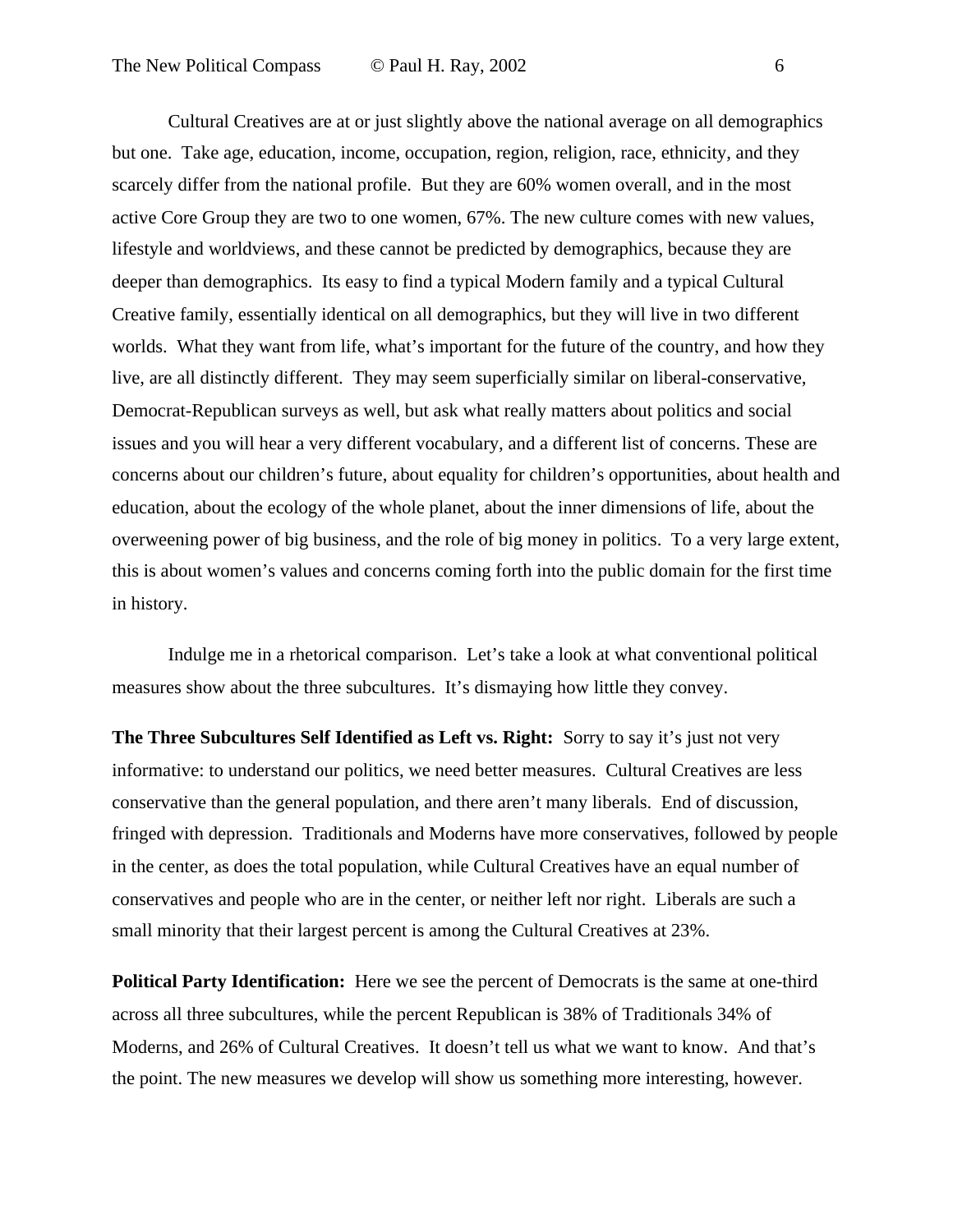

The Three Subcultures, Self-Identified on the Liberal-Conservative Spectrum



The Three Subcultures by Political Party Affiliation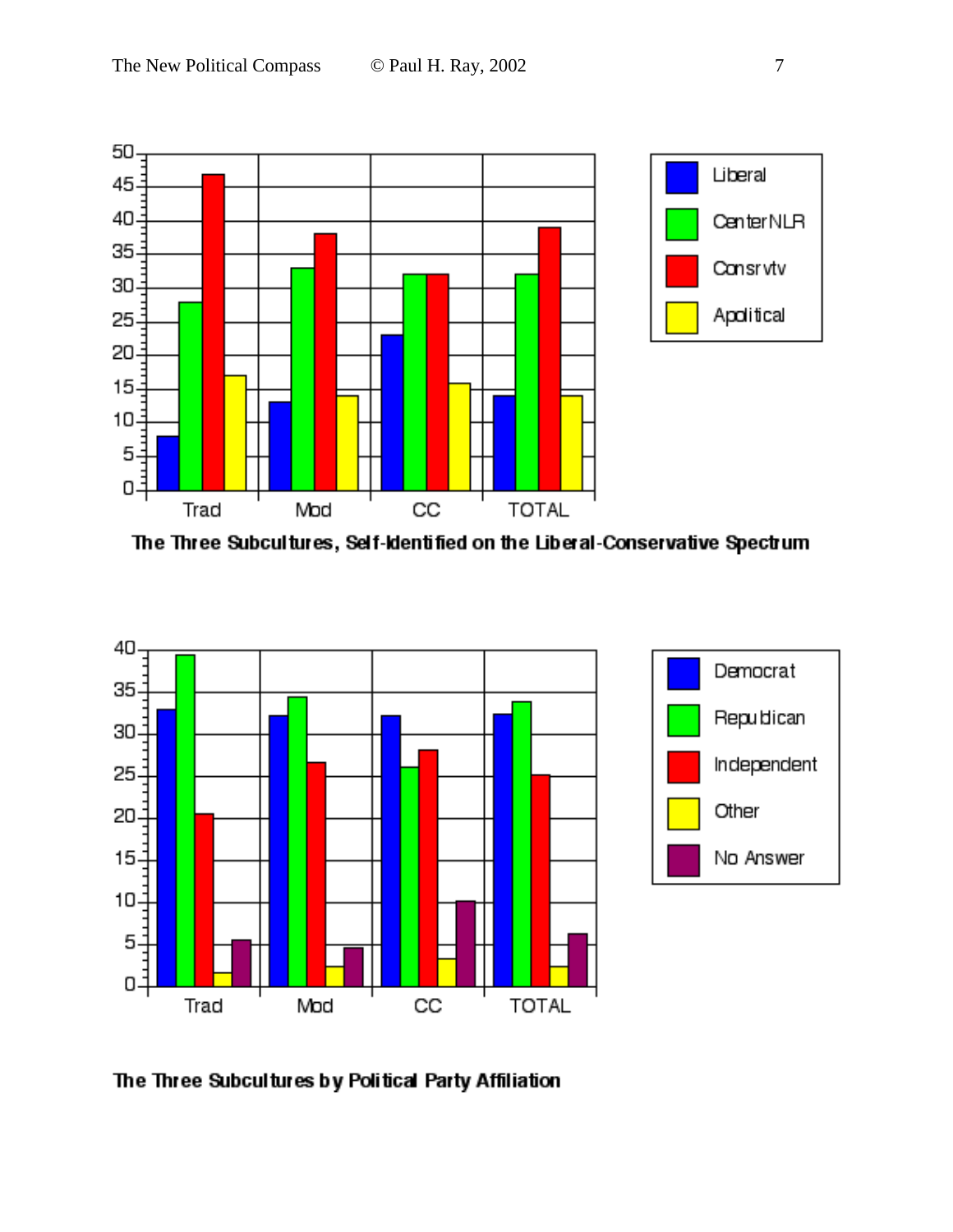### **Part I. Beyond Left vs. Right: The New Political Compass**

#### **Left Vs. Right Doesn't Work Any More**

A century ago, Left vs. Right meant progressives and unionists vs. big business and maybe the Ku Klux Klan. But that was before nuclear weapons could destroy life on the planet, before Vietnam and the peace movement, before the civil rights movement and women's movement, before the insurgent radicals of the religious right came back into politics, and before saving the planet from ecological destruction and globalization became a huge issue. Both the issues and the constituencies of the U.S. have evolved, but our political rhetoric has stayed frozen in century-old lingo and metaphors, and so have our political parties and our politicians. The common belief that the shape of left vs right is simply a bell-shaped curve, with an enormous uninterested and passive Center in between left and right. (See Figure 1) The left is fading down to about one voter in six, while the right has about one in three locked up, while the mushy middle is about half the population. The right is now working to redefine the center.

When we add new data about values and political positions it becomes obvious that this image of our politics is beyond inadequate, it's hopelessly wrong and misleading. In fact, political scientists have been talking about the demise of left vs. right for nearly 20 years. What every social researcher will tell you is that if there's a big undefined middle in between the extremes of a bell-shaped curve like Figure 1, that means there's a mass of unexplained attitudes, behaviors and values that aren't being captured by a distinction like left vs. right. It's called specification error, which says the theory needs to be improved—and so do our working images. And researchers will tell you that whatever that unexplained stuff in the middle is, it probably goes off at right angles to left vs. right, describing something else that's also important. That's what is currently missing from the conventional wisdom of the campaign advisors, the pollsters and the lobbyists. In fact, that "mushy middle" reflects a refusal of politicians and political analysts to look at the full variety of values, concerns and kinds of consciousness that are really operating in the political culture that supports American politics-as-usual.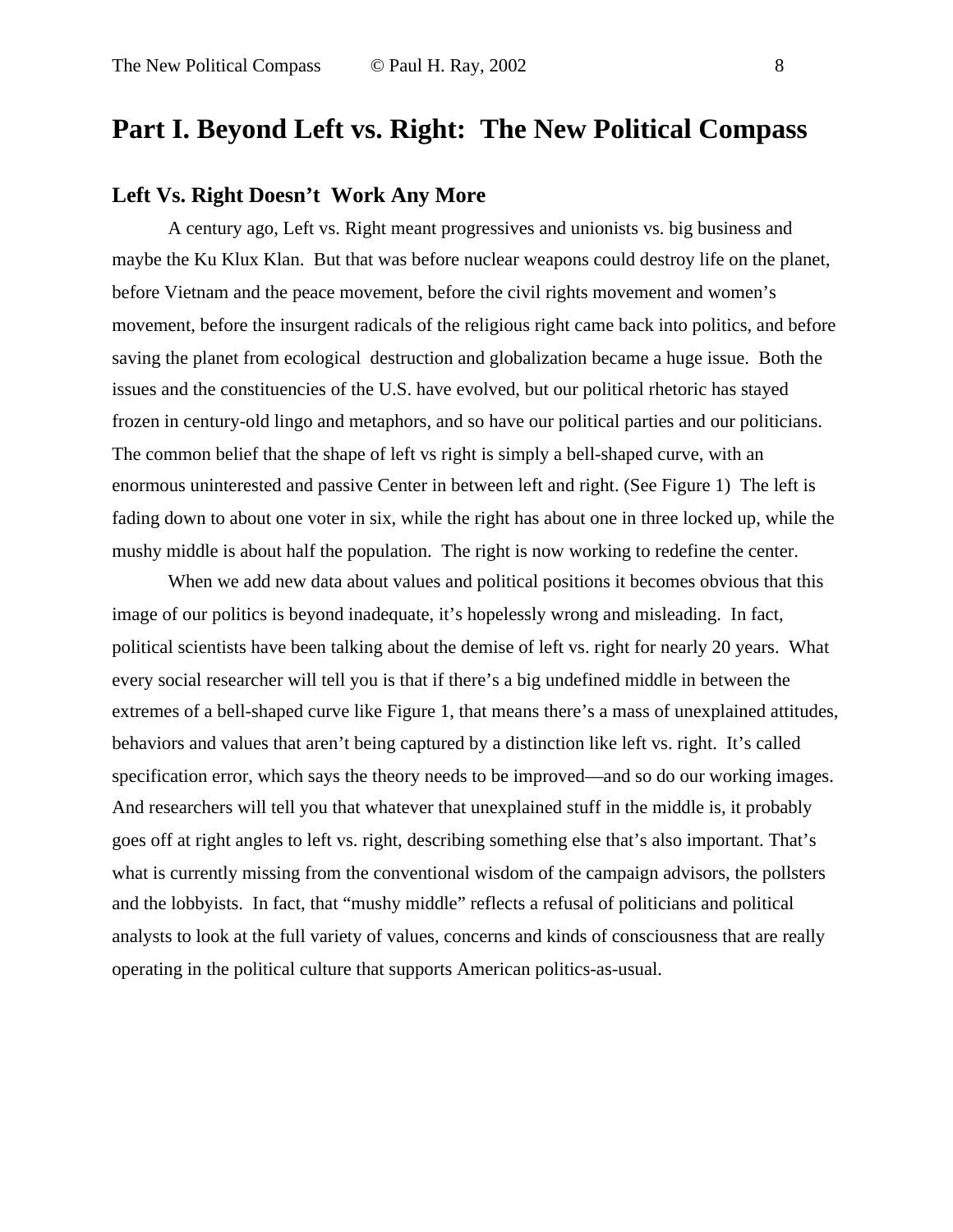#### **Fig. 1 OUR CONVENTIONAL LEFT vs. RIGHT IMAGE OF POLITICS\***



**\*Areas of figure are proportional to national percentages.**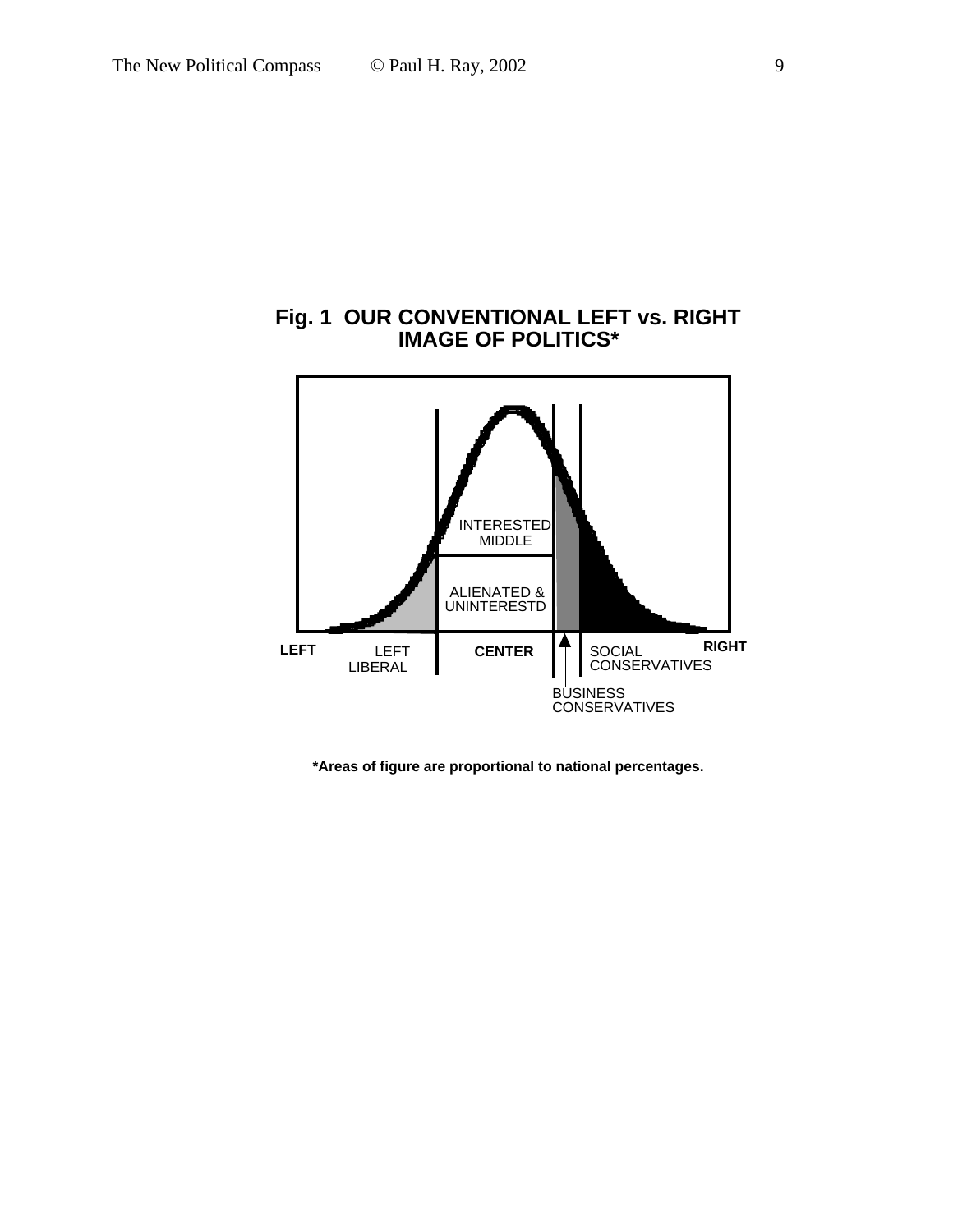We are in the midst of a change in the political culture that supports and holds our political institutions, but we are not looking "outside the box" to see what is going on. Imagine politics-as-usual as a tightly knit ball of ongoing conflict that is supported by the cupped hands of the political culture. Without the continual support those webs of agreements, norms, values, social interpretations, worldviews and daily practices, no institution can survive. What happens next if the culture moves on, and the politicians and institutions are so preoccupied with power and locked in the mutual paralysis of their conflicts that they rigidly refuse to change? Probably that they fall out of those cupped hands, splat on the floor! That is, legitimacy and confidence are withdrawn from politics. Isn't that precisely why politics looks so dismal today?

One reason we have been misled is simply the mechanics of the way quickie telephone polls are done, because it's simple, cheap and easy to ask "are you liberal or conservative?" and "are you Republican or Democrat?" along with demographics and a few dozen other political questions. But we will see there are also deeper, nastier reasons why this occurs, such as not wanting to give legitimacy to the unfolding conflict of social movements and citizens politics versus the interests of the big campaign funders. So, what if a realistic map of the electorate is really more complex? Then the campaign advisors and instant pollsters have a big expensive problem: their polling might become expensive and slow. And the corporate-dominated media would have to tell a new story, instead of the old left vs. right—one that their paymasters would not like. In fact, the new story looks a lot like the anti-WTO demonstrations, and every other new social movement and consciousness movement that has come down the pike over the last forty years. The new story goes right back to the Sixties.

#### **Two Dimensional Politics Makes a Political Compass Image**

Figure 2 shows that instead of left vs. right, today's politics is better described as having a second dimension that captures most of what has been misnamed as the Center. That second dimension gives a whole new picture of how American culture is changing, and changing our politics with it. Our political institutions depend on the rest of American culture, and are changing with it. Just as the economy is really imbedded in the culture and institutions that support it (contrary to the ideology of economists, financiers and big business ideologues), so the polity is also imbedded in our culture and institutions (also contrary to a ruling ideology: that of lobbyists, politicians, and pundits). Once we grasp that cultural change has affected political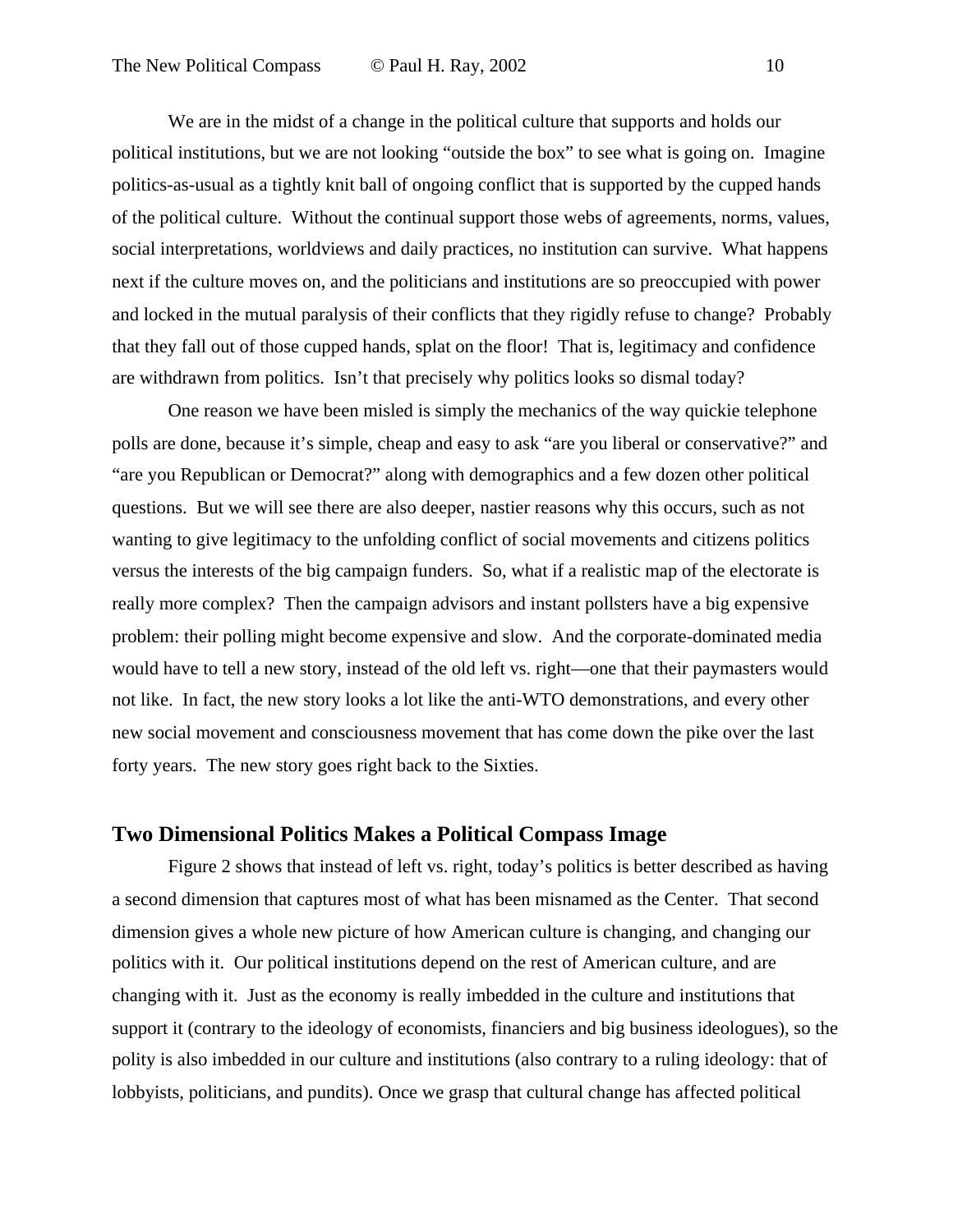constituencies, but the political animals have refused to acknowledge it because of the way they play with shifting coalitions, then we can use what we already know to see more clearly:

What if the past generation's culture wars have succeeded in defining the American *Liberal Left* as a liberal rump group consisting of little more than unionists and secular intellectuals, whose fortunes have declined drastically over the past 50 years so they're down to 12% of today's population, and 15% of voters?

What if the Left's values and world view are primarily opposd to *Social Conservatives on the Right?* What if the social conservatives are defined neither by the rich nor by real traditions, but by the pseudo-traditionalism we learned about in John Wayne and Jimmy Stewart movies, by the mythic image of small town America, circa 1870-1920, and by religious conservatism that also cannot trace its origins earlier than the  $19<sup>th</sup>$  century — whose purported spokesmen are the likes of Jerry Falwell and Tom DeLay? What if they represent mostly the elderly, the less educated, the less affluent, with a tiny upscale leadership who are the ultra conservatives?

*The key answer is what you'll never hear from Social Conservatives: that their base constituency is old and dying off.* Their youth are going to the Moderns and the Cultural Creatives. Their Traditionalist subculture was half the U.S. fifty years ago, and is a quarter today. The actual Social Conservative population is 19% and about 22% of voters. What their triumphalist language is desperately trying to conceal is that in the long run, like their liberal opponents, they too are disappearing.

### *With only 31% of the population, and 37% of voters, fitting this image of left vs. right, the very idea of left and right simply doesn't have a future.*

What if a *New Progressive* constituency is already forming, refusing to be categorized by the left vs. right political spectrum we have lived with for just over 200 years, with many already insisting that they aren't in the mushy middle either? Indeed, what if they say, like the German Green Party, "We're neither Left nor Right. We're In Front," or *Going Forward*, for not only issues but processes that show a direction at right angles to "politics as usual"? What if they see women's and planetary perspectives, and the psycho-spiritual interior of our lives, as relevant to our national politics?

Further, what if the crucial opposition to these *New Progressives* turns out to be *Big Business Conservatives —* represented by the plutocrat faction of both political parties, and the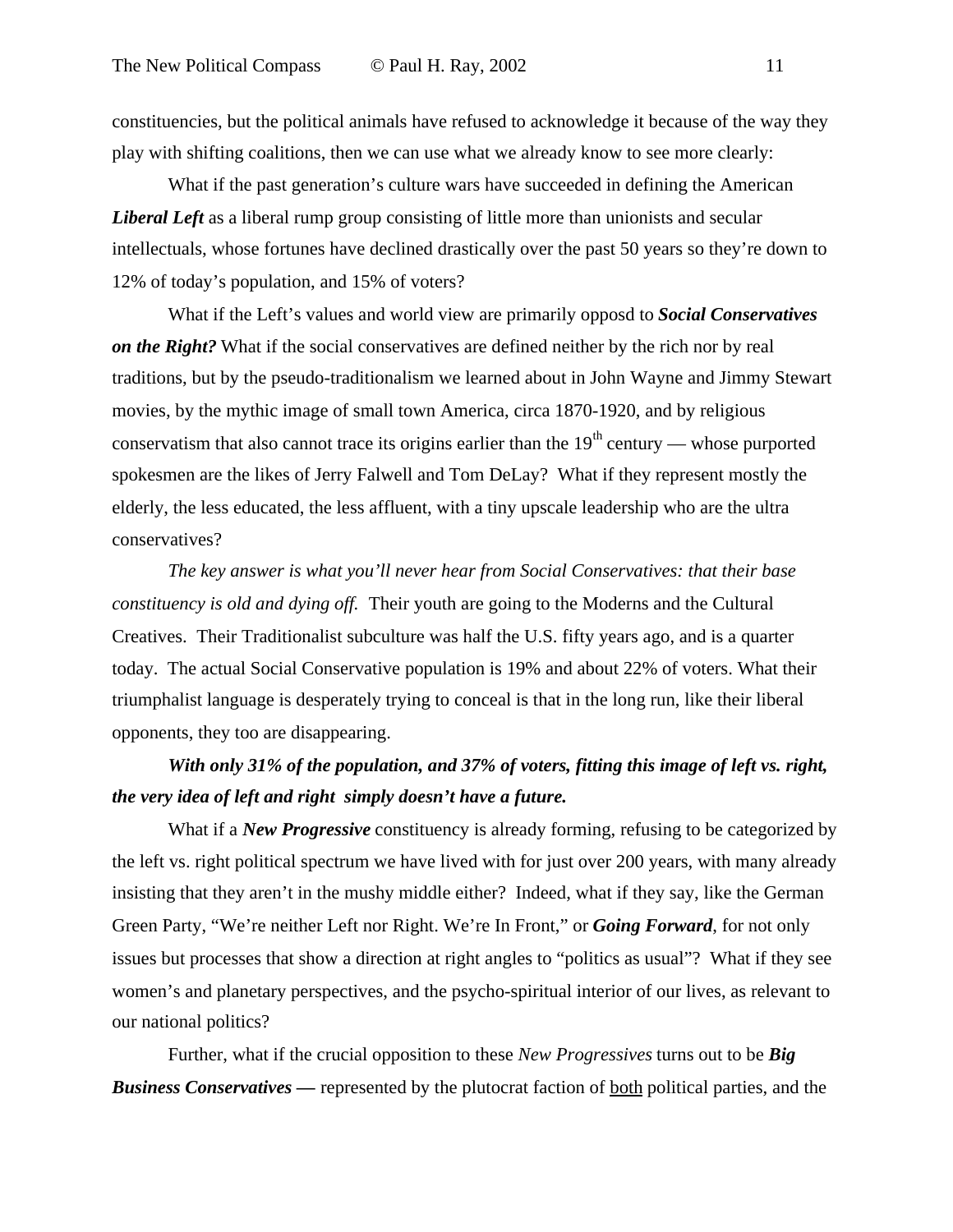politicians whom big business buys? You know them: the ones who are degrading our lives in the name of selling progress, taking us *Backward* from what our children and grandchildren need to survive.

Oh, that clash resembles the WTO demonstrators against the power of the transnational corporations who own globalization, you say? It's that, and more. It turns out to be the slow convergence of all the new social movements since the Sixties, and it pivots on planetary issues.

In a larger view, Business Conservatives can't really be lumped in with Social Conservatives, except for their coalition purposes within the Republican party. They resemble the Social Conservatives on a few, limited, political issues, but they resemble the Liberal Left a very great deal on cultural issues—for they're both Modernists through and through. Indeed, what's actually the case is that the people on *both* sides of this new opposition have beliefs that are quite separate from liberals vs. social conservatives, i.e., statistically independent of them. That means these two oppositions must be put at right angles to each other, like the four points of a compass, as shown in Figures 2 and 3.

This new opposition does not represent anything like a "political center" or a "mushy middle": it has highly defined and emotional positions, a live bomb for our politics, ticking away, as the elites who meet at Davos are intensely aware. If the Davos elites are aware of it, why aren't the rest of us? This opposition does encompass half of the U.S. population. It's probably more important than the left-right opposition, because it is where our future is headed.

This is not just speculation or playing with imagery, it is what the data shows. My data for the New Political Compass comes from a values survey of 1995 that included just enough political information to do this analysis. It's not current, and it doesn't have all the issues and voter behavior we might ideally want; so all the analyses given here are first approximations. Undoubtedly, political scientists will be able to refine these results. However, because it has many issues, plus values, and political affiliation, it points clearly to what is emerging. The data shows a slow wave of cultural change (from new social movements) flooding the various streams that feed a new politics.

Principal components factor analysis shows the underlying structure of the data is in fact two dimensions. It is the opposition of Liberal Left vs. Social Conservative, crossed by the opposition of the New Progressives vs. the Big Business Conservatives. The only thing left in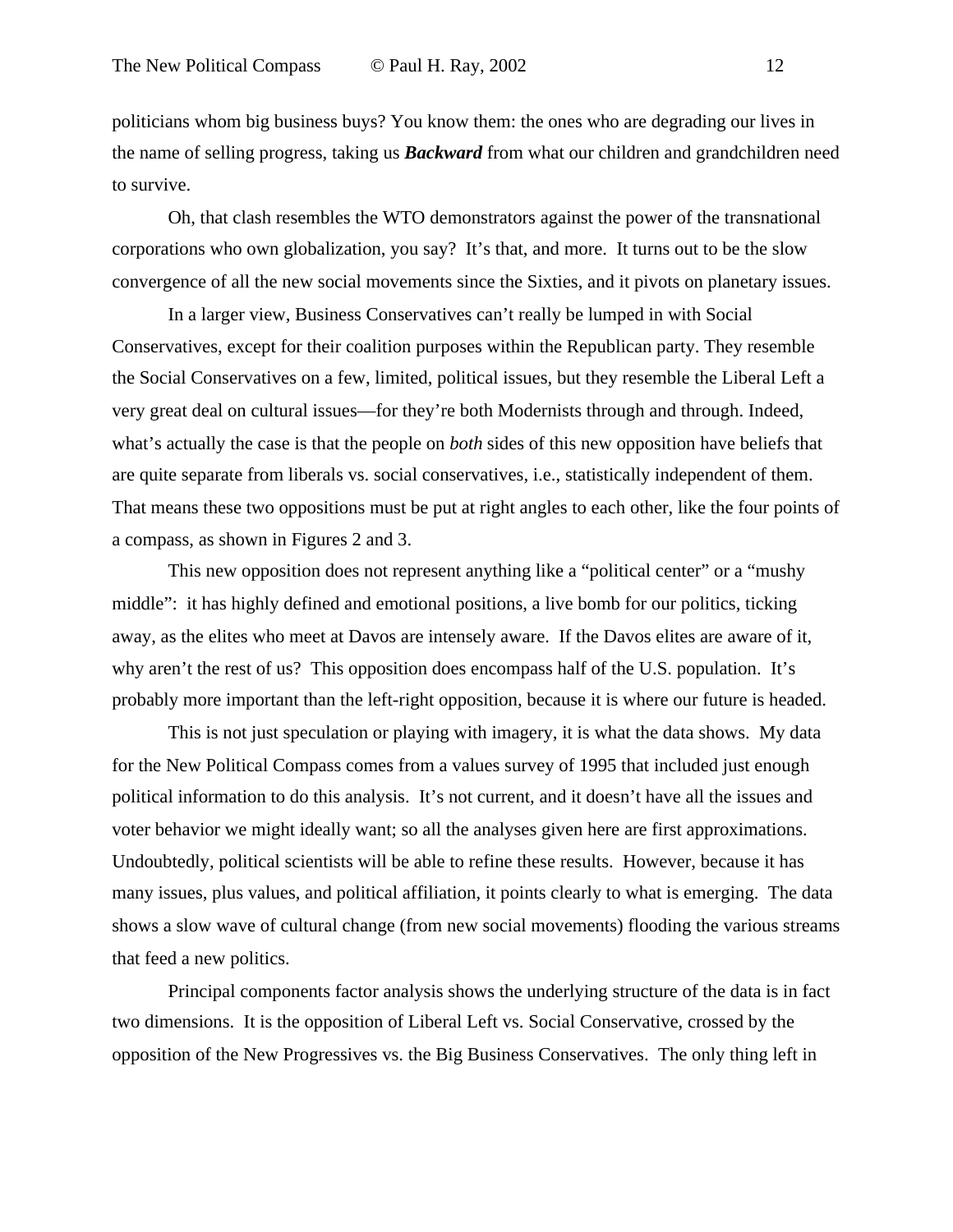the "center" at the cross-hairs of the diagram is the 20% of the population who are the politically alienated, the ignorant and the decidedly apolitical, and who almost never vote.

I chose the following nine measures to get a political compass precisely *because* conventional politics says they're all clearly "nothing but" left vs. right. That view is obsolete, and in fact they potentially represent a variety of positions. Each of these constructed measurement scales combined several questionnaire items for greater reliability:

- Religious Right, pro and con
- Civil Liberties, pro and con
- Traditionalism, pro and con
- Liberalism vs. Conservatism, self-declared
- Ecological Sustainability, the strong version, pro and con
- National Health Insurance, pro and con
- Big Business, pro and con
- The Limits to Growth position, pro and con
- Feminism, pro and con

| Table 1. DERIVING THE TWO DIMENSIONS OF THE NEW POLITICAL COMPASS  |                                  |  |  |  |  |
|--------------------------------------------------------------------|----------------------------------|--|--|--|--|
| <b>FROM FACTOR ANALYSIS = PRINCIPAL COMPONENT LOADINGS</b>         |                                  |  |  |  |  |
| Liberal vs.                                                        | <b>New Progressive vs.</b>       |  |  |  |  |
| <b>Social Conservative</b>                                         | <b>Big Business Conservative</b> |  |  |  |  |
| Variables Used Dimension 1                                         | Dimension 2                      |  |  |  |  |
| <b>RELIGIOUS RIGHT</b><br>$-0.868$                                 | 0.164                            |  |  |  |  |
| <b>ANTI-CIVIL LIBERTIES</b> -0.792                                 | 0.248                            |  |  |  |  |
| <b>TRADITIONALISM</b><br>$-0.774$                                  | 0.172                            |  |  |  |  |
| LEFT VS RIGHT<br>0.573                                             | 0.339                            |  |  |  |  |
| ECOLOGICAL SUSTAINABILITY 0.166                                    | 0.788                            |  |  |  |  |
| <b>NATIONAL HEALTH INSURANCE 0.105</b>                             | 0.653                            |  |  |  |  |
| <b>ANTI-BIG-BUSINESS</b><br>$-0.298$                               | 0.581                            |  |  |  |  |
| <b>LIMITS TO GROWTH</b><br>0.299                                   | 0.490                            |  |  |  |  |
| <b>FEMINISM</b><br>0.218                                           | 0.483                            |  |  |  |  |
| <b>VARIANCE EXPLAINED BY COMPONENTS</b>                            |                                  |  |  |  |  |
| 2.572                                                              | 2.090                            |  |  |  |  |
| PERCENT OF TOTAL VARIANCE EXPLAINED                                |                                  |  |  |  |  |
| 28.574                                                             | 23.225                           |  |  |  |  |
|                                                                    |                                  |  |  |  |  |
| <b>Average Scores of 5 Political Positions on the 2 Dimensions</b> |                                  |  |  |  |  |
| Liberal vs.                                                        | <b>New Progressive vs.</b>       |  |  |  |  |
| <b>Social Conservative</b>                                         | <b>Big Business Conservative</b> |  |  |  |  |
| ALIENATED/NOPOLITICS                                               |                                  |  |  |  |  |
| <b>Average Score</b><br>0.001                                      | $0.189$ N=209                    |  |  |  |  |
| SOCIAL CONSERVATIVES                                               |                                  |  |  |  |  |
| <b>Average Score</b><br>$-0.954$                                   | $-0.139$ N=213                   |  |  |  |  |
| <b>BUSINESS CONSERVATIVES</b>                                      |                                  |  |  |  |  |
| <b>Average Score</b><br>$-0.023$                                   | $-1.710$ N=121                   |  |  |  |  |
| <b>LIBERAL LEFT</b>                                                |                                  |  |  |  |  |
| <b>Average Score</b><br>1.023                                      | $0.071$ N=127                    |  |  |  |  |
| <b>NEW PROGRESSIVES</b>                                            |                                  |  |  |  |  |
| <b>Average Score</b><br>0.207                                      | $0.513$ N=366                    |  |  |  |  |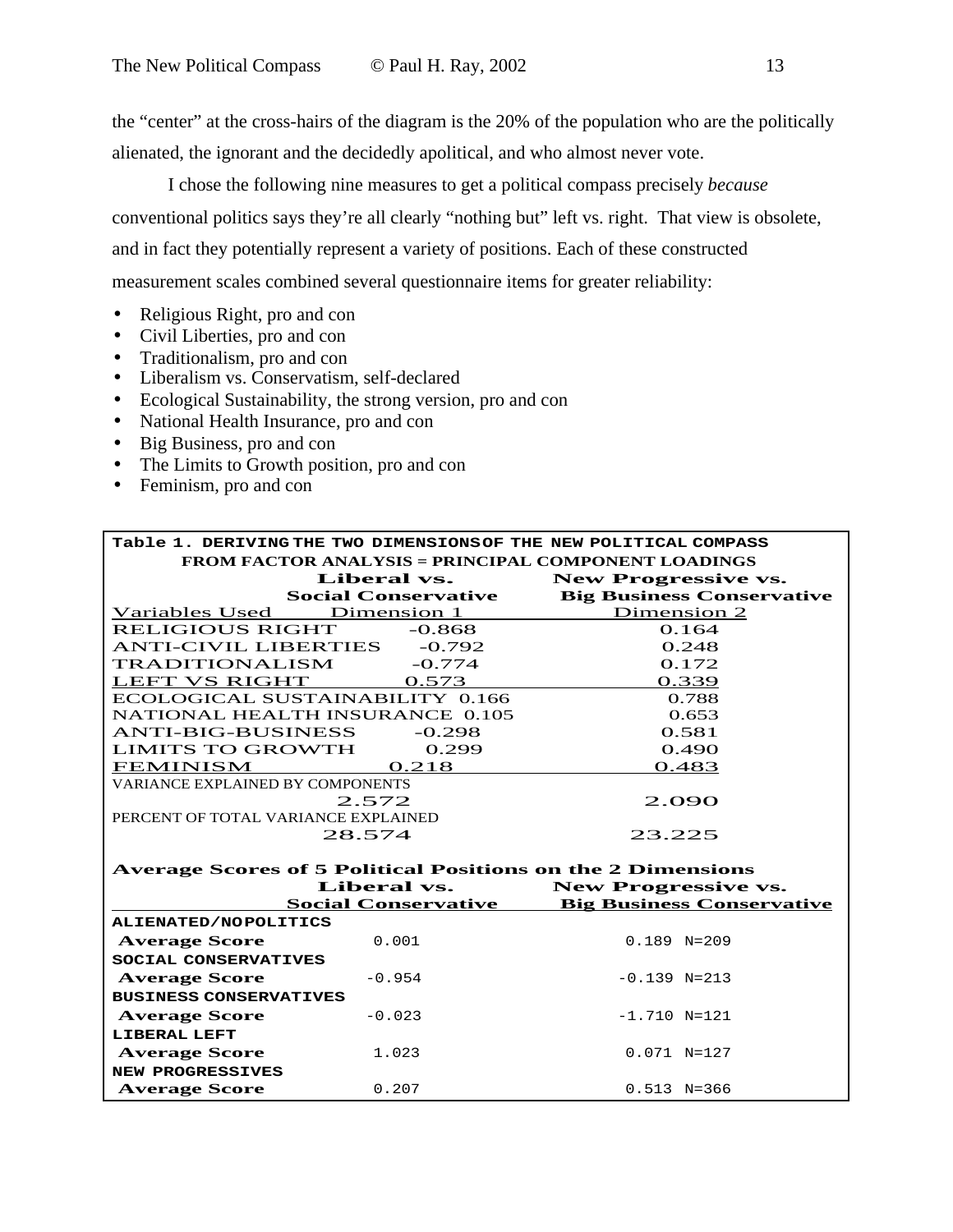## Fig.2 The New Political Compass



**Data from: 1995 Integral Culture Survey and 1999 EPA Survey**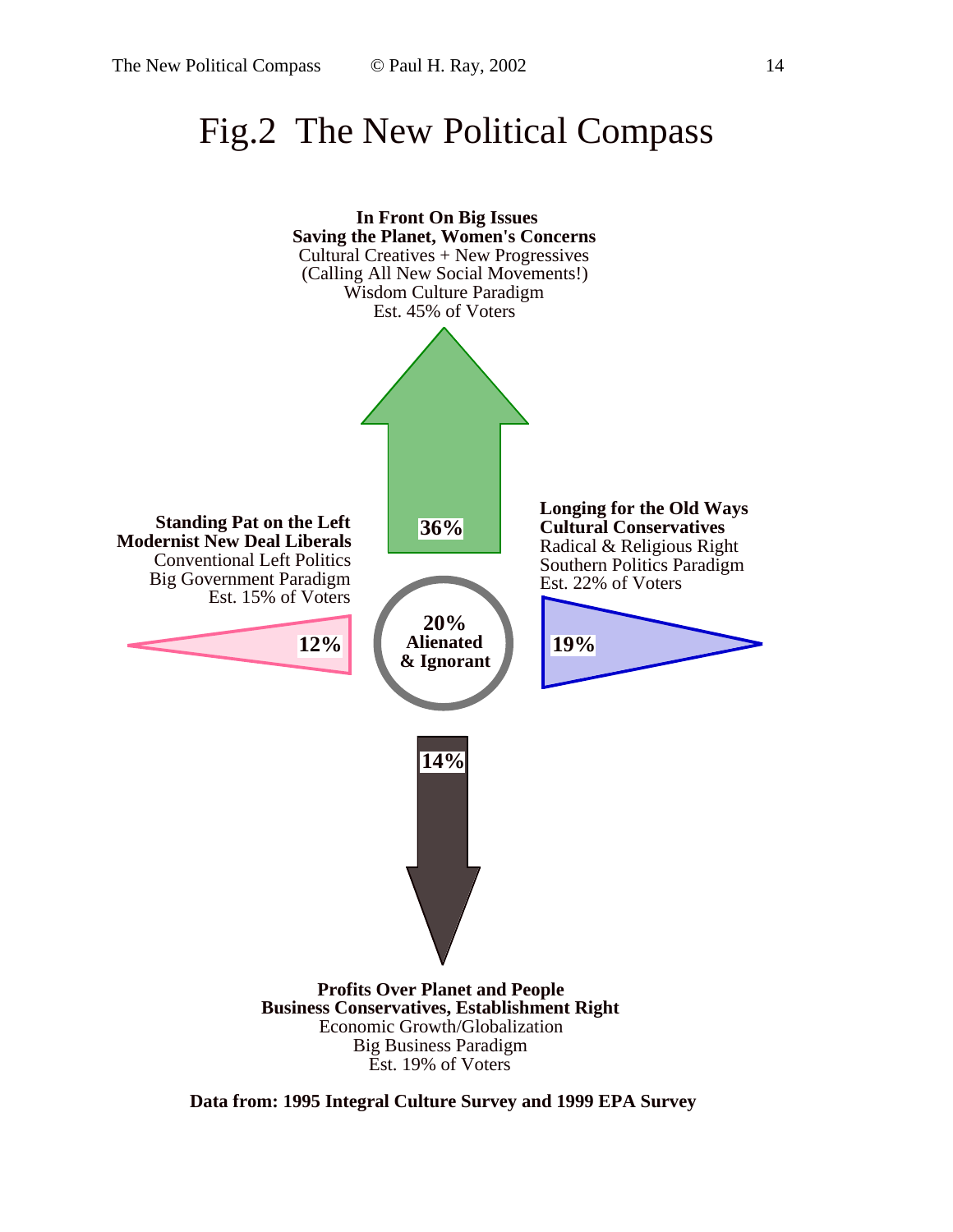

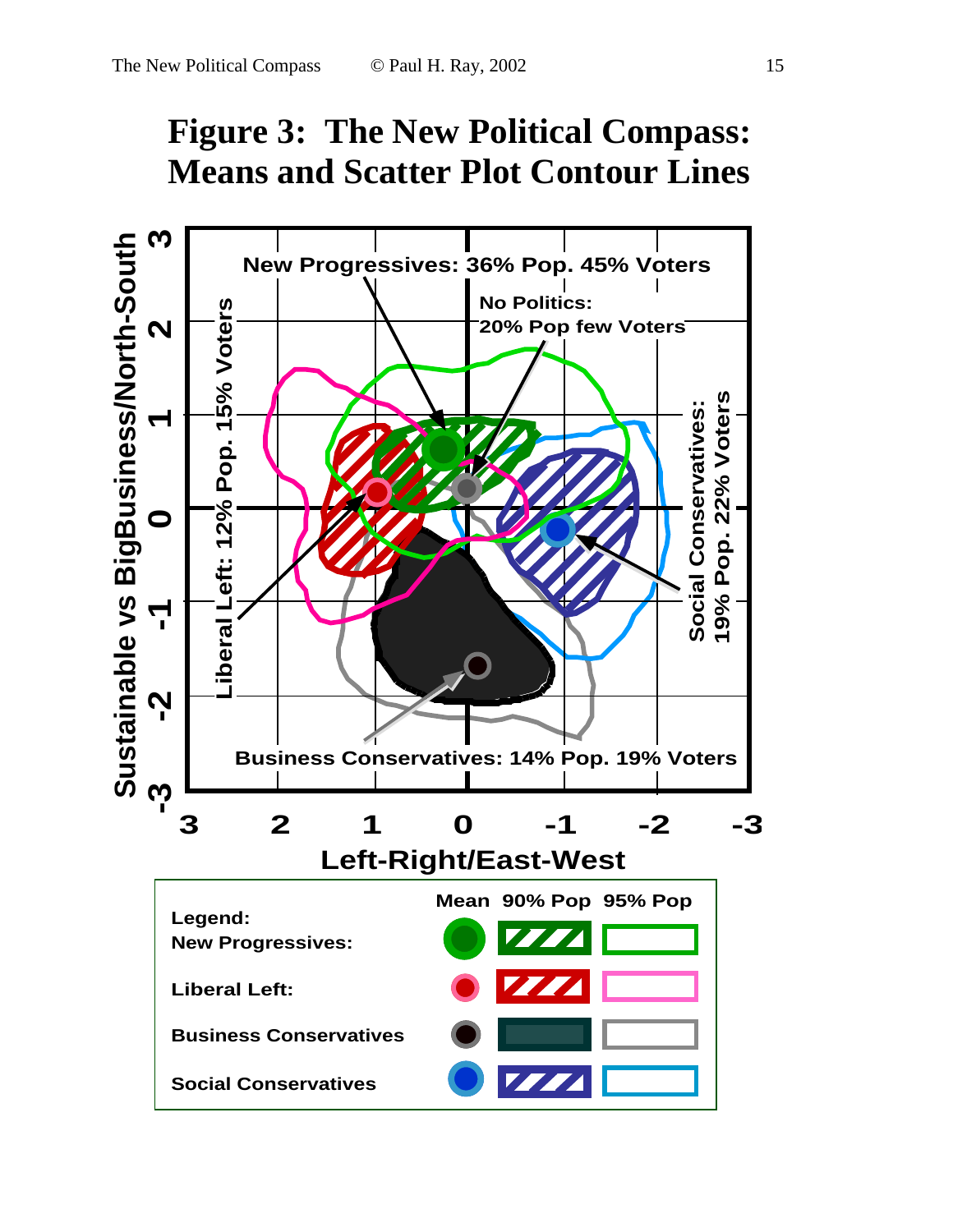## **Fig. 4 NEW POLITICAL COMPASS (1995 Data)** F**Similarity of Political Positions and Values (ROTATED PRINCIPAL COMPONENTS)**



| ROTATED LOADINGS      | <b>DIMENSIONS</b> |          |  |
|-----------------------|-------------------|----------|--|
|                       |                   |          |  |
| LEFTRT/CULCON         | 0.914             | $-0.139$ |  |
| CULTURAL CONSERVATIVE | $-0.953$          | $-0.174$ |  |
| LIBERAL LEFT          | 0.885             | 0.325    |  |
| SUSTN/ANTIBIZ         | 0.051             | 0.945    |  |
| BUSINESS CONSERVATIVE | $-0.408$          | $-0.867$ |  |
| PROGRRESSIVE<br>NEW   | 0.377             | 0.848    |  |
| POLITICS              | $-0.054$          | 0.215    |  |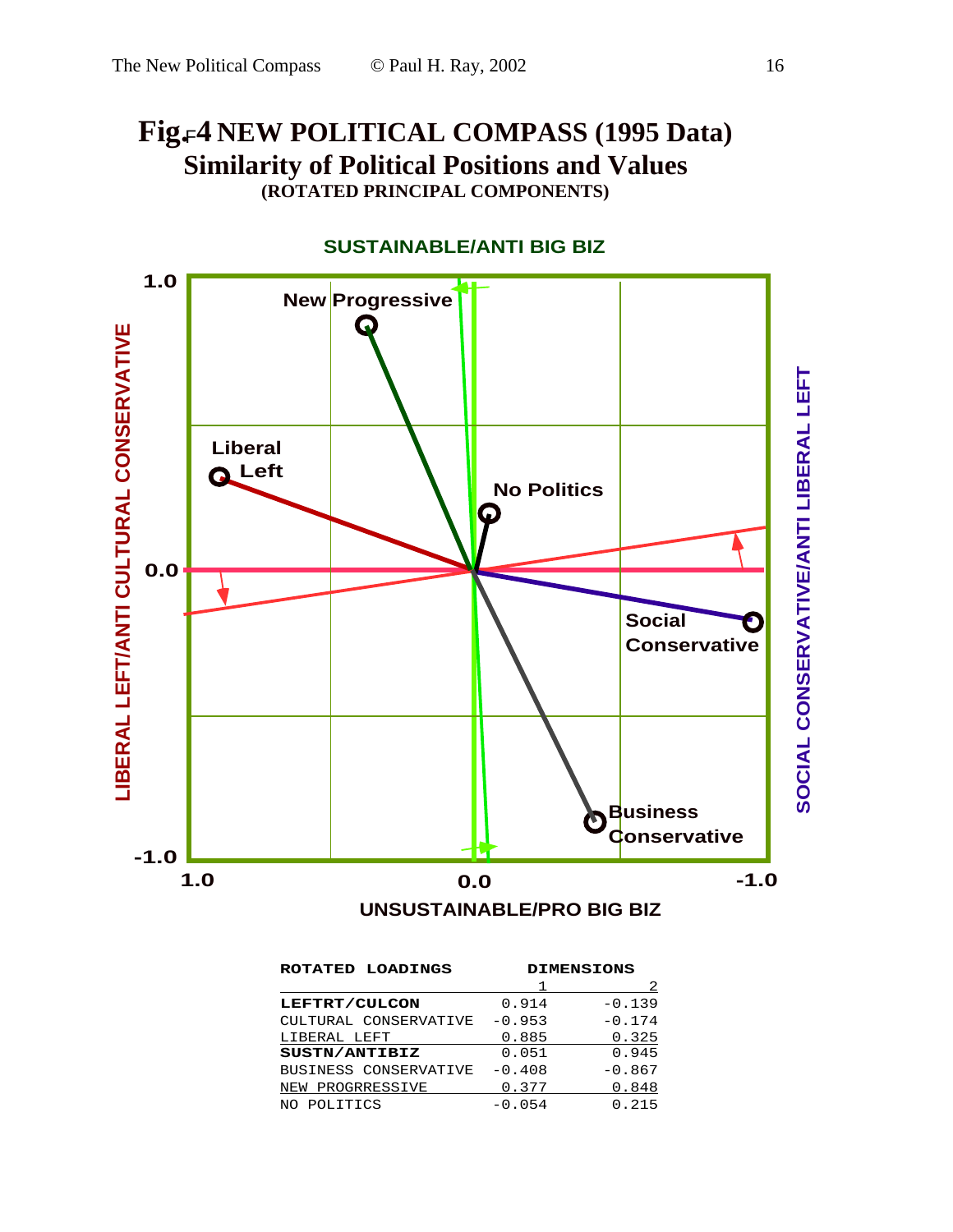**The New Political Compass Diagrams** [see Figures 2 and 3] show that when we look at a lot more information on what is most important in peoples' lives, then Left vs. Right is in the process of evolving into something new. All that remains of the Liberal Left is in the West at 12% of the U.S. adult population (estimated at 15% of voters), and Social Conservative oppose them in the East at 19% (estimated at 22% of voters). It's not the historical fight between unions and corporations, but a small fairly secular liberal left against a slightly larger social conservative group (including the religious right).

Going Backward, to the political South, are the rest of the conservatives, the Big Business Conservatives at 14% of the U.S. (and 19% of voters) They are the globalized multinational businesss right. It's a true opposition to what's moving "forward" with the emerging issues of our time — it's the big business destruction of our planetary ecology and of local cultures in the name of globalization.

While they may ally from time to time, the right has diverged. The culturally conservative, Main Street, private enterprise right often oppose the Wall Street big business right: worldwide, traditionalism and globalism are often deep enemies. Social conservatives may be militaristic, but they are local to national, while their business conservative counterparts are national to global, and very pragmatic on many issues social conservatives will die for.

The big business conservatives are exactly opposite the New Progressives, a population whose political positions may look Left to the rest of the polity, but very few of whom identify as "left." Put them in the North, going Forward, trying to define the emerging issues of our time, particularly the planetary ones. But what Figure 3 shows is that they very clearly are emerging from the Left, because that's the only place on the four sides of the political compass where the main parts of two political groupings overlap (partly a function of the fact that the dimensions used fewer variables than the political groupings).

This new form of progressivism is less interested in the liberal left's cultural struggle with the religious right than it is in its own opposition to the pro-globalization forces. As we look at the evolution of the left in this article, it will become obvious that the real "juice" in progressive politics is no longer with the class hatreds, and union and rural-urban struggles of 1900 and grows out of the feminist, ecological, anti-globalization, pro-civil-rights, pro-peace, pro-health-care, pro-education, pro-natural/organic and even pro-spiritual movements of 1960- 2000.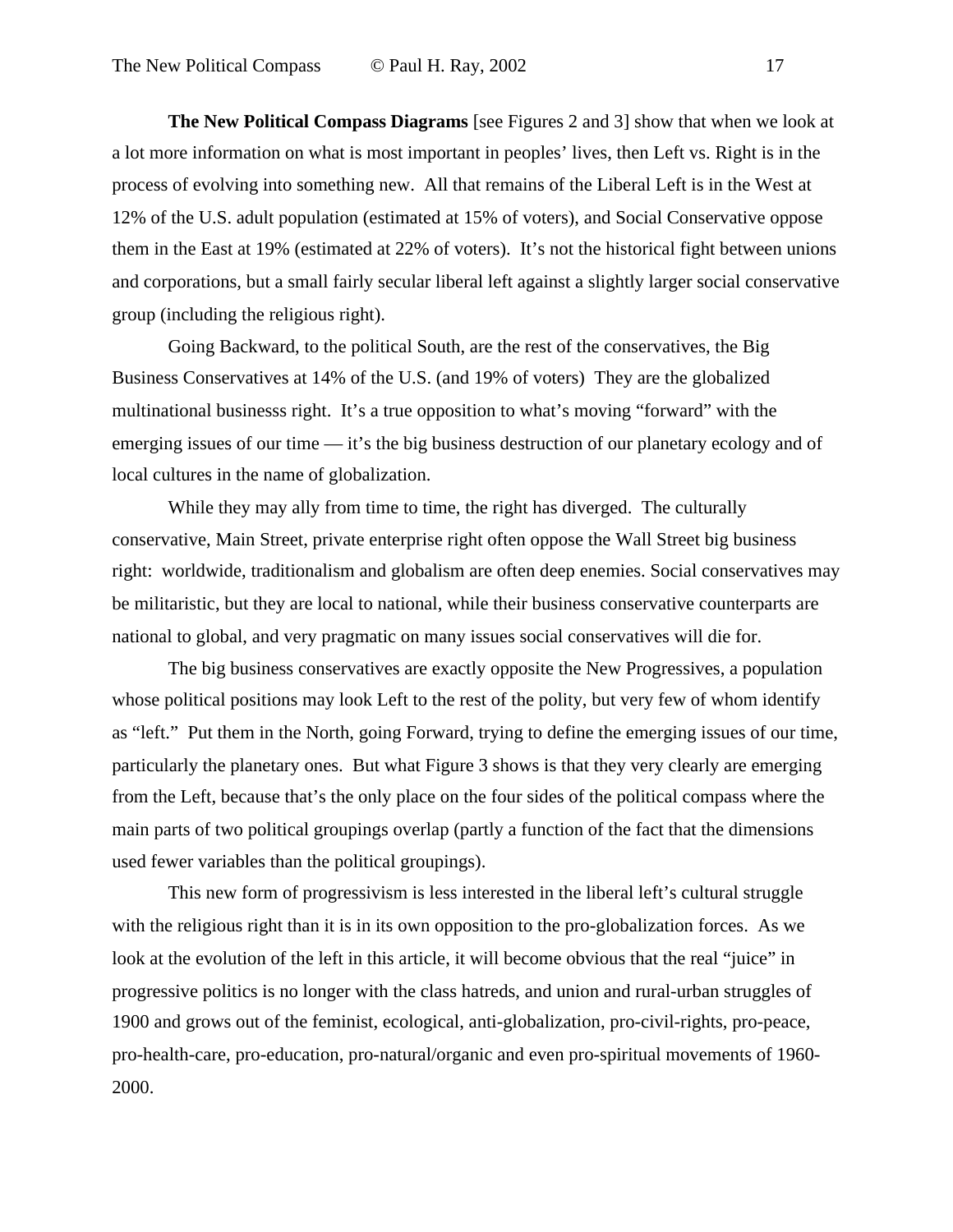As we might expect, Figure 4 shows more similarity of Liberals and New Progressives to each other, and of the two kinds of conservatism to each other. As of 1995 there were not (yet) four completely distinct voter groups. The evolution of a second dimension to politics wasn't complete, but that was seven years ago, and both Left and Right continue to evolve and differentiate into new positions. Since then, the anti-globalization movement came into existence, both in the anti-WTO-IMF-WB form, or in the opposition by Porto Alegre planetary democrats to Davos planetary plutocrats. We must add the press of events to that: the riveting of our attention to world affairs by the World Trade Center attack and its war of anti-terrorism aftermath seems to be reviving the peace movement after 20 years of invisibility, plus the ugly collapse of Enron, which is further delegitimizing giant greedy corporations.

All these should make the second, vertical dimension of the Figures come out much stronger in 2002. **If we can get some new surveys pointed at the role of values and culture in creating a new politics, that data should show us a further evolution toward four distinct positions on the compass.**

**Point of clarification:** When I say "Left," I mean that classic 20<sup>th</sup> century set of positions that were the New Deal / Roosevelt Democrat coalition of the 1930s through 1950s. They are for equality and social justice at the top of the list, embracing racial justice, gender equality, extending the political franchise to more and more groups, and a social safety net, and they are anti-corporate and anti-bigotry. And since that era, a host of issues have been added to Left position statements. However, in an American context (which is all the data I've got), no survey data includes socialists or communists on the Left, and I'm not including them in the analysis. In reality both Left and Right have evolved, and the Right splits ever more clearly into a cultural right and a business right; even though they can often coordinate what they do, using the finely tuned rhetoric of big foundations of the right to create their anti-tax, pro-business lobbying and media campaigns in non-election years. The failures of the Left ideologists to compete with these right-wing thinktanks have allowed the Right to redefine "center" to include what was once the Right, and "right" to include the real extremists of the radical right of Goldwater's day. And I cannot say anything about how the evolution of left vs right plays out in a European or rest of world context.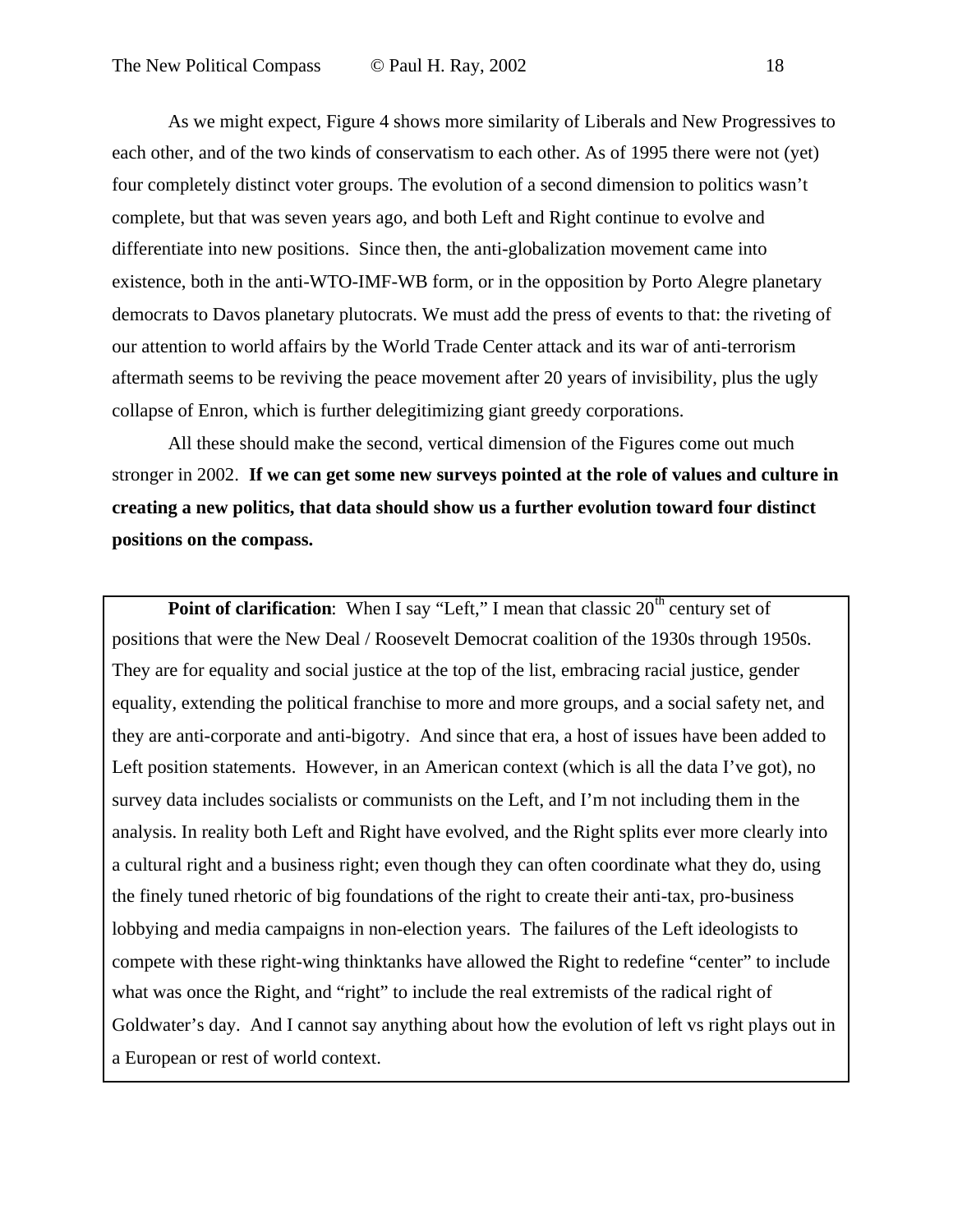### **Going Forward, or North, are the New Progressives.**

At 36% of adults this emerging political stance is the largest segment of the polity, and they're basically unrepresented by politicians, for their issues are the emerging ones that haunt today's politics: for ecological sustainability, with limits to growth and against the dominance big–business and globalization; plus what are often seen as women's perspectives on children, health, education, natural products and personal growth (both psychological and spiritual).

'But isn't this just part of the Left?' you may ask with some incredulity. Apparently not. What is striking is how many of these New Progressives have become less vocal about being on the Left, or have emerged from the Left, or never identified with the Left in the first place and are trying to express a new, more complex stance. These people also identify with issues that the Left claims, but don't identify with the Left at all. They are the Left's lost constituents, and indeed their issues have been ignored in recent national elections. I estimate that they may be about 45% of voters.\*

(\*Since most survey respondents don't admit it if they didn't vote in the last election, we have to estimate their probability of voting from what we know about voting behavior, a less than satisfactory solution, and one that has a fairly wide error band. So I give the percent of voters with a big caution flag. It's a really rough calculated number that gives a sense of how this translates into vote counts, and I cannot guarantee its accuracy. But all indications are that the North on the political compass has by far the most people who are likely to be voters. See the statistical appendix for how the estimate was made.)

**It's a change in political culture, outside the conventional political boxes:** Given the size of these numbers and the issues represented, this suggests that our recent history has been, not just a "failure of the Left with voters," but also a substantial success — at the level of change in political culture. There has been a change in the hearts and minds of many Americans to accept many viewpoints the Left wants to claim. However, I also want to suggest that while the broad progressive constituency has evolved into more sophisticated interests, many progressive leaders are often trailing behind with obsolete rhetorics, perspectives and political culture. They have simply failed to keep track of the evolution of the political culture that supports everyday politics. New progressive leaders would use a new compass reading to get their bearings, to get past secular modernism and an unsatisfying political culture.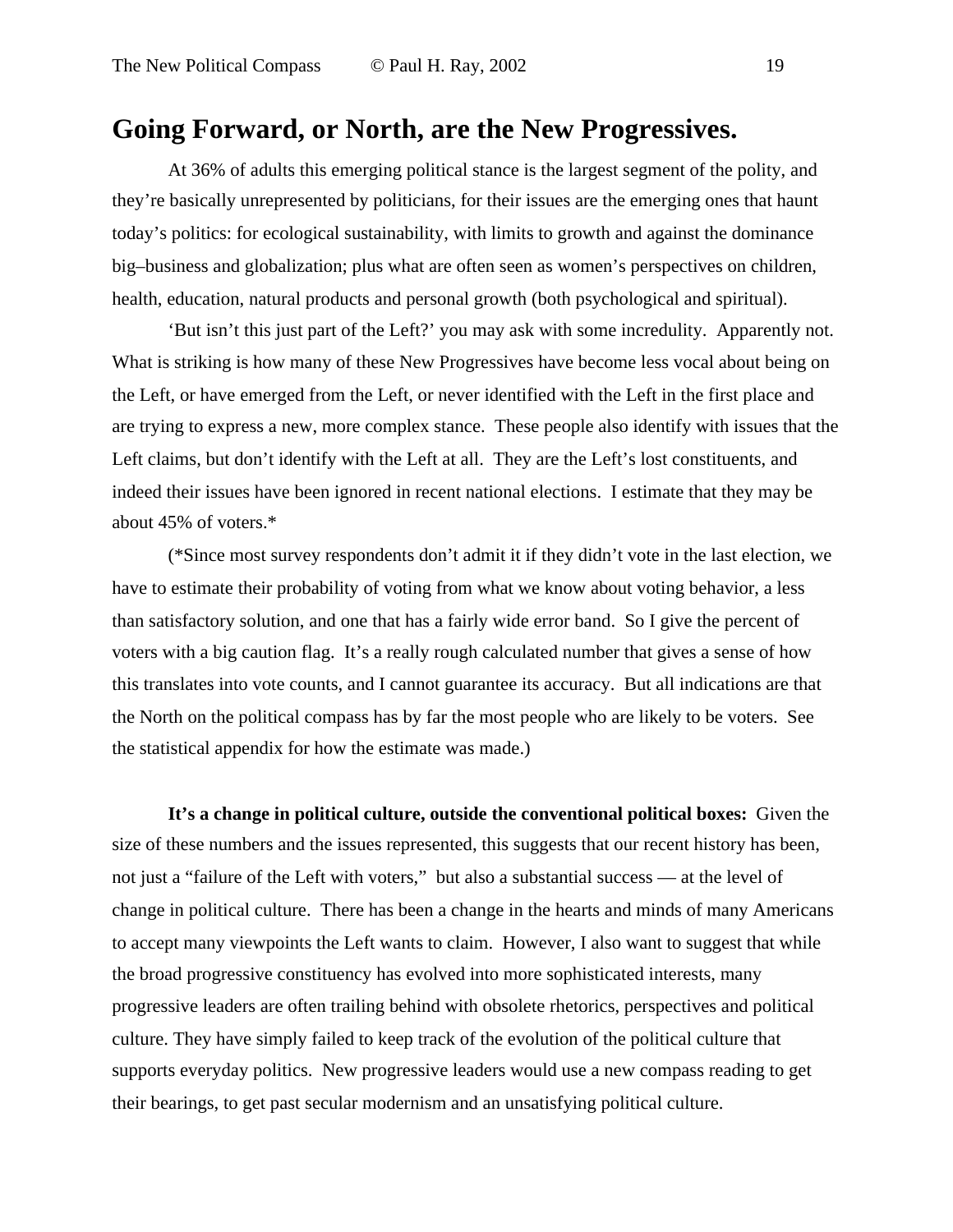To get our bearings we all may need to look at a new values compass. The new world view and values of the Cultural Creatives include women's perspectives on politics, an emphasis on better political process, and an open-minded concern for the interior-life side of politics, including both spirituality and culture. [Perhaps more psychologically and spiritually-minded progressive theorists like Michael Lerner (*Politics of Meaning, Spirit Matters*), Marianne Williamson (*The Healing of America*) and Corinne McLoughlin and Gordon Davidson (*Spiritual Politics*) have a better philosophical compass heading than do today's secular left leaders. Perhaps former senator Mike Gravel's constitutional amendment for citizen initiatives is bold enough to interest this population who want to get out of the old boxes, to create new kinds of political culture and new institutions, not just play with policy alternatives.]

**The Inadequacy of the Muddled Middle:** The cross hairs of the compass show us something equally important — for what's not there. The Clinton "mushy-middle" isn't there. The Anthony Downs "Economic Theory of Democracy" thesis says that "rational politicians will run to the center from either wing, because that's the high ground that gets a majority and wins." That thesis dissolves, because there is no such one-dimensional center to lust after, or run to. What remains after the North's New Progressives and the South's Big Business Conservatives is a different "center" where we have to put the apolitical, fed up and alienated part of the population who refuse to deal with politics, at 20% of the U.S.—and practically no voters.

Given this picture, we have to abandon our obsolete imagery of political positions as a simple bell shaped curve on a left-right spectrum with a huge number of inattentive middleposition voters in "the center" for timid politicians to run to. That's about refusing to see all the data about values and emerging issues in politics, ignoring the possibility that if they see a bulge in between left and right, that reflects something their favorite pollsters didn't measure, and reality is going off at right angles to left-right. It's a reality shaped by 40 years of the new social movements re-educating Americans on a host of issues and world views.

Instead of the conventional wisdom, this says political culture has evolved, and taken up new concerns, seriously held. And we immediately see what the old left-right rhetoric won't tell us: The 2000 election had no huge mushy mass of voters in the Center worth running to, not for Gore or Bush. Bush could get by playing at being a wink-wink "compassionate conservative." But when Gore took the advice of the K Street lawyers and ran away from his own book, *Earth*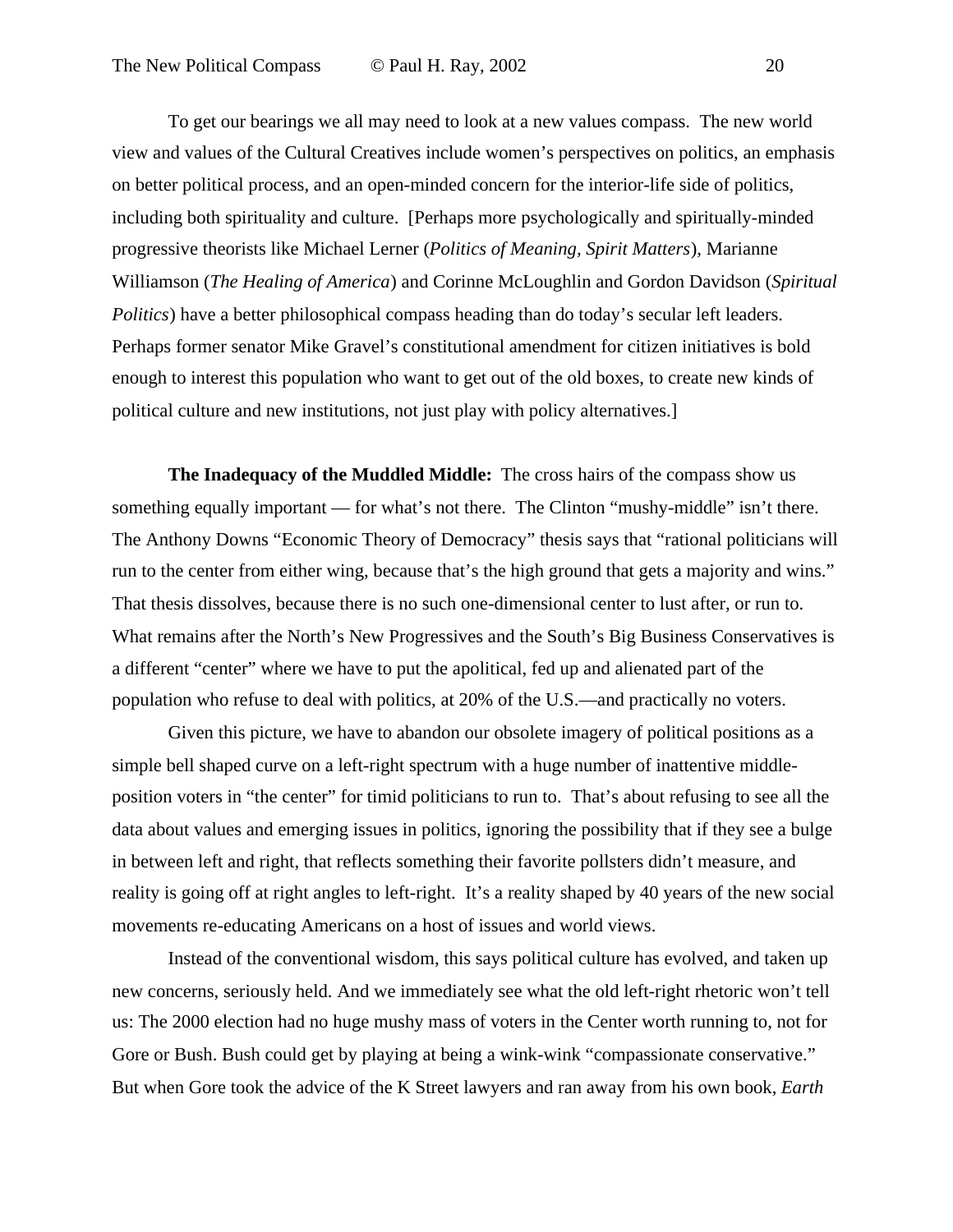*in the Balance* to "the center" that was a loser's strategy. He ignored issues he could have won with: Ecological sustainability to rescue their children's future, and a host of related issues in health, education, feminism, the (lack of) personal authenticity of candidates and the style of politics-as-usual. These are all the keys to understanding the North's strong, general desire for politicians to deal with emerging issues.

#### **Unmet Political Demand**

At 36% of adults, the North has 70 million people: a huge unmet political demand! If it does turn out to be 45% of the voters, they can win any election easily. Yet, firmly focused on the past, neither political party was paying attention in the 2000 campaign. In American politics this is an inherently unstable situation. A new progressive has emerged who is far out in front on the issues, who values planetary rather than nationalistic interests, ecological sustainability rather than sentimental environmentalism, feminism rather than heroic models, personal growth more than personal ambition, and condemns globalizing mega-corporations more than the religious right. And that new progressive has been effectively invisible for a host of reasons.

It's very likely that if the Al Gore who wrote *Earth in the Balance* had shown up in the 2000 campaign, he'd have gotten enough of this emerging constituency to now be president. Here is my strong qualitative feel for what happened, though I have no survey data to back it up. Over and over again, in the 2000 campaign I heard a "none of the above" response from Cultural Creatives. They just couldn't find the energy to get into this campaign, and were sitting on their hands, not liking anything they heard. They felt:

- a) Gore was "completely inauthentic, Mr. Plastic," or "why doesn't the real Gore show up?"
- b) Nader "isn't one of us," or else "what's Ralph doing running for president?"
- c) "Bush is an idiot," or "Bush's compassionate conservatism is a lie."

The people expressing these unhappy views were about two to one women. Because they are also the biggest volunteers in American life, and opinion leaders on anything environmental, they normally would carry lots of others along with their enthusiastic participation. Not this time. A dead heat campaign is supposed to raise voter turnout by 5% to 15%. Did you notice that the 2000 voter turnout didn't rise at all? That was the effect of the New Progressives mostly Cultural Creatives, and mostly women — sitting back unhappy.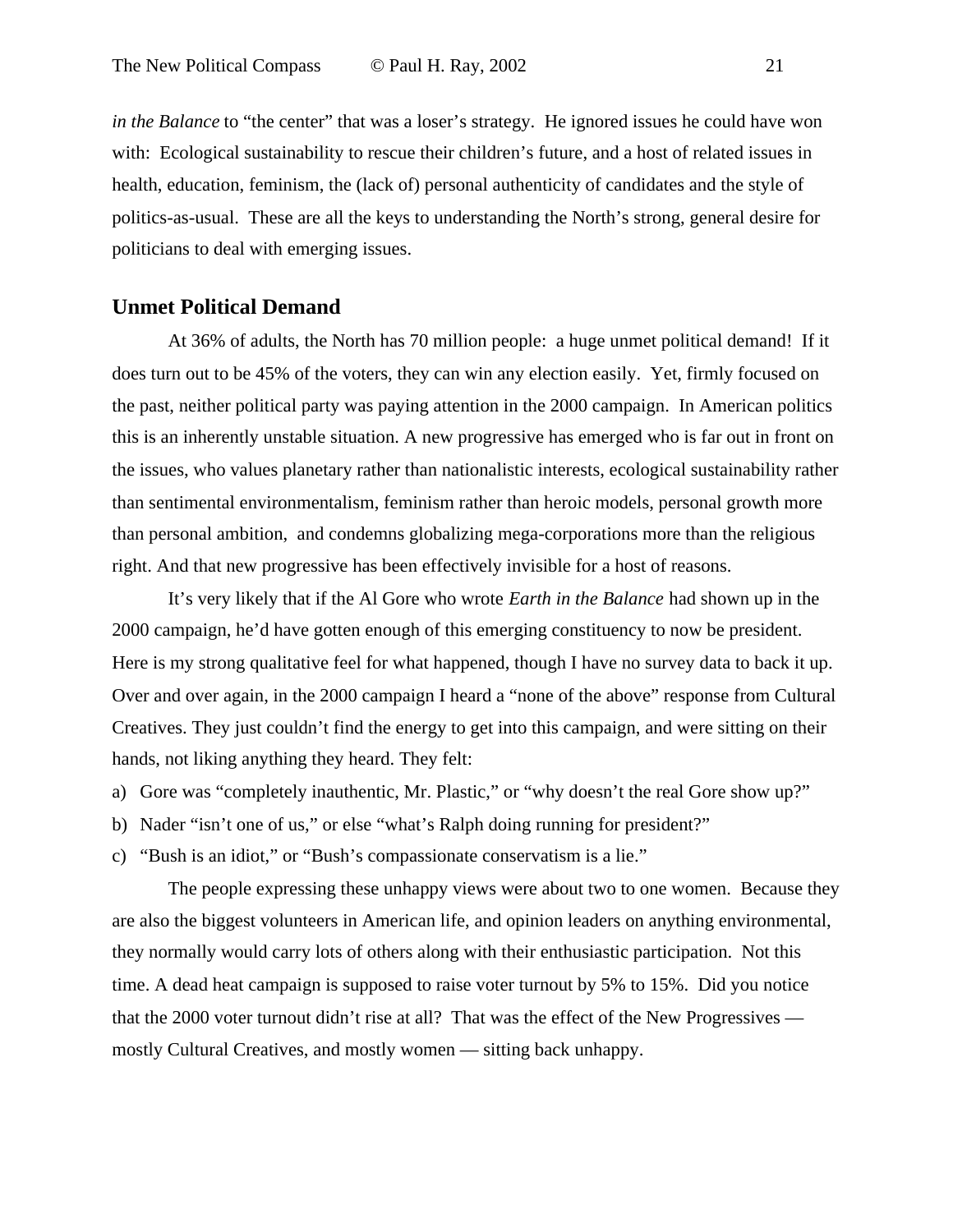**North Means Being Out In Front:** As a new culture emerges, some of its rhetoric resembles that of the German Greens: "We're neither left nor right, we're in front!" or "We're going forward!" So put them where the emerging issues are: at the north quadrant of the political compass. If we take seriously what Ron Inglehart has been telling us for years about the role of values in the evolution of political culture, at least 1/3 of any Western nation looks to be available for an "out in front" set of policies, programs and rhetoric, i.e., dealing with the real issues that threaten our own future and our children's futures.\*

\*If you haven't seen the really interesting development of the idea of "new political culture" in political science, then you may want to look at Terry Nichols Clark and Vincent Hoffmann-Martinot, *The New Political Culture*, Westview Press, 1998, for the key concepts. *It also has an interesting finding that big city mayors seem to be part of the new political culture more than national politicians*. For an amazing amount of cross national comparative data documenting the appearance of a new political culture in many parts of the world, see Ronald Inglehart, *Culture Shift*, Princeton University Press, 1990. As I've said to anyone who will listen, *if you study values you'll see the appearance of new culture*, and Clark and Inglehart do include values in their studies of the changing political culture.

In the U.S., political North is 36% of the population, though it may vary from 20% to 45% depending on the issues. They are 39% Democrat, 28% Republican, and 27% Independent. Only 18% are self-identified as liberal, 49% say center or neither left nor right, and 32% say they are conservative. Yet look at their stands on the issues!

The issues used to identify the North from the survey are given with percent agreeing:

| Want national health insurance coverage   | 93%                             |
|-------------------------------------------|---------------------------------|
| Anti Big Business                         | 81%                             |
| Pro Ecological Sustainability             | 78%*                            |
| Feminism                                  | 63%                             |
| <b>Against Social Conservatives</b>       | 51%                             |
| Identify with neither Left nor Right      | 49%                             |
| Want action for positive social change    | 36% (highest among all sectors) |
| <u>Believe there are limits to growth</u> | $35\%$ **                       |

\*In the 1999 EPA survey a more accurate sustainability measure put this at 90% for Cultural Creatives.

\*\*In the 1999 EPA survey a more accurate limits to growth measure put this at 70% for Cultural Creatives.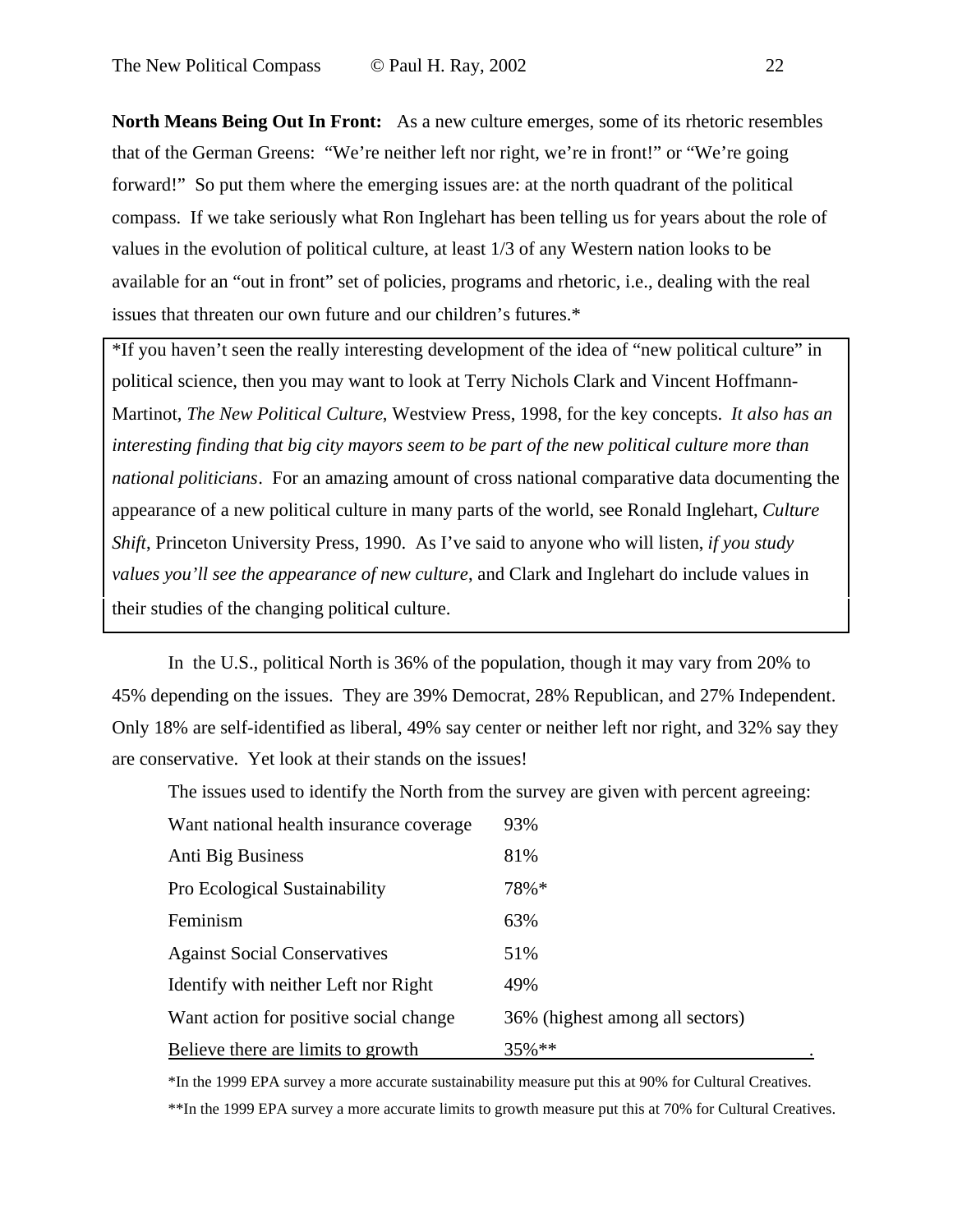#### **They're largely Cultural Creatives**:

In our book *The Cultural Creatives: How 50 Million People Are Changing the World*, Sherry Anderson and I showed that taken all together, the effect of the new social movements and consciousness movements was to create a wave of change that has been going through Western culture for the last forty years. A moment's thought shows that many of those movements defined the political stances above, and the Cultural Creatives are very close to those stances. Today they are 26% of total U.S. population (24% in 1995, the time of the survey data I'm using here) , but are 47% of the New Progressives' opinion leaders (those who feel most strongly about the issues). We will look at the detailed composition of the North below. There we will see that a "wave of change" analysis shows Cultural Creatives to be a majority of the New Progressives. In general, the opinion leaders of both the New Progressives in the North and the Liberals in the West tend to be on the Left, while the general population of the New Progressives no longer identifies with the Left, even though they identify with the Left's issues.

Cultural Creatives are defined by their values: strong ecological sustainability and saving the planet, strong on women's issues, personal growth, authenticity, anti-big-business. A typical Cultural Creative cares intensely about a half dozen of the twenty kinds of new social movements and consciousness movements that emerged since the Sixties, the rest of the country, none to two. The difference is dramatic, and it accounts for where those new values came from. Values are part of what defines a subculture: a whole way of life, with different lifestyles, values and worldviews. I've called them The Cultural Creatives, because all across the Western world, they are literally creating a new culture. They can be contrasted with the other two big American subcultures based on values: the ones having the 'culture wars' between Traditionals (the world according to the religious right and rural Americans) and the Moderns (the world according to Time Magazine, The Wall Street Journal, big government, big business, big media—but also the socialists, communists and fascists of the past century).

If Cultural Creatives are to be induced in large numbers to back a new, coherent position in electoral politics, that position will have to look like North on the Compass. Then they would be a key to higher turnout than in the past, and therefore to getting a working majority in many elections. Cultural Creatives are habitual volunteers, and most have cared about half a dozen of the new social movements in the past. They are also key opinion leaders for many kinds of social change. Politics is part of that, but interestingly enough, it has not been a big part of it —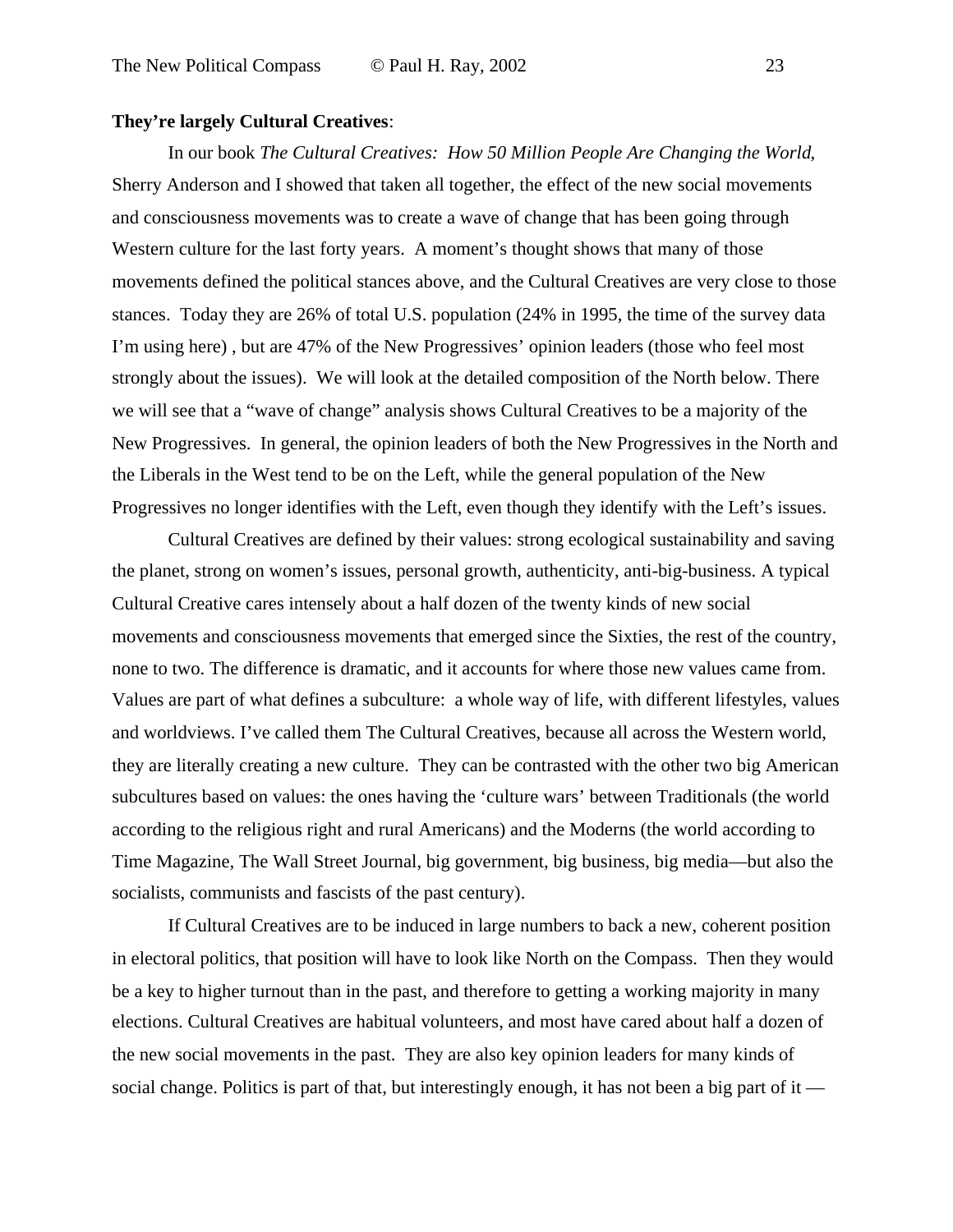at least not yet. They just hate it that politicians won't deal with humanity's most pressing issues. Furthermore, much of the change that has resulted from the rise of the Cultural Creatives is through changing hearts and minds on the cultural side, through the movements in Civil Society, not on the political side of social movements operating in the Polity, or through political parties in electoral politics. The North represents unfulfilled political demand. Therefore we can expect this to change, drastically.

#### **It's the Effect of the Social and Consciousness Movements.**

What gave rise to the 50 million Cultural Creatives were the new agendas and the brand new reframings of our social reality by the new social movements of the last 40 years: Cultural Creatives are overwhelmingly the common constituencies of all these movements: environmental becoming an ecology movement, anti-globalization, movements against violence and oppression, social justice, civil rights, women's lib, anti-nuclear and anti-war becoming a peace movement, student movement, gay lib, and a newly emerging environmental health movement. And they are the common constituencies of movements we don't usually see as political, or even as social movements, because they are mass changes in consciousness: human potential movement, holistic and alternative health care, organic food and vegetarian movements, psychedelic and hippie movements, spiritual psychology, new religions, even the despised New Age movement.

There's a 40-80% overlap in the broadest constituencies of any pair of movements for which we have data, and that overlap is occupied by the Cultural Creatives. Those same people are going from movement to movement, retaining loyalties from one to the next, acting as the continuity among the movements, and they acount for the convergence of all the movements onto a common worldview and set of values.

#### **The "reframings" of reality by new social movements are a key to change in worldviews.**

In the civil rights movement did Martin Luther King, Jr. say, "we delivered the vote, and it's time Blacks got theirs"? No, Whitney Young of the Urban League, and A. Philip Randolph of the Sleeping Car Porters Union had already tried that, and it hadn't worked. Whites believed civil rights was "*their* problem, not ours." Instead King framed the issue in his speeches in terms of what all Americans believe in their better moments, and in terms of the promises they made to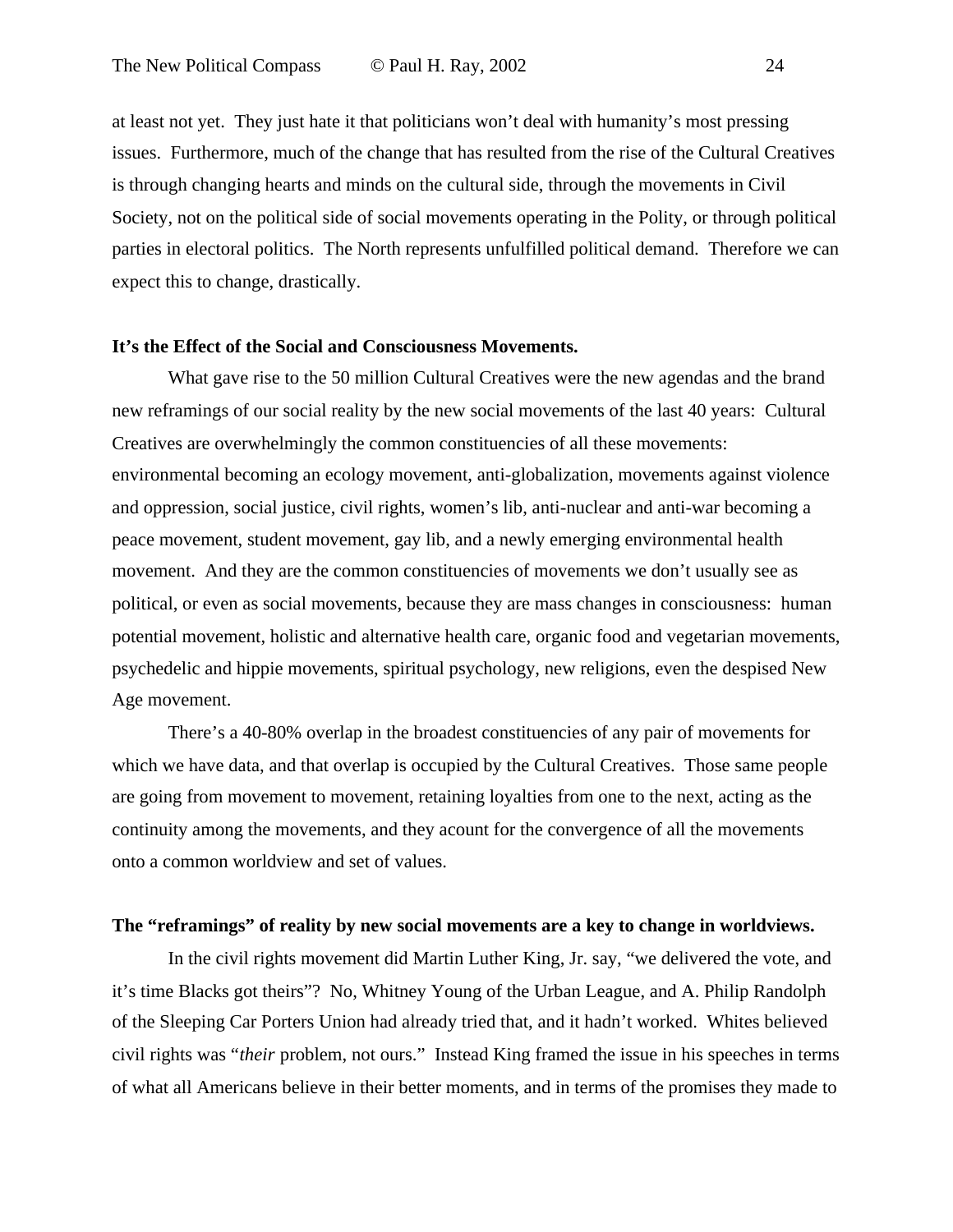themselves in the Declaration of Independence, the Constitution and the Bill of Rights. He told Americans that if segregation oppressed and diminished "the Negro people" then all Americans were oppressed and diminished. And Americans could take in that reframing. King's position was all the more potent for society in joining it to Gandhian nonviolence. And the Cultural Creatives concern today for "authenticity" grows directly out of the civil rights movement's concern for "walking your talk."

In 1962 Betty Friedan did not say that women's problems were crashing through the glass ceiling for better pay in a left economistic argument, but said that fundamental problems existed for a majority of humanity, whose views were excluded from public life, and who were diminished in the home, and in most gender relations, and these problems are located in the social and cultural system of sexism. In the same year, Rachel Carson did not repeat NIMBY phrases about keeping pollution out of our back yards, nor talk about conservation of beautiful nature spots. In the Silent Spring her reframing was: This is about the death of nature, and if the birds and insects die, your children will soon follow. Both reframings were at the core of their movements.

All three reframings were successful, and they and the nonviolence, were soon copied by the anti-nuclear and anti-war movements, who renamed themselves the Peace movement, because that's what they were for, instead of what they were against. And the chiropractors and other alternative medicine practitioners decided to frame their work as different in providing for real health, real wellness for the whole body, not just catastrophic medicine for a body part. In fact, all the new social movements and consciousness movements used reframing, to redefine parts of social reality, to provide new diagnoses and explanations for events, to bring new evidence for their positions and new moral interpretations about what that meant. Today, the moral terms of discourse that the West is learning to live by have come from all those movements.

Another key reframing was the importance of self-awareness and the primacy of one's inner experience, and especially the primacy of both over the words of external authorities. It started with the women's movement, but quickly went into every one of the consciousness movements, and the peace movement as well. A variant of it was in the nonviolence training for sit-ins in the civil rights movement. It was an article of faith with the Hippie movement and psychedelic movement. Later on, it also found its way into the spiritual side of the ecology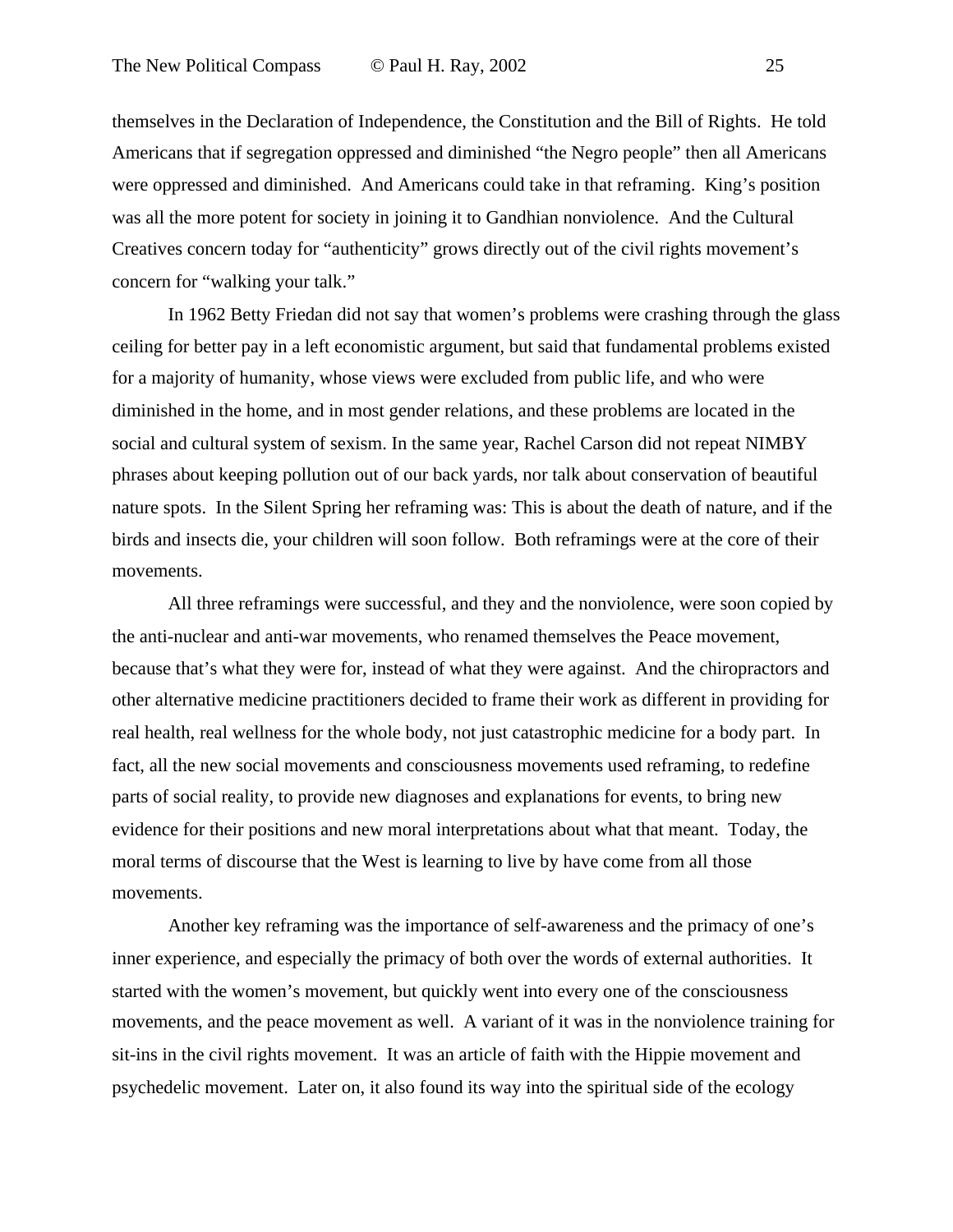movement, and back into the theologically liberal churches. This came with an insistence on the validity of cultural change as a response to social and political problems.

While this form of inner directedness is a central issue in every spiritual tradition, elevating spiritual experience and states of consciousness over the texts of holy books, it was a new phenomenon in conventional American life. Only rarely was it a sign of spiritual enlightenment, but it was often a sign of inner searching, and of greater maturity, and most importantly it was carried into political action work by volunteers. They were most unhappy to find that there is no place for such considerations in conventional American politics, and indeed that one's inner life must be hidden. For a huge portion of Cultural Creatives women, it was an offputting aspect of their encounter with the macho secular left that their inner life and growing psychological sophistication not only didn't count, but was held against them. To most left politicos, this was embarrassing at best, and often something to sneer at, and put down. At the core, it was an argument over what is reality: is the universe ultimately spiritual or just dead stuff?

Not one of the new social movements and consciousness movements framed things primarily in terms of the hard Left's history of class analysis, any more than they'd frame it in terms of the values of the Religious Right, Wall Street or Main Street business conservatives. Even traditional left concerns about economic equality remained in the background, as part of progressive thought, but not central to the new analyses that were being put forth, even if they were about various aspects of social justice and social, gender, racial and ethnic domination. These movements developed new moral stances, new explanatory analyses, and new tactics and strategies around new issues. New movement members were often a heterogeneous mix of political positions and identities. Few of the new movements grew out of the mainstream of the Left, nor indeed, were they supported by many mainstream politicians until they were already successful. They were considered "too far outside the box" of conventional political agendas.

 So, as each movement grew in size, Progressives eventually adopted the movement's views as their own — not without conflict and controversy, but they came around. Indeed, many far left splinter groups were decades in finding some twist of ideology to justify including the new movements in their class analysis. Conventional liberalism came to define itself as delivering the economic goods to increase equality, but that seems not to have been enough for *any* new social movement. As Rabbi Michael Lerner eloquently demonstrates in *The Politics of*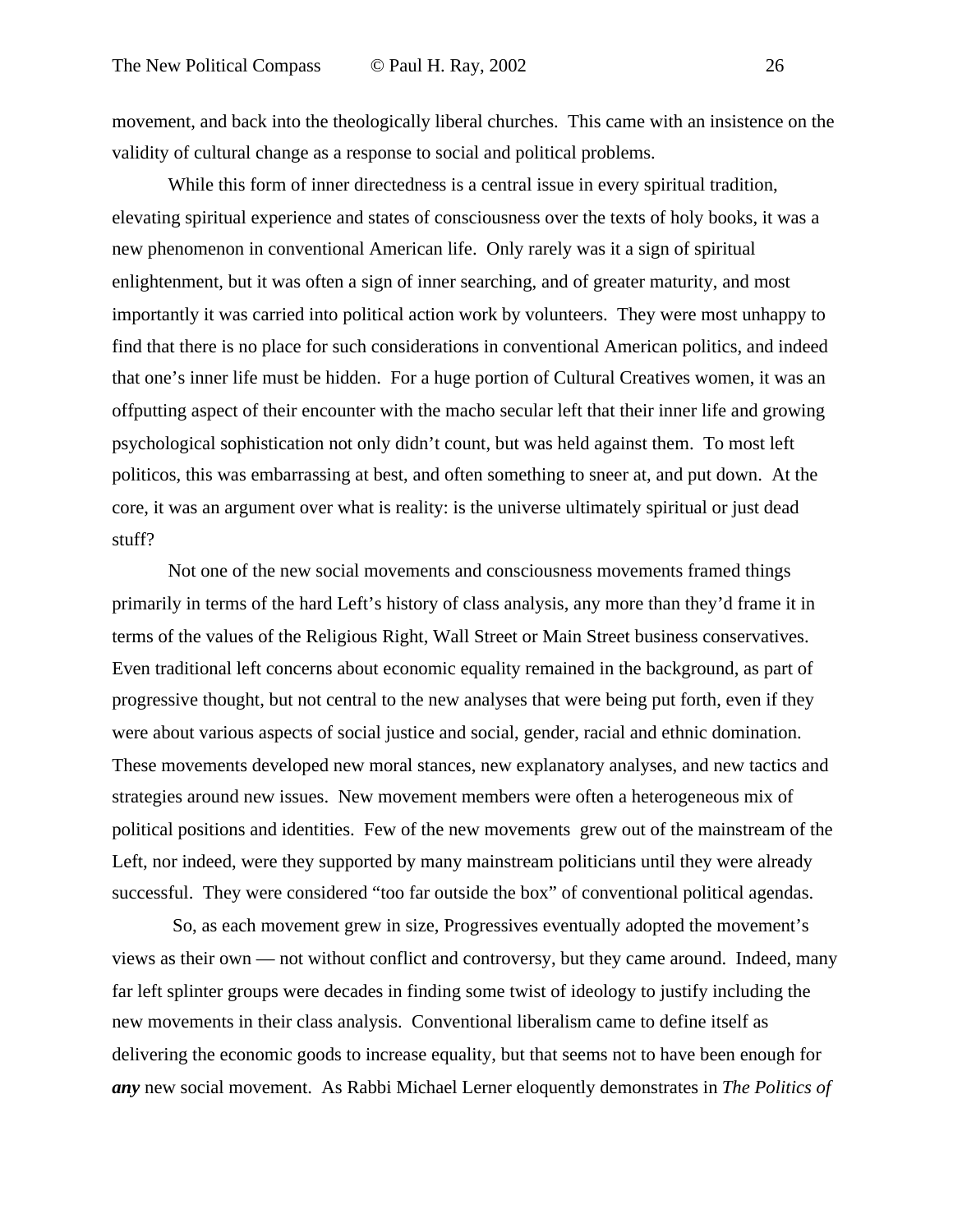*Meaning*, the Left's political programs and practices are based primarily on economic benefits and a materialist worldview. That makes their positions hard to enlarge when they have completely lacked the inner dimensions of psychology and spirituality.

Such a history did not cause most new social movement supporters to gratefully think of themselves as supported by the Left. To the contrary, they often felt that "those people on the Left, *over there*, have finally seen the importance of our work, even if they don't really get it about where we're coming from." The new social movements and new consciousness movements often recruited people who had been on the Left, but they did not originate with the Left, nor depend on it. Even though many of their leaders felt some kinship or identification with the Left, there were enough tensions with Left political groups that this only called for alliances, not a Left identity. Most ordinary movement folks seemed to be evolving beyond liberal positions focused on delivering on straight economic issues. Those were seen as valid, but insufficient.

From this perspective, however much the Left wants to increase numbers and clout by claiming the new social movement positions as its own, and however much conservative opponents long to brand such positions as being on the socialistic Left, these are the rhetorics of 'outsiders' to most movements. The labels didn't stick, nor did they make movement members leftists. Perhaps the most open-minded view is that we were all hamstrung by the paucity of our left-right imagery and language.

#### **Emerging Isues on the North Agenda**

Just a few key issues were used to identify the political North on the Compass. But the 1995 survey gave quite a large number of values statements and political attitudes that have important political implications that are correlated with North on the compass. Table 1 lists a number of statements from the 1995 survey that show how distinctive the political demand of the North is. It gives percent on the North saying very important, or agreeing with each statement, compared to national percentages. What they demonstrate is a common worldview that drives the production of political issues, most of which conventional politics is doing poorly with. Read it and watch a picture of massive amounts of unfulfilled political demand unfold right before your eyes.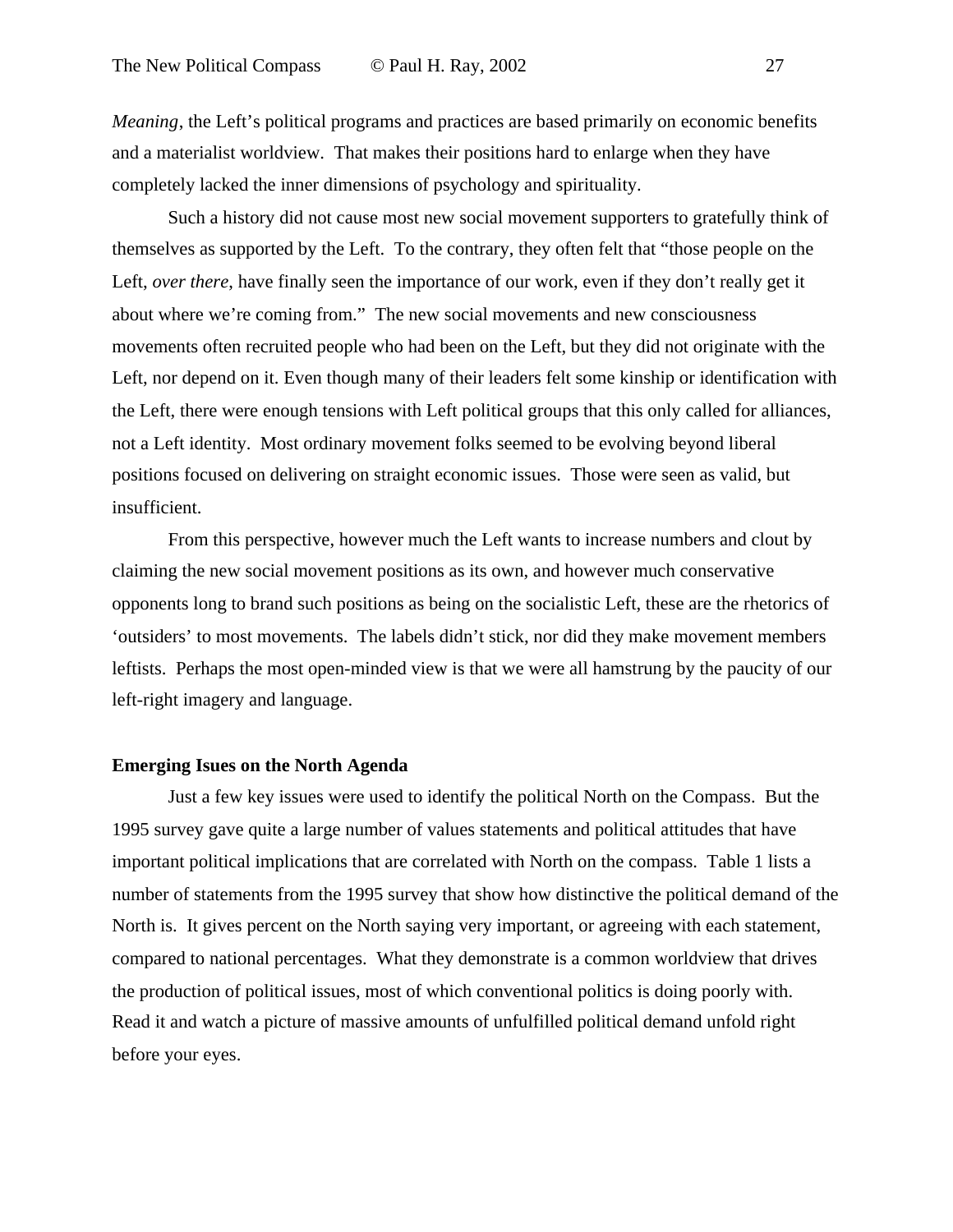#### **Table 1. Distinctive Values and Opinions of the North's New Progressives**

(This table should be quite valuable for message and program development to the New Progressive constituency. Note that the Political North is by definition more heterogeneous than the Cultural Creatives, who are a bare majority, and it include many people identified in earlier research as Moderns. Showing "distinctive" values and opnions means they take stronger stands than the other 3 sectors. Those items where New Progressives are stronger than average, but not as strong as other groups, or differ from Total U.S. by only a couple of percentage points, are excluded.)

Actual Values Items in Questionnaire: Percent saying, "very important" or "extremely important"

| How important to your life is                                                        | <b>New Progressives</b> |       | Total U.S.    |
|--------------------------------------------------------------------------------------|-------------------------|-------|---------------|
| helping other people                                                                 |                         |       | 83.47% 76.25% |
| the belief that every person has a unique gift to offer                              |                         | 75.88 | 66.80         |
| having something to show for your efforts                                            |                         | 74.25 | 67.18         |
| developing more self-awareness-that is, not sleep-walking through life               |                         | 73.17 | 65.73         |
| getting out of debt                                                                  |                         | 70.19 | 65.93         |
| getting better control over your finances                                            |                         | 69.11 | 62.36         |
| creating better relationships with friends and co-workers                            |                         | 68.56 | 60.52         |
| having your work make a contribution to society                                      |                         | 66.94 | 54.25         |
| living in harmony with the Earth                                                     |                         | 66.12 | 53.28         |
| knowing that you've made a difference in the world                                   |                         | 59.62 | 45.85         |
| finding your purpose in life, rather than making money                               |                         | 57.45 | 47.30         |
| discovering new things about yourself                                                |                         | 57.18 | 47.39         |
| developing deeper relationships with your friends                                    |                         | 56.64 | 48.5          |
| wanting to be involved in creating a better society                                  |                         | 53.66 | 41.12         |
| desire for a new way of life in America                                              |                         | 51.22 | 42.66         |
| needing to express your own creativity                                               |                         | 49.86 | 42.57         |
| optimism about new developments in our culture                                       |                         | 46.88 | 38.71         |
| involvement in volunteer work                                                        |                         | 34.69 | 26.35         |
| putting more time and effort into your psychological development                     |                         | 32.79 | 24.52         |
| looking for ways to create social change                                             |                         | 28.46 | 18.34         |
| Values statements in Agree/Disagree Format Percent Agreeing "Somewhat" or "Strongly" |                         |       |               |
| We need to treat the planet as a living system                                       |                         | 91.06 | 86.97         |
| Corporate greed and shortsightedness are harming our country                         |                         | 87.80 | 81.47         |
| Business corporations make too much profit                                           |                         | 76.15 | 65.64         |
| Government should shut down industries that keep polluting the air                   |                         | 69.11 | 62.55         |
| It's better to protect jobs than endangered species and forests (% DISAGREE)         |                         | 59.89 | 50.97         |
| I'd pay more taxes to help solve our environmental problems                          |                         | 51.49 | 41.60         |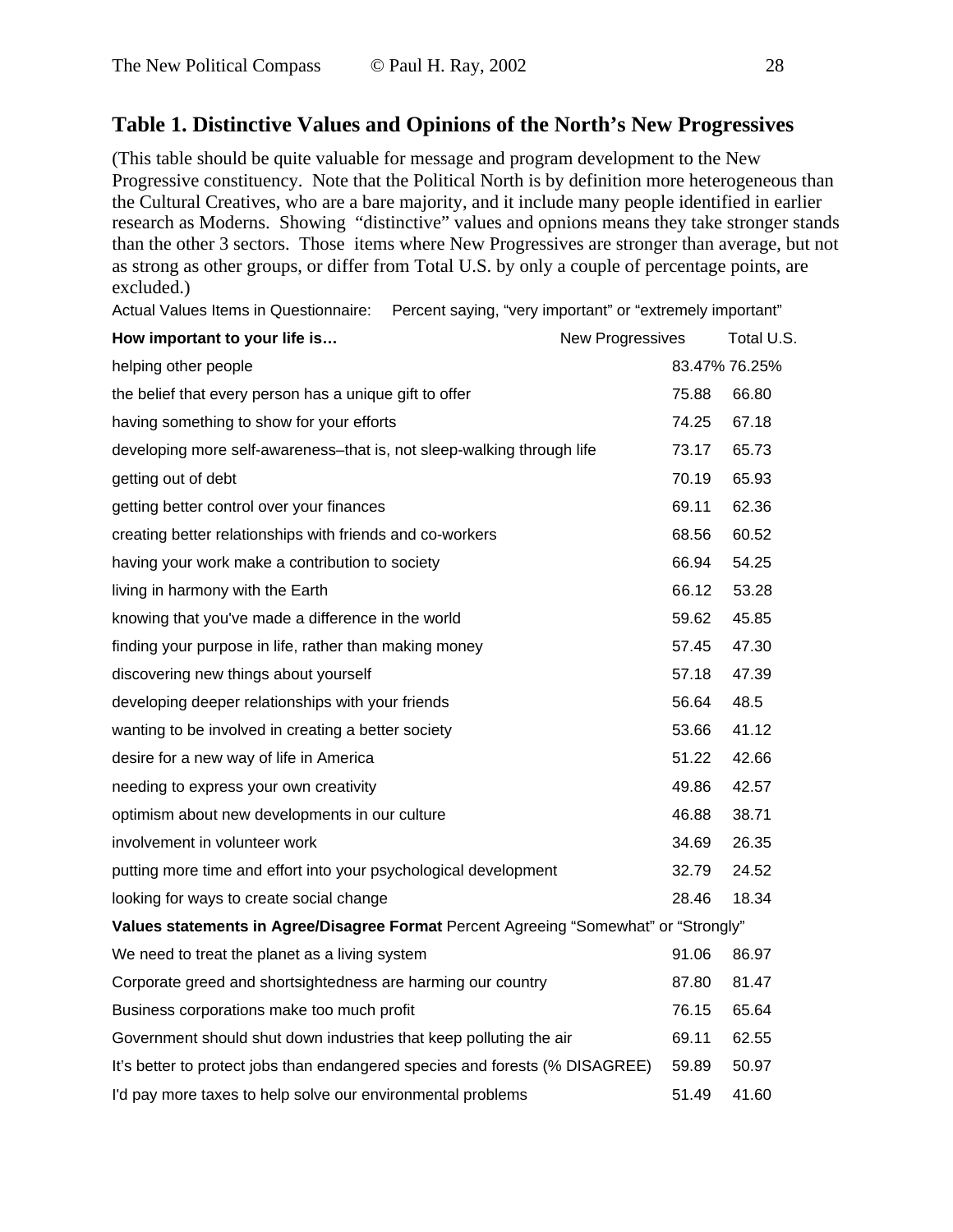**(Table 1 Cont.)** Note: Opinions on issues are more open to new information, and thus change

faster than values, because they are not as deepl y rooted, nor set life priorities as strongly.

| Actual Opinion Items in Questionnaire: Percent saying, "very important" or "extremely important"<br>How important to your life are these fears or concerns? New Progressives |       | Total U.S. |
|------------------------------------------------------------------------------------------------------------------------------------------------------------------------------|-------|------------|
| getting, or keeping, health insurance that covers your needs                                                                                                                 | 96.48 | 91.41      |
| getting all the health care you and your family may need                                                                                                                     | 96.21 | 89.19      |
| that we spend too much time "fixing things" after the fact, instead of finding<br>the source of our problems                                                                 | 92.41 | 81.18      |
| that we spend too much time "fixing things" after the fact, instead of doing<br>more to prevent our problems                                                                 | 92.14 | 82.63      |
| violence against women and children                                                                                                                                          | 92.41 | 83.11      |
| how much child abuse there is                                                                                                                                                | 89.97 | 80.60      |
| that you may not have enough to live on in retirement                                                                                                                        | 89.70 | 81.76      |
| dealing with long term, or chronic, illness                                                                                                                                  | 89.16 | 81.56      |
| that our children are getting low quality education                                                                                                                          | 89.16 | 83.98      |
| that family life is declining                                                                                                                                                | 88.89 | 82.53      |
| that pollution may destroy farmlands, forests and seas                                                                                                                       | 87.80 | 73.65      |
| that women and men don't get equal pay for equal work                                                                                                                        | 85.37 | 68.05      |
| that our politics is getting too polarized, nasty and gridlocked                                                                                                             | 82.93 | 73.46      |
| that traditional values are declining                                                                                                                                        | 82.66 | 75.58      |
| problems of the global environment: global warming, destruction<br>of rainforests, destruction of species, loss of the ozone layer                                           | 81.84 | 67.95      |
| that the quality of government services is low                                                                                                                               | 78.86 | 71.81      |
| pollution that may affect your health                                                                                                                                        | 77.78 | 66.41      |
| that our current way of life is not sustainable ecologically                                                                                                                 | 71.27 | 53.19      |
| whether you or your spouse can keep a job                                                                                                                                    | 70.46 | 63.51      |
| whether you or your spouse can get another job                                                                                                                               | 66.67 | 60.71      |
| that more women should be top leaders in business and government                                                                                                             | 65.58 | 47.59      |
| that multinational corporations increasingly control our fate                                                                                                                | 65.58 | 53.67      |
| that America is not competitive enough economically                                                                                                                          | 65.58 | 58.49      |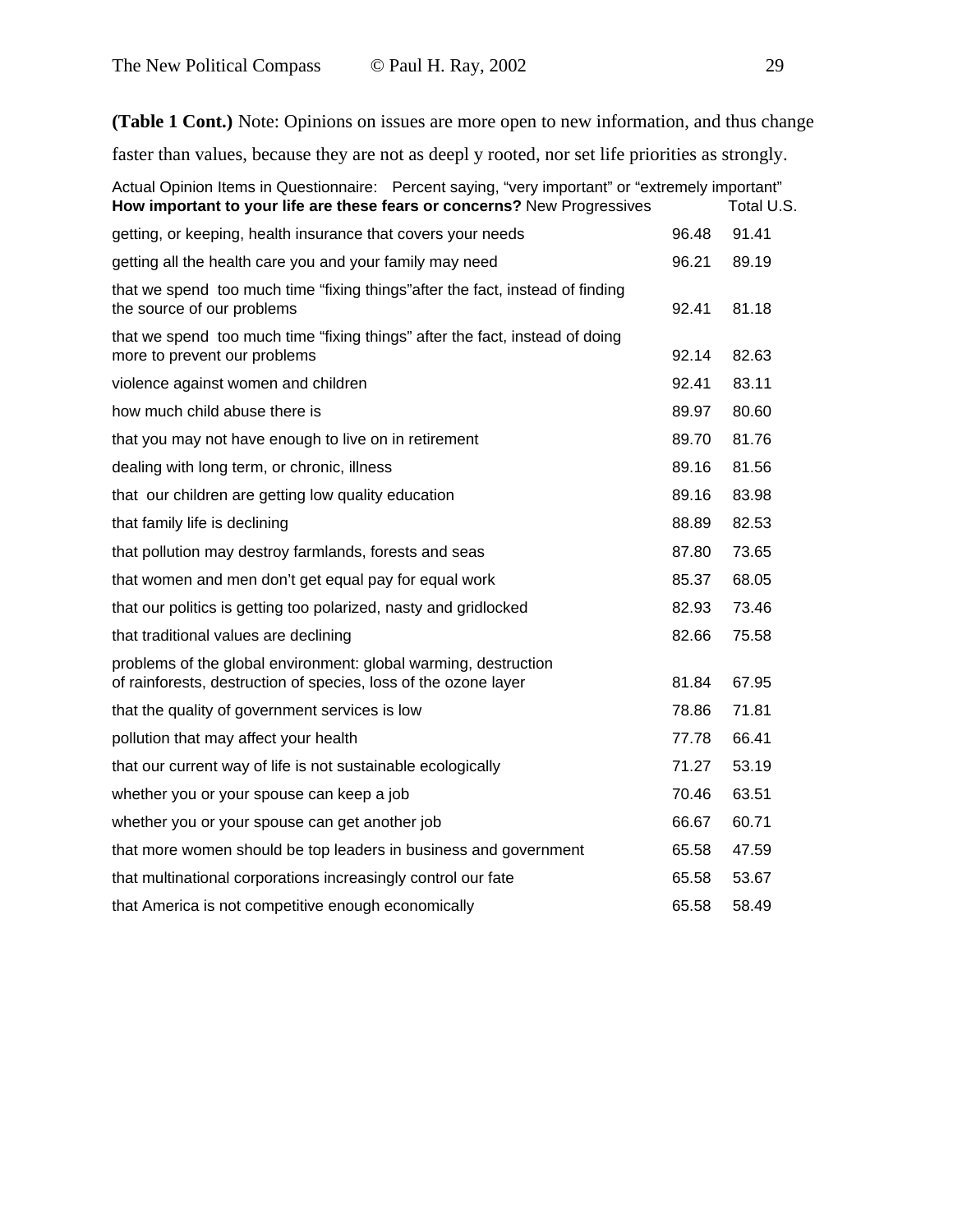### Actual Opinion Items in Questionnaire: Percent Agreeing Which of the following statements fits the way you see things? New Progressives Total U.S. Americans should have more respect and reverence for Nature 92.68 83.20 We need to rebuild our neighborhoods and small communities 89.16 83.40 Humans are meant to be stewards over nature and preserve it 87.26 82.05 Humans are part of nature, not its ruler 83.47 75.39 America needs a health insurance plan that covers everyone, rich or poor, for all illnesses 81.30 68.82 We live in a time when our need for healthier communities has become critical 80.76 70.08 I feel a need to live in a city that works for me, not against me 79.67 74.23 Business needs to do more to clean up its environmental messes 79.40 71.91 We must change the way we do business to save the environment 76.15 62.64 I want us to return to a simpler way of life with less emphasis on consumption and wealth (slightly less than Social Conservatives) 75.34 67.66 Americans need to consume a much smaller proportion of the world's resources 71.54 61.29 I'd pay 10 percent more for consumer goods if I could know this would save the environment 69.65 53.86 America needs a single set of educational standards, and national funding of education 67.21 56.95 Business is already asked to pay too much for cleaning up the environment (DISAGREE) 67.21 58.78 All of life needs to be preserved, even species we don't have a use for 66.94 54.92 We need to develop a whole new way of life for long run ecological sustainability 66.67 52.80 I'd pay 20 cents more per gallon for gasoline if I were sure it would pay for environmental cleanup 66.67 52.80 Workplaces would be less stressful if employees had more control over their own work and the set of the set of the set of the set of the set of the set of the set of the set of the set of the set of the set of the set of the set of the set of the set of the set of the set of the set of I agree with those ecologists who see Earth as a giant living organism 64.50 52.90 Most people have too many possessions and the state of the control of the 62.87 55.79 Health insurance is the responsibility of the individual; government should keep out of it (DISAGREE) 60.70 45.66 Most pollution problems are already being cleaned up by business (DISAGREE) 60.16 51.80 I'd pay 25 cents more per gallon for gasoline if I were sure that it would stop global warming 68.81 42.76 Managers who measure "productivity" don't see what really makes business work56.10 47.20 There is no way that economic growth can go on forever in a finite world 53.66 43.24 Redwood groves are sacred **48.51** 36.00 People waste too much of their lives at work 42.28 36.10

#### **(Table 1. Cont. ) Opinons on Social and Environmental Issues.**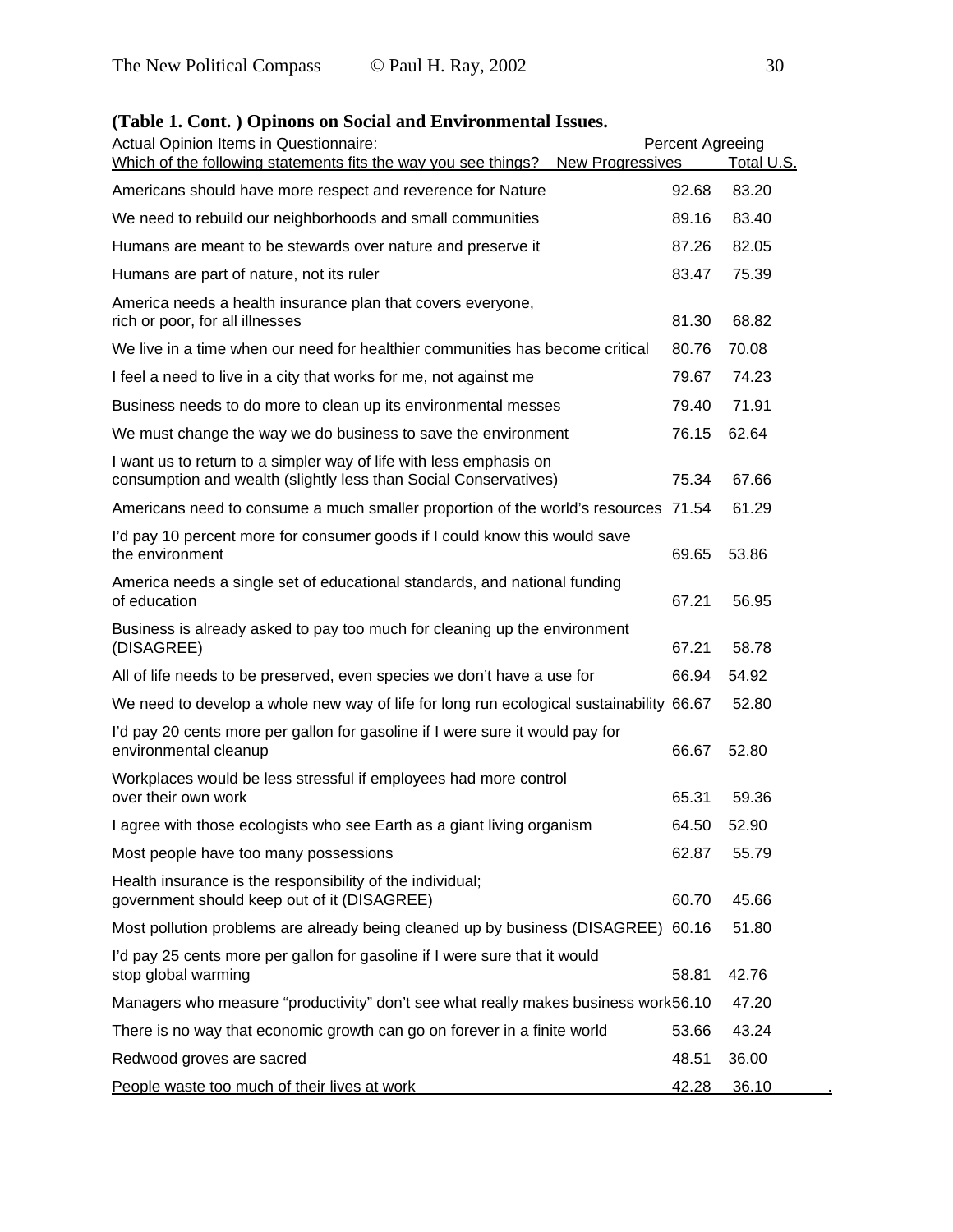### **Table 3: Challenges and Opportunities of the Coming Decades**

- Continued acceleration of technological change in four areas: information-technology, communications, materials technology, bio-technology, nano-technology. All lead to:
	-
	- Information society, with better communications worldwide = "one world" - Enables globalization of markets and threatens many indigenous economies
	- Change in the material basis of civilization:
		- Making it easier to invent new solutions to many global problems
		- Potential for industrial-technological disasters on an unprecedented scale
- Globalization of big business, big media, big finance
	- Market takeover: markets and self interest, removal of constraints on corporations
	- Growing power of Big Media, Big Corporations, Big Finance, combined with shrinkage of Big Government
	- Business conservatives succeed in making incomes vastly more unequal
	- But also a planetarization of ecological consciousness, especially against the Bigs
- Ecological crisis, heading toward an overshoot of the carrying capacity of the Earth
	- Environmental destruction, and species extinctions, worldwide
	- Global climate change
	- Damage to health of humans and ecosystems from manmade chemicals
	- Overpopulation of poorer countries matched by overconsumption of richer ones
- Culture Wars become harsher: Traditionals vs Moderns
	- Neo-traditionalism & fundamentalism strengthen as a reaction to Modernism
	- Traditionalism continues to lose credibility in the larger culture
	- Conservative movements keep trying to reverse new social movement trends: especially social safety net, human rights, feminism and new spiritualities
	- Revivals of ethnic nationalism, as a counter to globalizing culture
	- Terrorist actions in support of ethnic nationalism and fundamentalism
- Justification of dominant Modern culture gets ever more difficult
	- Inability to justify, or to reverse, the destruction of ecologies and species worldwide
	- Growing inequality of rich and poor, everywhere
	- Anomie and cynicism keep growing
	- Attempts to boost the militarization of society for a permanent "war on terror" further delegitimate Modern politics and make Modernism more fragile

**We Need Programmatic Ideas and New Images for "Going North":** All the above issues

suggest a long list of programmatic themes, often closely linked to the new social movements.

But despite their common constituency, the movements have not yet consolidated into a general

movement for change, and overcome their internecine bickering among movement leaders.

Clarifying that what they have in common is Going North may help reframe what movements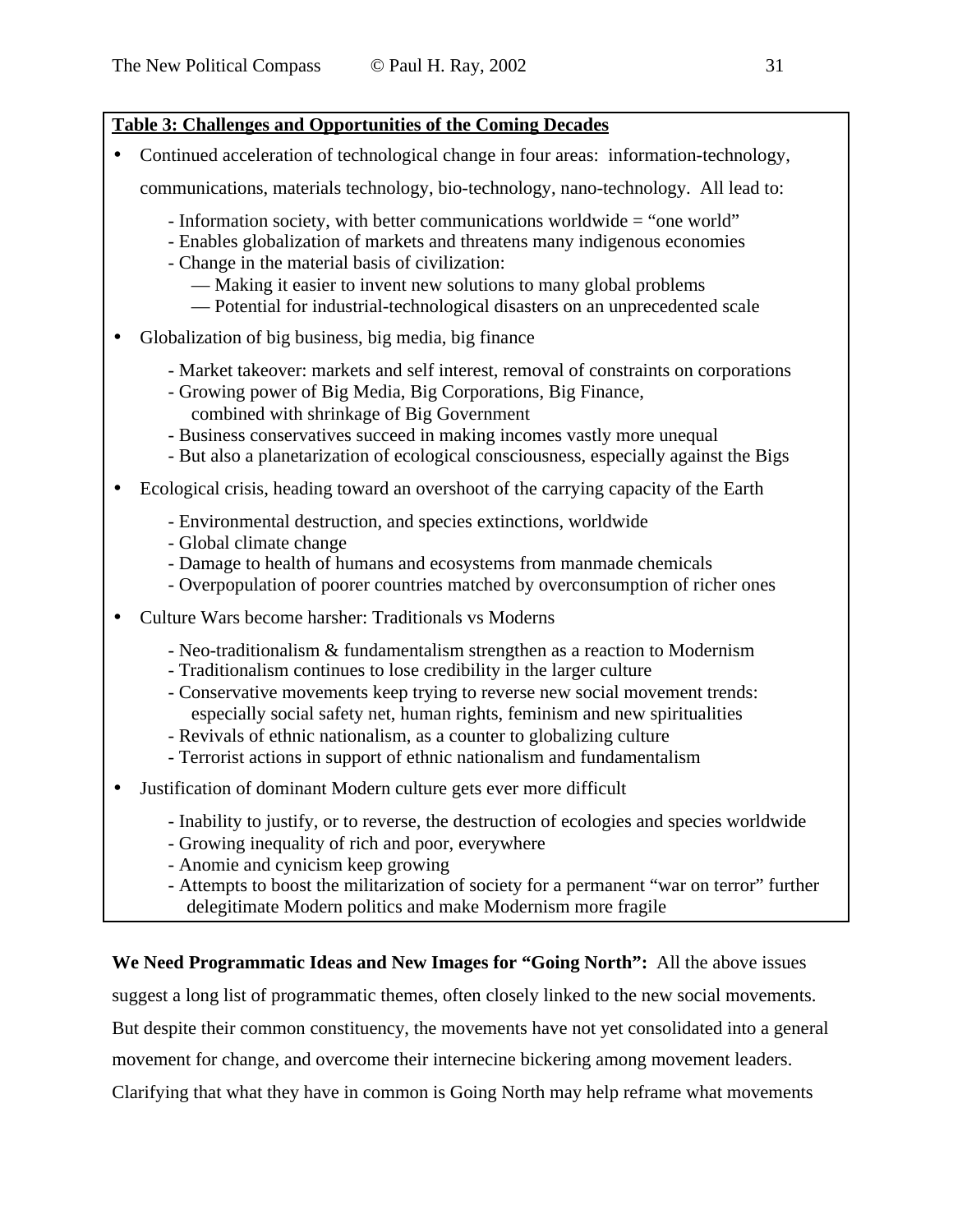want as a cluster of related political issues that can be refined in a common language for a common constituency.

The very idea of a new compass heading beyond left and right can give a better way of talking about departing from ineffective old ways, and it directly points to a dream constituency — huge numbers who have a background of interest in the movements, and a tendency to get engaged in the issues. Once we clean up the way citizen participation works in the new politics, then we can use a constituency-based structure for sorting out any number of new programmatic ideas for national politics. It gives a way of ordering promising new changes, such as those proposed by Ted Halstead and Michael Lind in *The Radical Center* or by Andrei Cherny in *The Next Deal*. We just won't want to call our constituency "the radical middle," "radical center," or any other such inept and misleading image. The actual center is not radical, it's apolitical, alienated, and ignorant. The true constituency for change is savvy about interpersonal relations, about what is happening across the planet, and about many aspects of the need for real change.

### **The Biggest Theme is Danger to Our Children's Future:**

*"Out in Front" on the Issues Means Dealing With Our Children's Future:* What most upsets the people of the North part of the Compass is that politicians are not dealing with the issues that affect their children's future. Historically, these have been seen as women's concerns. No longer. A full eighty percent of Americans are very worried that their own children and grandchildren will inherit a worse world than they themselves grew up in. It is a deep anxiety, but it has no present focus. Though it is important, it is easily pre-empted by whatever is more urgent. In that respect, it's rather like buying life insurance, indefinitely postponable until some crisis comes along to remind us how risky life really is, and how transitory. It is easily arguable that our inept and corrupt politics is about to harm us. The West is about to face a cascade of crises that political business as usual cannot handle, whether it is led from the right or the left.

Let's state the obvious: A political discontinuity is coming. The fact that the North exists in massive numbers, and is being ignored, shows the political version of market failure: the supply of political goods offered at election time, and in everyday governance, is not being matched with the voter demand. In fact, the supply of political goods fits the South on the Compass, where money is coming from Business Conservatives. Today they represent only 14%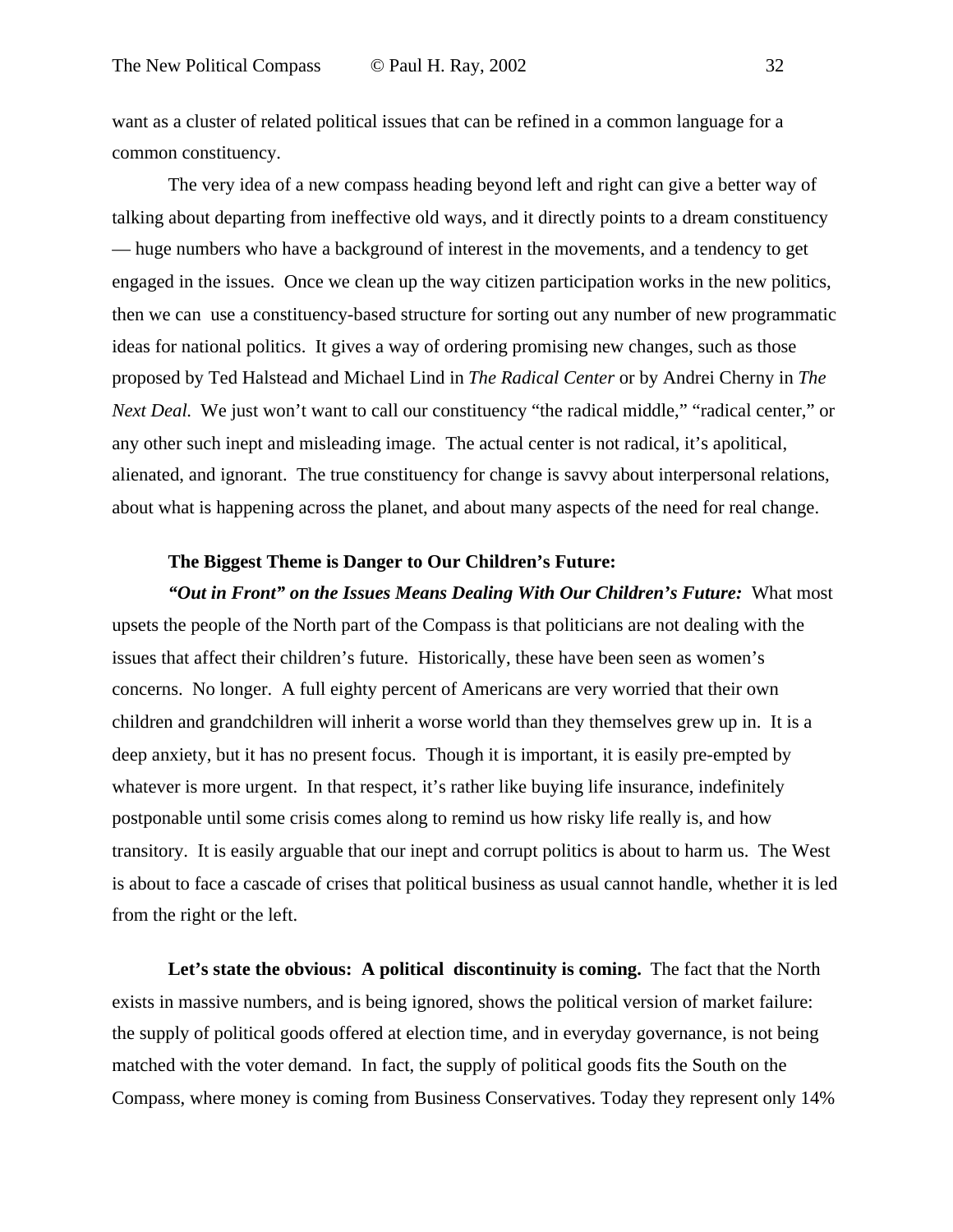of the people, but about 80% of the money. This is inherently unstable, for Nature abhors a political vacuum as much as any other. If politicians won't adapt to the values and concerns of the North, they'll be replaced. If the political parties won't adapt, they'll die — or split into contending parties.

### **There May Be Just One National Politician in the North**

Everyone asks, so I have to tell you: In the U.S. I have seen just one national politician running on a "North" platform of the kind that Cultural Creatives and New Progressives will like: Rep. Dennis Kucinich, a Democrat of Cleveland, Ohio. In the 2000 election, in a district that had previously voted 61% and 68% Republican, looking safely Gingrich-ite before Kucinich, he ran a pure "North" campaign and won with 75% of the vote, far ahead of the standard bearer of his party. His platform was entirely that of the North, and the Cultural Creatives: Create a cabinet department of Peace for both home and abroad; do everything we can to live up to the Kyoto Accords, i.e., make the economy subservient to the ecology; and run a citizens campaign without the influence of big money. Notice that it's "not news" in the Modernist media. Kucinich's recent speech condeming the Bush administration's war policy and destruction of civil liberties, reminding voters that they're an unelected bunch at that, is also a pure North position. His speech fits a movement-based position, and fits the revival of the peace movement in 2002. This demonstrates what can win for the North's New Progressives, time and again. And yes, Kucinich was a big city mayor.

This is a serious job opportunity for politicians who can think outside the box, and who can authentically appeal to the political North.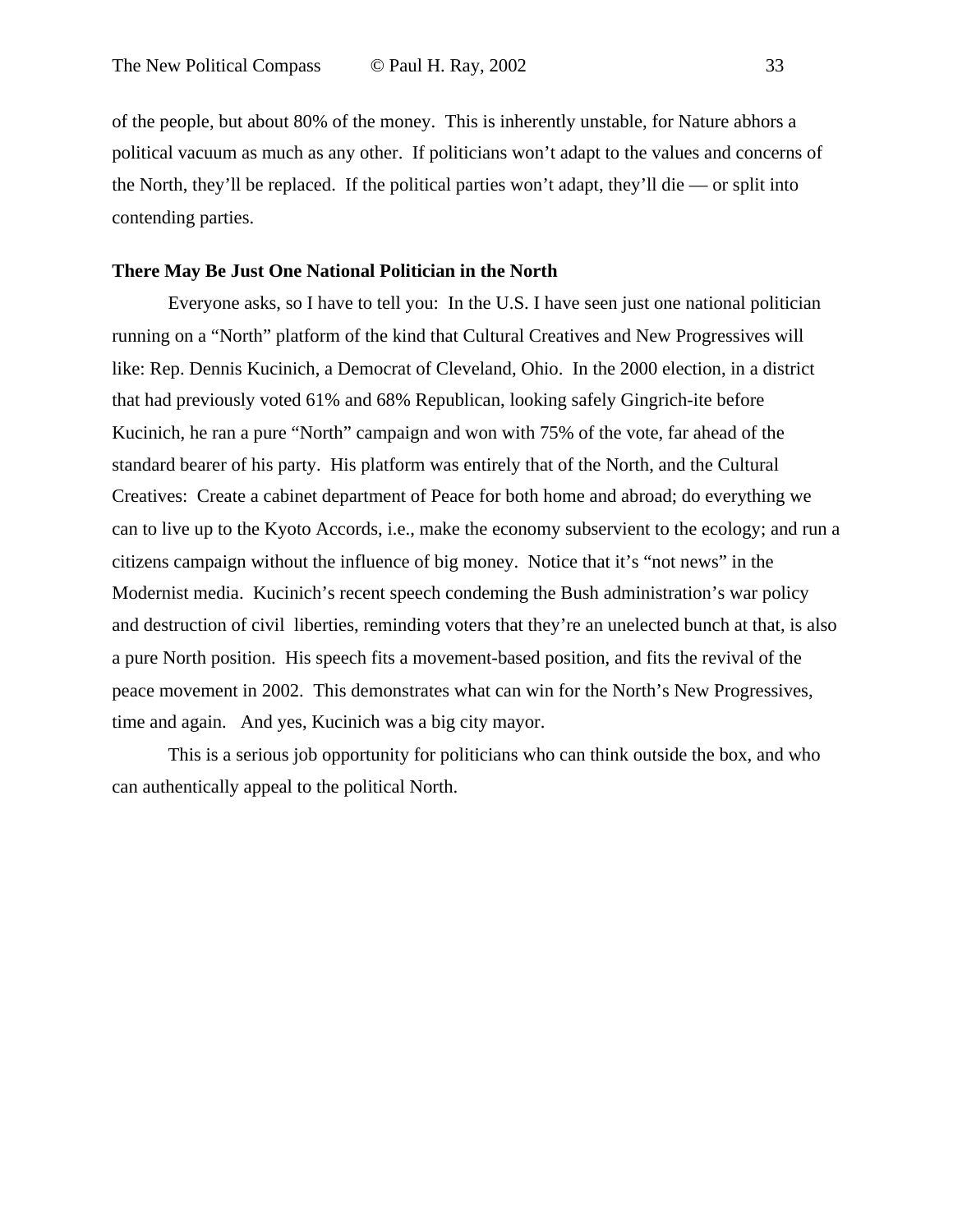# **The Rest of the New Political Compass**

### **The Liberal Left is in the West Part of the Compass:**

Given the above, is it any wonder that we live in a period when the Left is in disarray? It's partly due to the Right's success in identifying them with ineffectual big government and taxes, and partly due to the collapse of socialist and welfare state economics worldwide. And it's partly due to being out of tune with the new social movements that have been crucial to cultural change that came prior to political change. Pragmatic Americans want what works, and it doesn't look like the Left works. In the U.S. the Left gets the loyalty of about 12% of the population, though issue by issue it will range from 10% to 15%. Because of low voter registration and turnout they are about 15-17% of voters. Since progressives cannot call upon the money that the Right commands, they are nowhere without the people power they have lost. So, those liberals in Congress who gave in to the blandishments of big money are losing out, and their numbers shrink to a pitiful few. We need to look at how a new form of progressive political forces can revive the fortunes of the people who care, and whether they can improve their political culture to win back this critical new cultural constituency who have wandered away in search of a better politics, or no politics at all. Color them pretty in pink, for they are no longer the healthy blood red of the communists or socialists. Amazingly enough they are only 51% Democrat and 22% Republican with 23% Independent.

The issues used to identify the Left from the survey are given with percent agreeing:

| Want national health insurance coverage     | 93%                                 |
|---------------------------------------------|-------------------------------------|
| <b>Against Social Conservatives</b>         | 88%                                 |
| Anti Big Business                           | 77%                                 |
| Against the Religious Right (+pro-choice)   | 76%                                 |
| Pro-Civil Liberties                         | 57%                                 |
| Feminism                                    | 57%                                 |
| Pro-Immigrants                              | 51%                                 |
| Identify with Left                          | 44%                                 |
| Anti-Private Enterprise (Main Street)       | 44%                                 |
| ??Don't' believe there are limits to growth | 27% (check this, it looks backward) |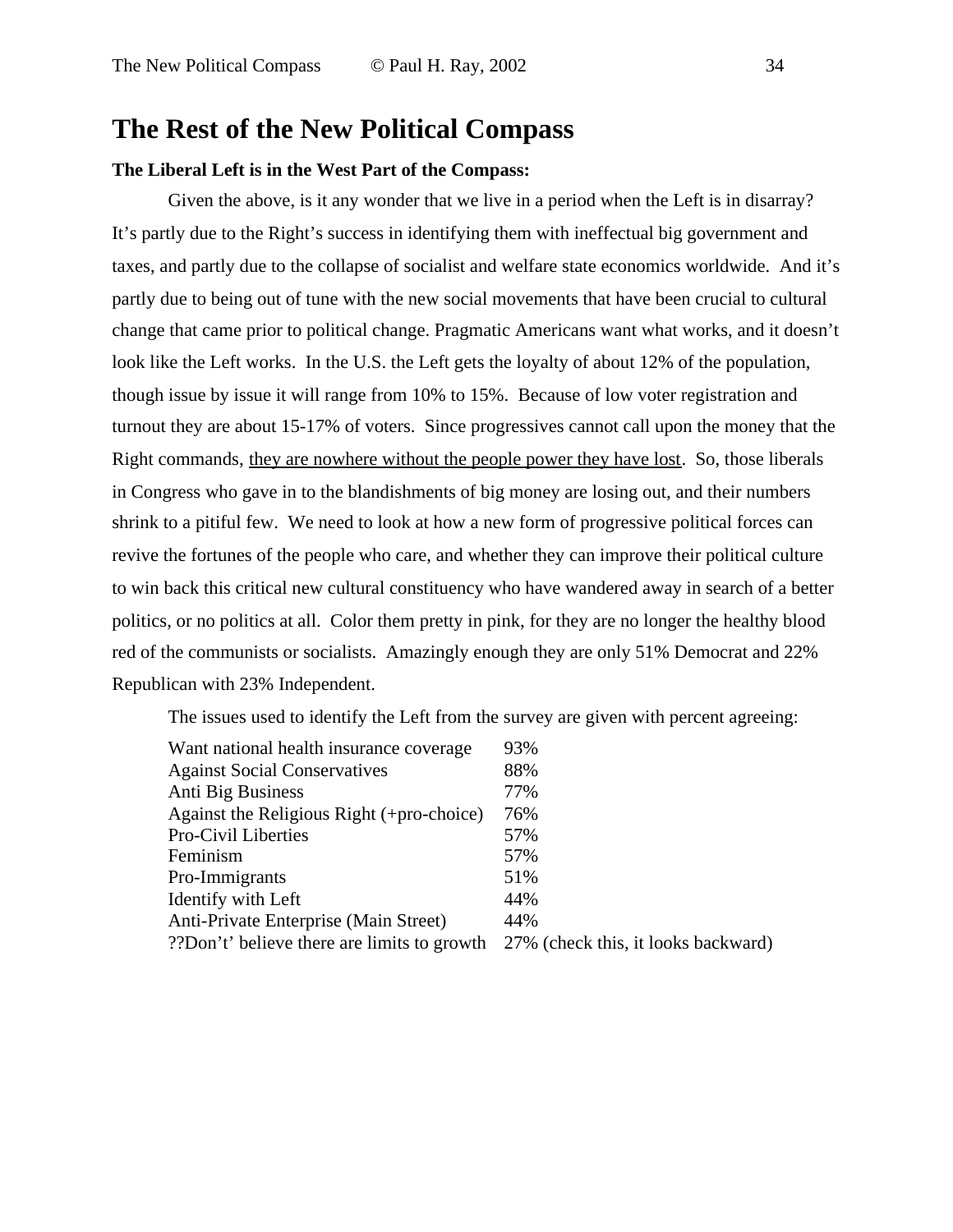**Sidebar:** Grace Lee Boggs is an 80 year-old radical activist from Detroit, who acts as a wisdom figure on the far left. Here's her diagnosis of the rhetoric of the radical left.

### **The Rhetoric of Radicals**

By Grace Lee Boggs, *Michigan Citizen*, Dec. 2-8, 2001

This is something very much on my mind these days. As I put it a few weeks ago , "Everything else may have changed since September 11, but not the rhetoric of radicals. We are still shouting at people instead of listening to them. We are still trying to get people to think like us, when our aim should be to get people thinking for themselves. Too many of us still believe that we have the answers - which no one can possibly have now that the collapse of the World Trade Center towers has brought to an end the unquestioning technological and economic optimism of the 20th century."

I followed this up with a quote from Starhawk. "We on the Left can be as devoted to certain words and political forms as any Catholic was ever attached to the Latin Mass. We incant 'imperialism' or 'anti-capitalist' or 'non-violence' or even 'peace' with an almost religious fervor, as if the words alone could strike blows in the struggle." {See www.starhawk.org/ Only Poetry Can Address Grief: Moving Forward After 9-11}. …

Most of us who identify as radicals view our language as liberating because over the last forty years, in response to the identity movements, we have struggled to eliminate the racist, sexist, homophobic ingredients that are built into our culture. But we still believe that we are the ones who have discovered the Truth which needs to be preached to the unenlightened. We are still not challenging ourselves to talk and write in a way that encourages the mutual exchange of ideas and acts like a midwife to people birthing their own ideas. Until that happens, our language is limiting knowledge and is therefore oppressive.

Creating new language begins with thinking dialectically, in other words, with recognizing that reality has changed and therefore that ideas that were once liberating have become abstractions that are like chains on our minds.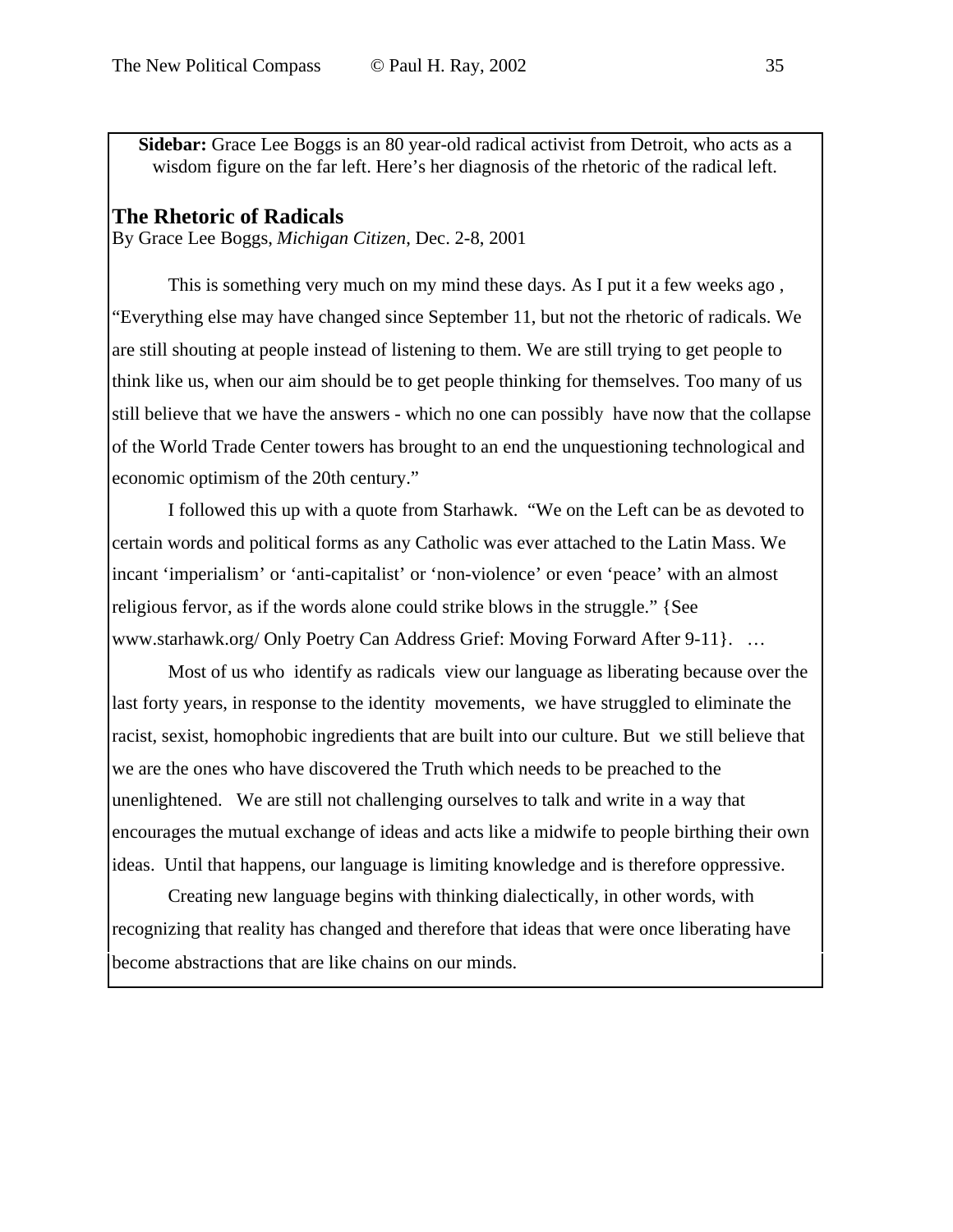### **Going Backward on Quality of Life and Destroying the Planet, is in the South:**

Directly opposite the North, going Backward, are the Business Conservatives. Their views are in the ascendant, making plutocracy the dominant political rulership of the planet, not either democracy or authoritarianism. Their ideology is to sacrifice everything for economic growth and corporate profits. You can see how extreme their view is by the second diagram which shows them off in the far south, much farther away from the mainstream of American beliefs and values than the other groups. That is a fact that the emerging politics can take advantage of. Most polls show that, by more than two to one, Americans don't trust big business. The lives of our children and grandchildren are at risk because of them, and 70% of Americans know it. Nevertheless, they have the most money to spend and are in control from doing just that, colonializing the political sector the way they are colonializing the Third World, by buying up anyone of importance, and manipulating the laws to suit themselves. Capitalism as a system of markets has triumphed, in part because markets are more efficient than command economies, and in part because of the accumulated, and rapidly growing, money and power of corporations. This is all about money power, counting dollars instead of votes, since the Business Right were never numerous. They are 69% Republican. In the U.S. they get the loyalty of about 14% of the population, and issue by issue are 10-15% of the population. Color them black, for the death of the planet.

The issues used to identify them from the survey are given with percent agreeing:

| Pro Big Business                      | 78%                                                    |
|---------------------------------------|--------------------------------------------------------|
| For-Private Enterprise (Main Street)  | 74%                                                    |
| <b>Against Limits to Growth</b>       | 64%                                                    |
| <b>Anti Social Conservatives</b>      | 63%                                                    |
| Identify with Right                   | 61%                                                    |
| Anti-Social Change                    | 59%                                                    |
| Anti-Sustainability                   | $41\%$ * their leaders are stronger on this            |
| Anti-Feminism                         | 35%* their leaders are stronger on this                |
| <b>Anti-National Health Insurance</b> | $36\%$ <sup>*</sup> their leaders are stronger on this |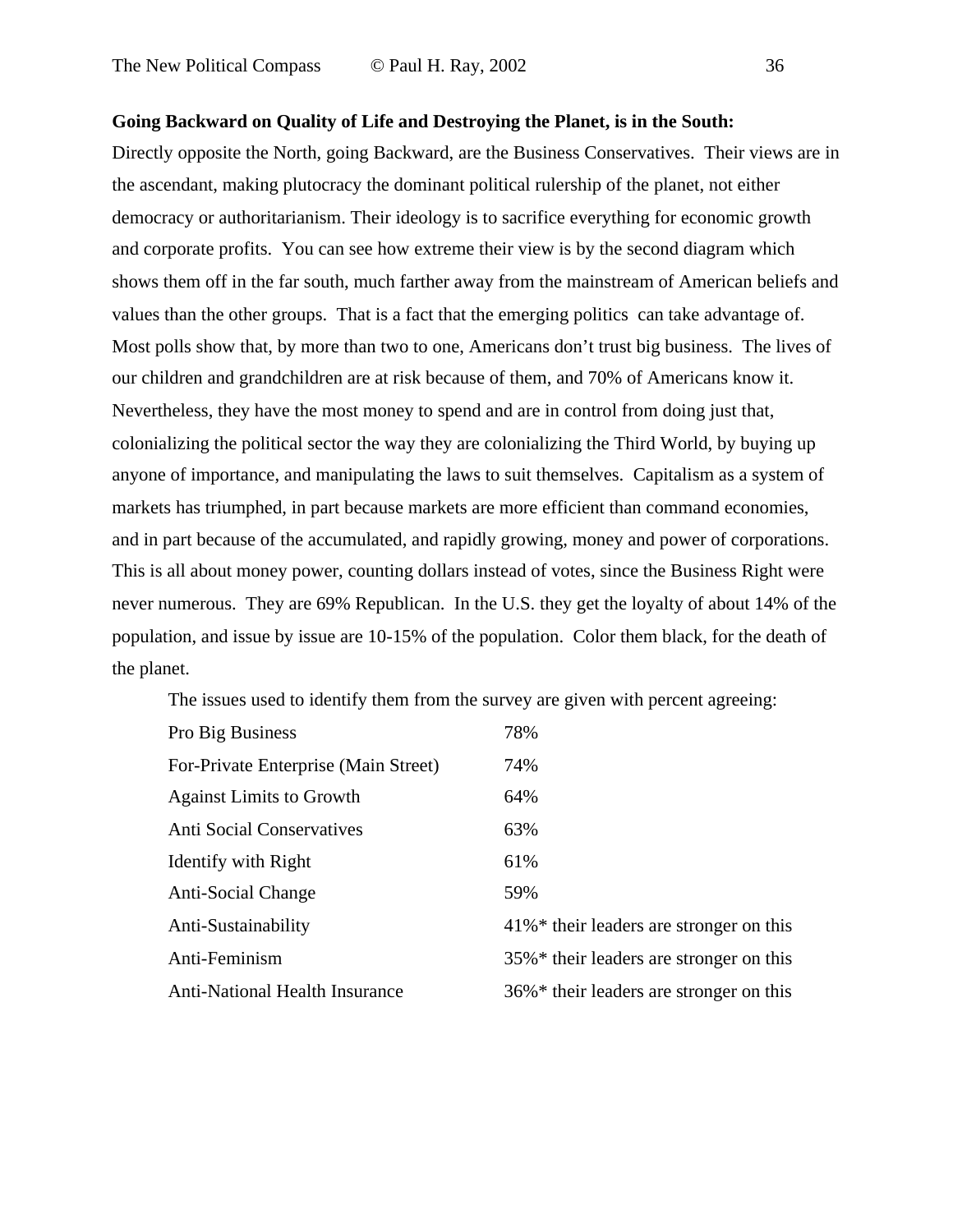**Social Conservatves are in the East Part of the Compass:** Social Conservatism wants to rule out most changes in society by fiat, and to roll back changes from the past generation, to keep social codes unexamined and unchanged. Many of their favorite social codes are precisely the ones that have been challenged over the past 40 years by new social movements: discrimination against people of color, against women, against gays, against women wanting abortions (unless they are well off), against the poor, etc. The Religious Right (whether authoritarian Catholic, Jewish or Muslim fundamentalist, or Protestant fundamentalist or evangelical) is still numerous, and can still pack a wallop, but they are slowly declining in the U.S. Color the general population of cultural conservatives true blue for patriotism, and singing the blues, because their culture has slowly declined from half to under a quarter of the population since World War II.

Today political social conservatism is 19% of the population, ranging from 18-24% from issue to issue. (Many who agree with them have no politics.) It is also the Southernization of American politics: the manipulation of ethnic hatreds and xenophobia by an exploitative political over-class. Worldwide, fundamentalism is still gaining in power and influence in reaction to the power of modernism, especially in its capitalist form. But in the U.S. all that is really necessary is for those in the North to get organized, and this rear-guard of the electorate will be dwarfed in importance. Some 47% are Republican, but the sum of Democrats and Independents equals that.

The issues used to identify them from the survey are given with percent agreeing:

| Anti Big Business                    | 90%                                                    |
|--------------------------------------|--------------------------------------------------------|
| For Religious Right (anti-abortion)  | 77%                                                    |
| <b>Anti-Civil Liberties</b>          | 77%                                                    |
| <b>For Social Conservatives</b>      | 76%                                                    |
| Anti-Immigrants                      | 68%                                                    |
| For-Private Enterprise (Main Street) | 63%                                                    |
| <b>Identify with Right</b>           | 60%                                                    |
| <b>Against Social Change</b>         | 50%                                                    |
| Anti-Feminism                        | $36\%$ <sup>*</sup> their leaders are stronger on this |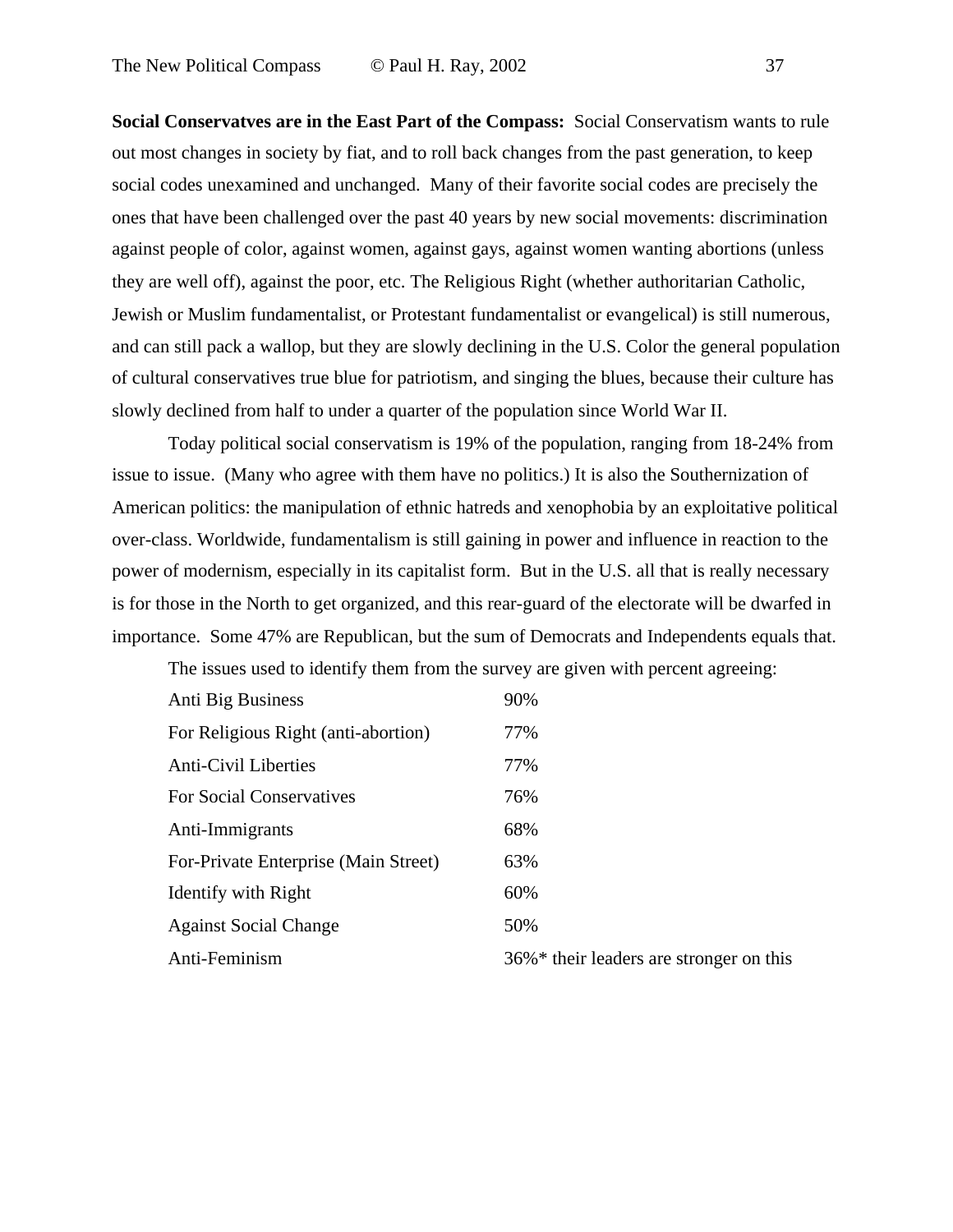**The True Middle is a Duh! Muddle:** There are 20% of Americans who don't know or care about politics, take no stance, and don't participate at all. Many are migrants, and many are poor and uneducated, and just as many are alienated from politics. Some could be brought back into the process, but most of them you wouldn't want, because they are ignorant, often willfully so. Color them gray. They call themselves Democrat or Independent, but if you look at their place on the political compass, they lean to the North and East. In fact they tend to be alienated Americans.

Their strong positions on the issues are worth noticing:

| For National Health Insurance coverage | 87% |
|----------------------------------------|-----|
| <b>Anti-Big Business</b>               | 73% |
| Pro-sustainability                     | 58% |
| Anti-Immigrant                         | 53% |
| Pro-Feminist                           | 46% |

# **Q: What Happened to the Left? A: Cultural Change**

We have a new answer for that perennial moan of the Left, "What happened? What did we do wrong? With all the good issues that are going our way in the minds of voters, how could we lose?" The answer appears to be not in political positions but in culture: that activists on the Left failed to keep up with the cultural changes in their natural constituency. There is a host of emerging issues that the Left claims, and the Right condemns, but the voters who favor those issues don't identify with the Left any more than with the Right.

The new social and consciousness movements have raised issues that have been consistently seen as "outside the box" for establishment politicians for the last forty years. All are potentially huge political issues, with a powerful resonance for tens of millions, and yet their common constituency is no more "on the left" than the general population. And that's the paradox for the Left. What will energize this population is bringing all those issues onto the political agenda with a big new political party. So why can't the Left mobilize them? Progressives want to believe that they "own" these issues, if only because the Right opposes them all. If having an analysis were enough, they *should* own those issues, and lead those social change efforts. But worldwide, a large portion of the overlapping constituencies who agree with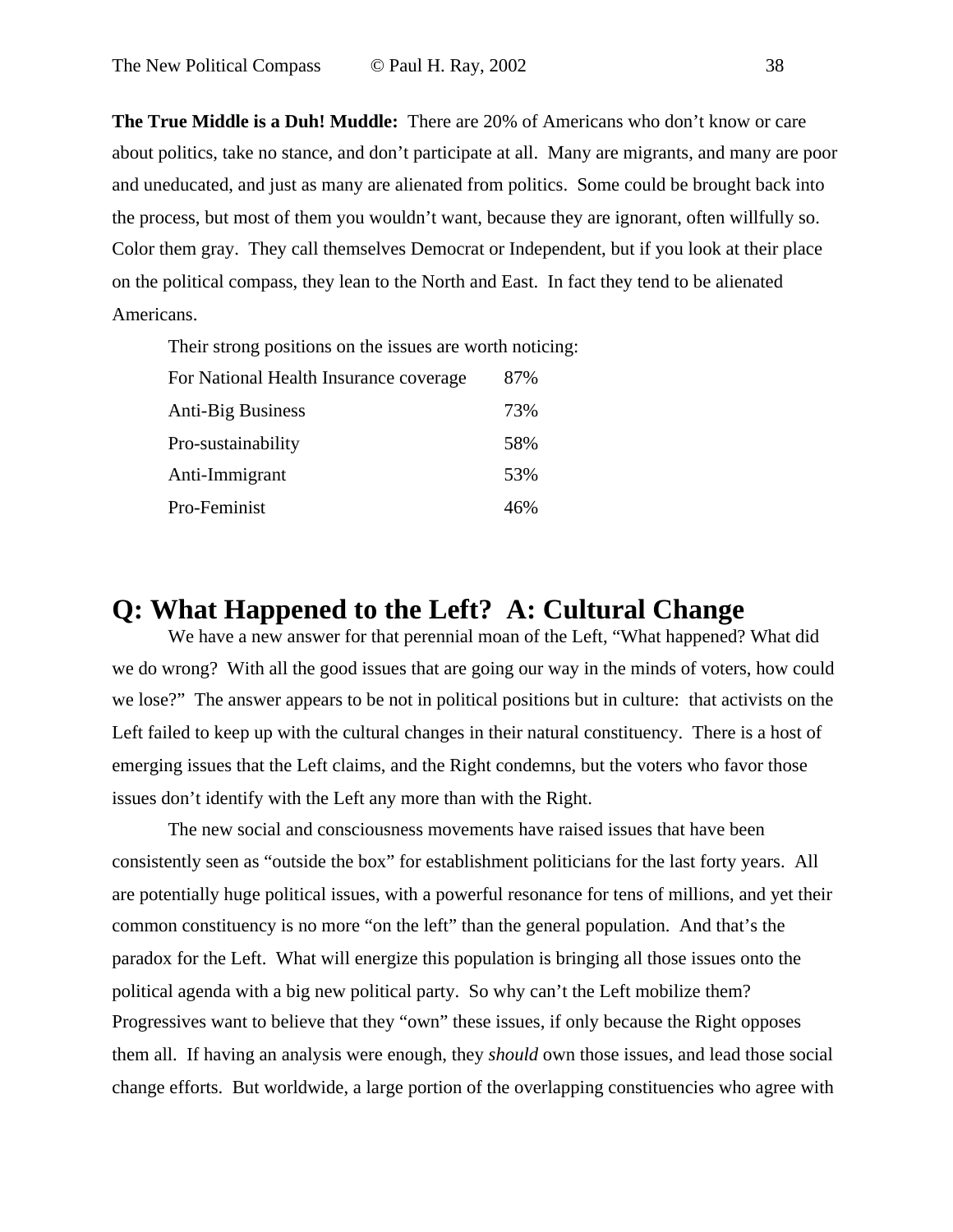several of the movements are just as unimpressed by the politics of their would-be allies on the left, as they are of their obvious opponents on the right. Cultural change is enveloping the political sector, and it has not been any kinder to the left than the right. The fact is that the Left began during the French Revolution, in 1789, and it is an essential part of Modern society, just as much as the Right is. Within the beliefs of Modernism, having just one without the other is like having up without down: nonsensical. Nevertheless, each side of Modern political thought has sought to eliminate the other. As we go beyond Modernism, it is natural to go beyond Left and Right.

The problem of leaders of the Left in times of cultural change is unrequited love. Claiming to be on the good side of the issues isn't enough, because their old, established political habits of rhetoric and political organization don't work for Cultural Creatives and women in the North:

- 1. They hate the group dynamics normal to leftist (or rightist) meetings, and won't go. A desire for "good process" is natural to Cultural Creatives — while the normal political process is built around gearing up for nasty conflicts, and was formulated in the  $19<sup>th</sup>$  century. It's archaic, and it depends on mobilizing hatreds and old unresolved angers. The internal rhetoric of normal politics is self-justifying and psychologically naïve. Their external rhetoric is for idealizing one's own side and denigrating the other side. Where's win-win and good process? Nowhere.
- 2. They find the Modernist "presentation of self" that politicians use to be phony and inauthentic, so they distrust or dislike the politicians of both left and right parties, and want new ones. The new ones need to operate from a more developed persona to impress Cultural Creatives.
- 3. Many are seriously unimpressed with the well-known politicians and union leaders of the left: Crummy style, inauthentic personally, bereft of innovative ideas, out of touch with emerging issues of the planet, too nationalistic, too macho in their posturing, not womenfriendly, not interested in rebuilding community. In other words, they're too much in the style and rhetoric of the Modernist culture that Cultural Creatives have already left behind.
- 4. Many see the psychology of *both* left and right as primitive: blaming, shaming and namecalling; vicious infighting with implicit imagery of violence; political groups splintering into ever-smaller factions; projecting one's own evil onto the other side; using old rhetoric that no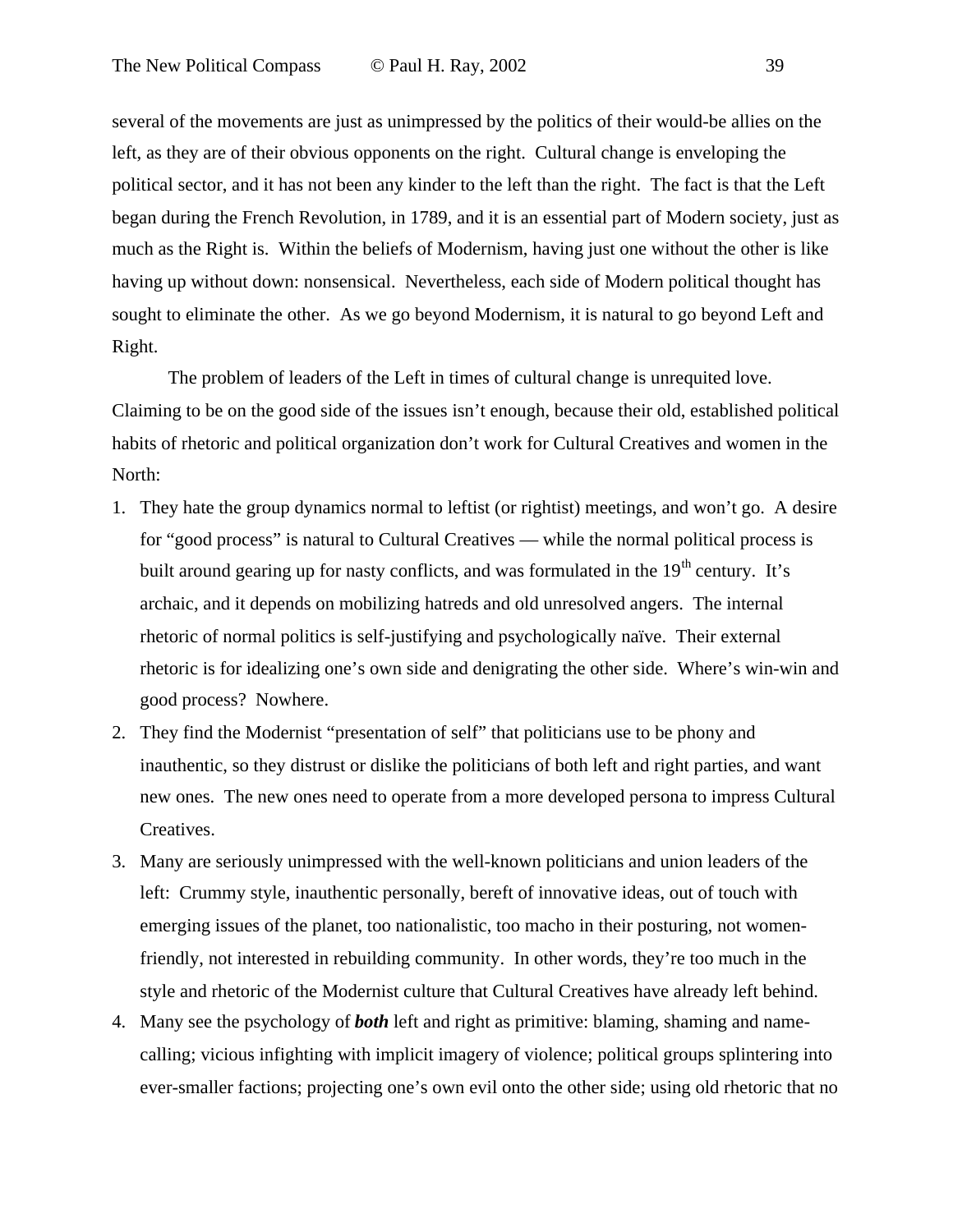one believes in any more; always into fights and not innovative conflict resolution; party activists and leaders who seem emotionally undeveloped and spiritually empty.

- 5. They won't read left publications because they don't like the writing style or the rhetoric. It is notable that the successful environmental, holistic health, women's, peace, and planetary publications have learned not to use leftist rhetoric because it doesn't work for their people.
- 6. Their personal life goals and purposes are poorly addressed by current politicians of left or right, and their strongly held moral concerns are ignored by the political process.

What the above says is that Cultural Creatives react to the *culture* of conventional **politicians and political operatives,** *of both left and right,* **the way they react to skunks at a picnic.** Despite what ideologs want to believe, they don't like leftist culture any more than rightist culture: their Modernist worldview, values, public personae, or normal presentation of issues, even if they agree with them on the substance of many issues.

But there are straightforward political problems too:

- 1. The big hot button of our era is that 80% of most populations believe their own children and grandchildren are going to inherit a far worse world than they grew up in, and they're deeply worried. They don't believe politicians will address the issue, and are concerned that big business is the real problem. There's an immense vacuum on this. Nature abhores a vacuum.
- 2. They are equally unimpressed by the semi-marxist class-injustice rhetoric of the left, and by the fundamentalist or corporate rhetoric of the right. They see life as more complicated than that, if only because it doesn't capture a single one of their key issues and values, and often because it directly offends some value position.
- 3. They believe that the left's favorite solutions are ineffectual, and that the right's are harmful. What they are prepared to believe in is evolving: more complex, more realistic, yet altruistic.
- 4. They want political change that can support fundamental, structural change in society not mere policy rhetoric and change of window dressing within the old styles of Modernist politics.
- 5. They don't always want new institutional rules of the game, or new constitutions, but rather new interpersonal and social processes, both for elections and governance, that can take some of the crookedness, ugliness and violence out of politics-as-usual. And they'd certainly be interested in having some new rules.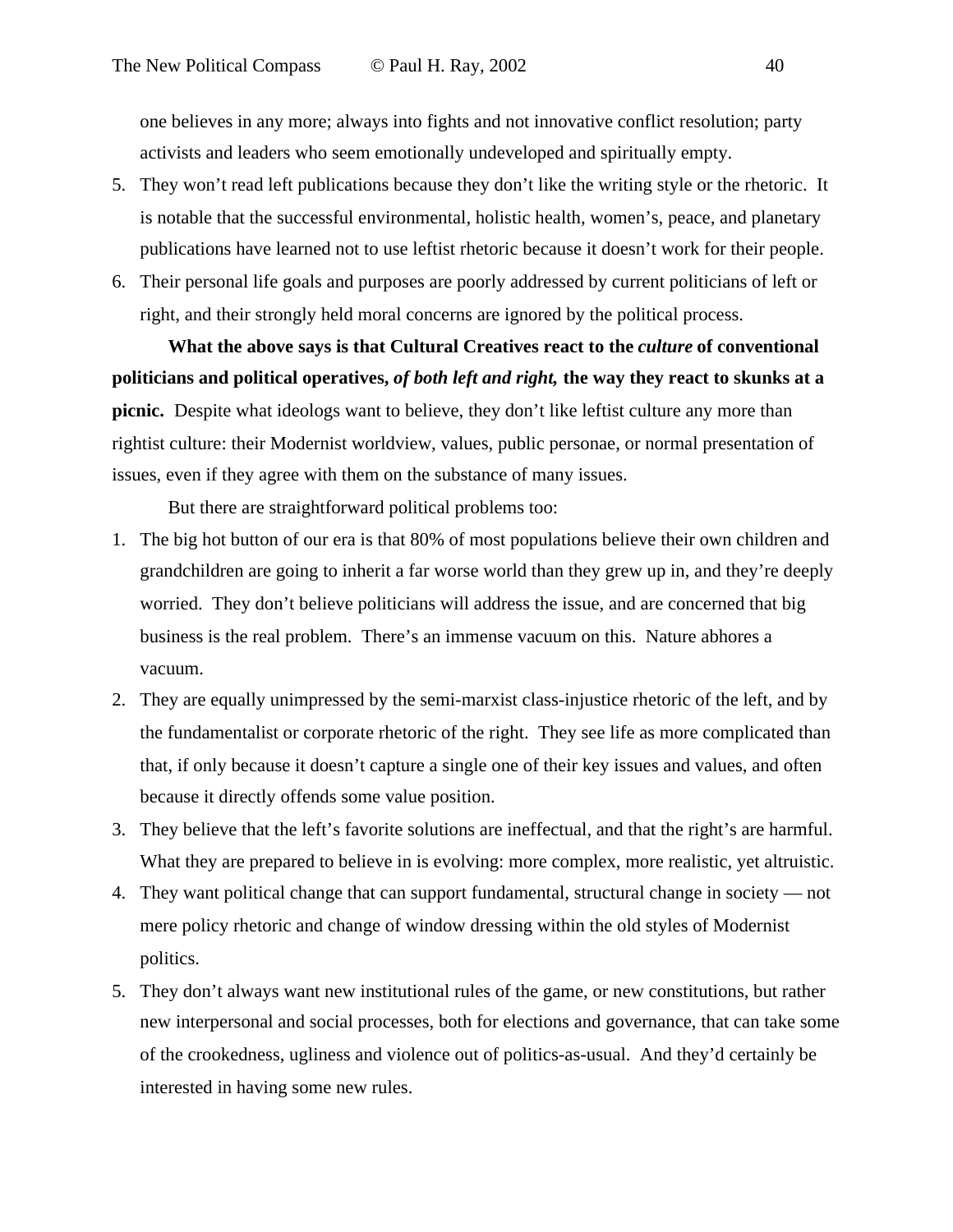- 6. They also want new rules and processes for media, to improve the quality of their mirroring of our social, political and economic life, and to improve public opinion processes. Right now, they hate the way the media are dominated by what's good for big business.
- 7. They will also be interested in involving civil society organizations in new ways, opening up the political process to give more channels of influence of civil society organizations into politics. That should strike fear into the heart of the lobbying fraternity.
- 8. Most of all, they'll want the power of Big Corporate Money out of politics. And they see both left and right as having been bought by big money, which they hate. Today's liberals lack virtue in the eyes of the Political North.

In Figure 3 the New Progressives out In Front aren't very far out in front. If you take the positions on the east and west as normal differences from the cross-hairs of 0,0 then you can see that In Front is only a short distance North of No Politics. It's not that they don't feel strongly about individual issues, however, but rather that the whole package gives a little more ambivalence. What the data shows is that all the issues in this complex of issues are closely related. But without a strong political party to articulate the issues, and without a large public conversation on the issues, they have not yet firmed up as political issues in the public mind. Politics today allows personal opinion to become public opinion only when there are groups to articulate the issues in public forums and get some form of media coverage. And practical politicians don't yet agree that these issues are "inside the box." What we're seeing here are attitudes and values that are *almost* hot-button political issues. They await a political call, in publically formulated issues. Unfortunately, it may not be from any of the established groups. But if my estimate that they are 45% of voters is at all close, the North will win over the long run.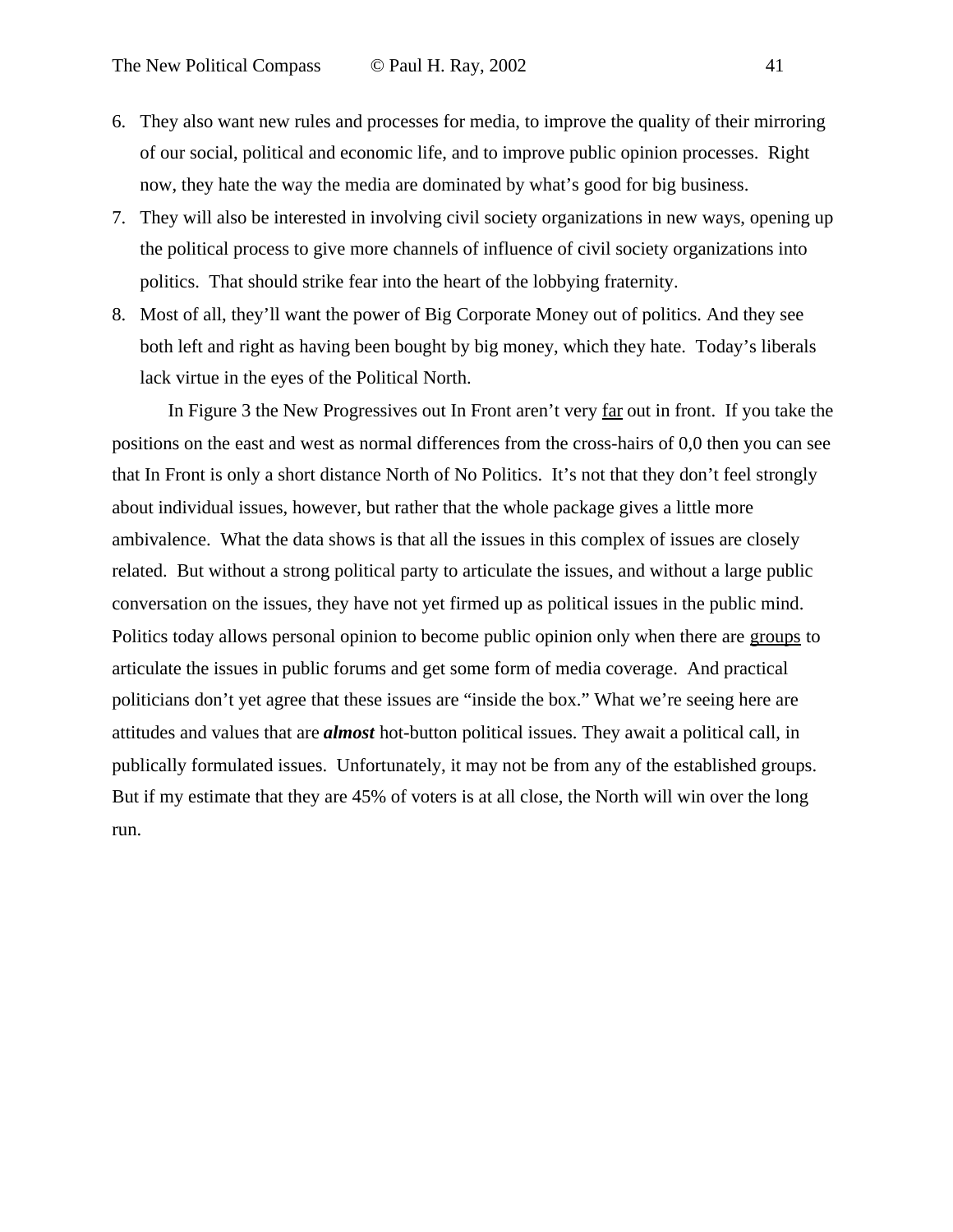# **The Great Wave of Change Points North**

The key to understanding the North quadrant of the New Political Compass is in seeing the wave of change that has been passing through our culture. It is a change in values and worldviews has been going on in the Western world for 40 years. It is possible to simply say that by this point, every person in the Western world has been affected by the various new social and consciousness movements that have re-educated the West since the Sixties. One result has been the emergence of the Cultural Creatives as a distinct subculture. But another result has been the creation of the North's unfulfilled political demand for a new set of political institutions, not just some new political programs. The new demands are seen as "outside the box" by politicians and pundits, and are therefore ignored by Moderns.

There are degrees of accepting these changes toward Cultural Creativity, however, so it's not just a matter of belonging to a new subculture, or not. In fact most Americans and Europeans have some exposure to these new values, lifestyles and worldviews. Only the more extreme Business Conservatives and Social Conservatives are in strong reaction against these trends, and the rest of the culture has some degree of acceptance of them. There is no need for an "us vs. them" conflict of Cultural Creatives with the Traditionals and the Moderns, because there is considerable overlap of worldviews, values and lifestyles.

To anticipate the empirical findings: With a Wave of Change analysis, we can see that the 14% who are in the Core Group of Cultural Creatives are the farthest along in changing toward a new culture, and that an additional 24% of the U.S. are in late transition toward full blown CC values and worldview. Thus, a loose definition of who is a Cultural Creative gives us about 38% of American culture who are far along in accepting the new culture. That's about 73 million adults in the U.S. And it is they who account for the New Progressives in the North of the Compass. Some 56% of New Progressives are in the Late Transition Group or in the Core group of Cultural Creatives. Turning it around, 44% of the Late Transition Group are in the North, and 70% of the Core Cultural Creatives group are in the North.

The Wave of Change analysis shows the effect of new social movements and consciousness movements giving rise to the new political agenda that can be represented as people going Forward, or North. Let us look at some data about how far that wave of change had already gone as of this 1995 survey, because it will show not only where this new political direction has come from, but why it has the peculiar character that it does.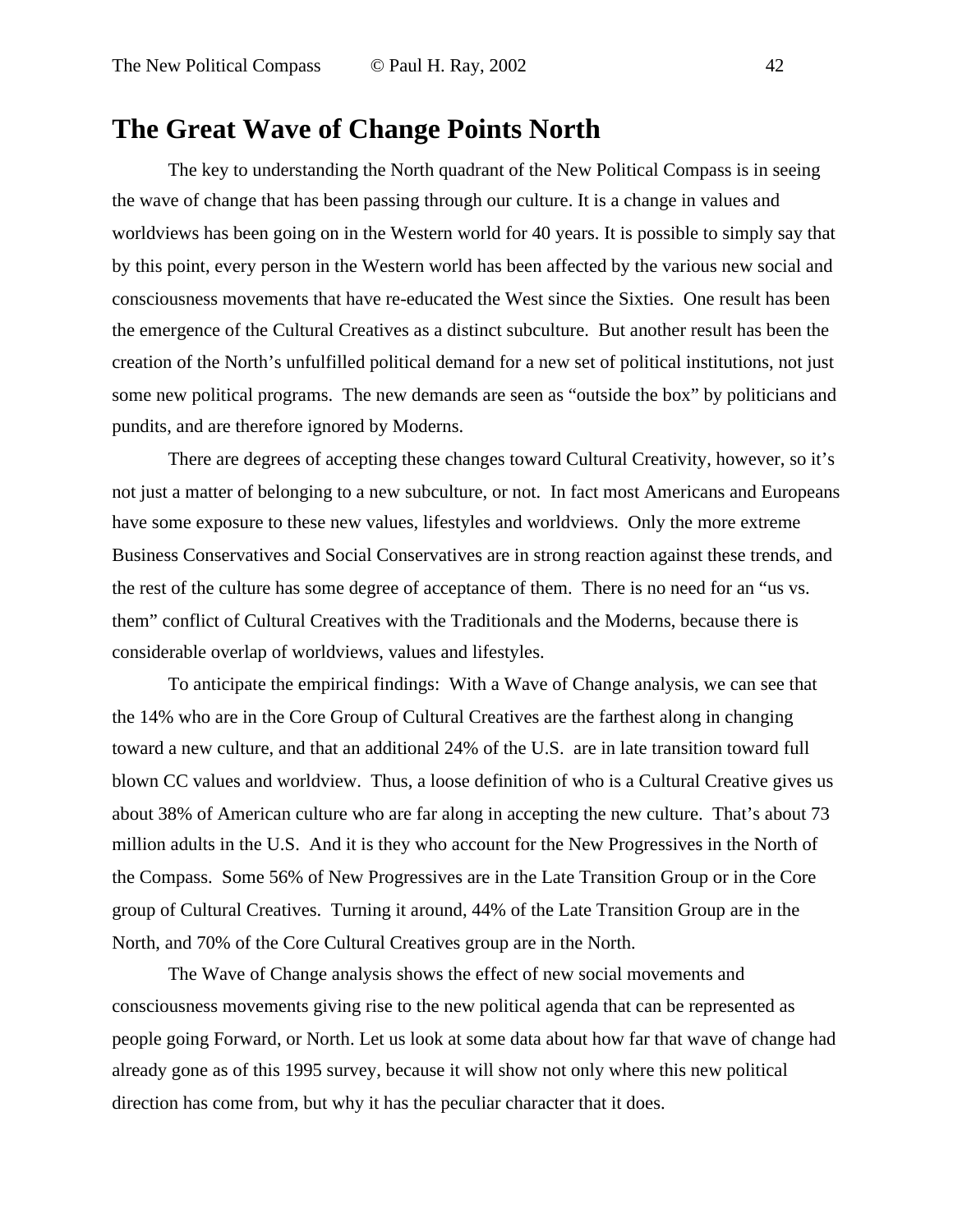In a new analysis from the 1995 Integral Culture Survey data, I found a way to statistically describe the wave of change that has been passing through the West over the last 40 years as a result of the massive re-education and reframing of issues that those social and consciousness movements gave as their gift to modern society. Here's why it makes sense:

- a) What Sherry Anderson and I saw in our 60 in-depth interviews with Cultural Creatives was that on average most take about 10 years (from 5 to 15 years) to bring their lives into alignment with their professed values. You didn't just change your mind one day, and step across a category boundary. It was not a quick and easy crossing of a line, but a lloonnngg, ssllooww change of values, worldview and lifestyle — often done without much social support.
- b) Therefore, most people classified as Cultural Creatives in the survey are still in transition at any given point in time, and so, most likely are a whole lot of other people whom classified as not- Cultural Creatives. The way I did the estimates earlier made sure that the estimates of who was in each subculture "made sense" by using subculture categories like a market segmentation tool that could make good predictions of what people would do. It did not take change into account. So when it showed Cultural Creatives would do things differently it gave a careful, lowball estimate, reflecting tighter, better predicting clusters.
- c) Therefore, any static cross sectional picture of the population should be showing where people **are** in that slow-moving wave of change, more than just clean boundaries among groups. Rather than show boundaries, we should show degrees of change from "being in reaction against any change since the Sixties," to "no change at all since the Fifties" to "small changes" to "lots of change to toward the Core Cultural Creatives" to the Core Cultural Creatives. This requires we use all the data we have, and thus it gives us new information we didn't have before.
- d) When you think of cultural evolution this way, there should not be an "us vs. them" boundary between Cultural Creatives and the rest of the society, because many more people have been affected to some degree by the Great Wave of Change than just the Cultural Creatives population. And when you restate the data to pick up this new understanding, that's exactly what you get: gradual degrees of departure from the late Fifties position, on six broad measures that are roughly independent of each other.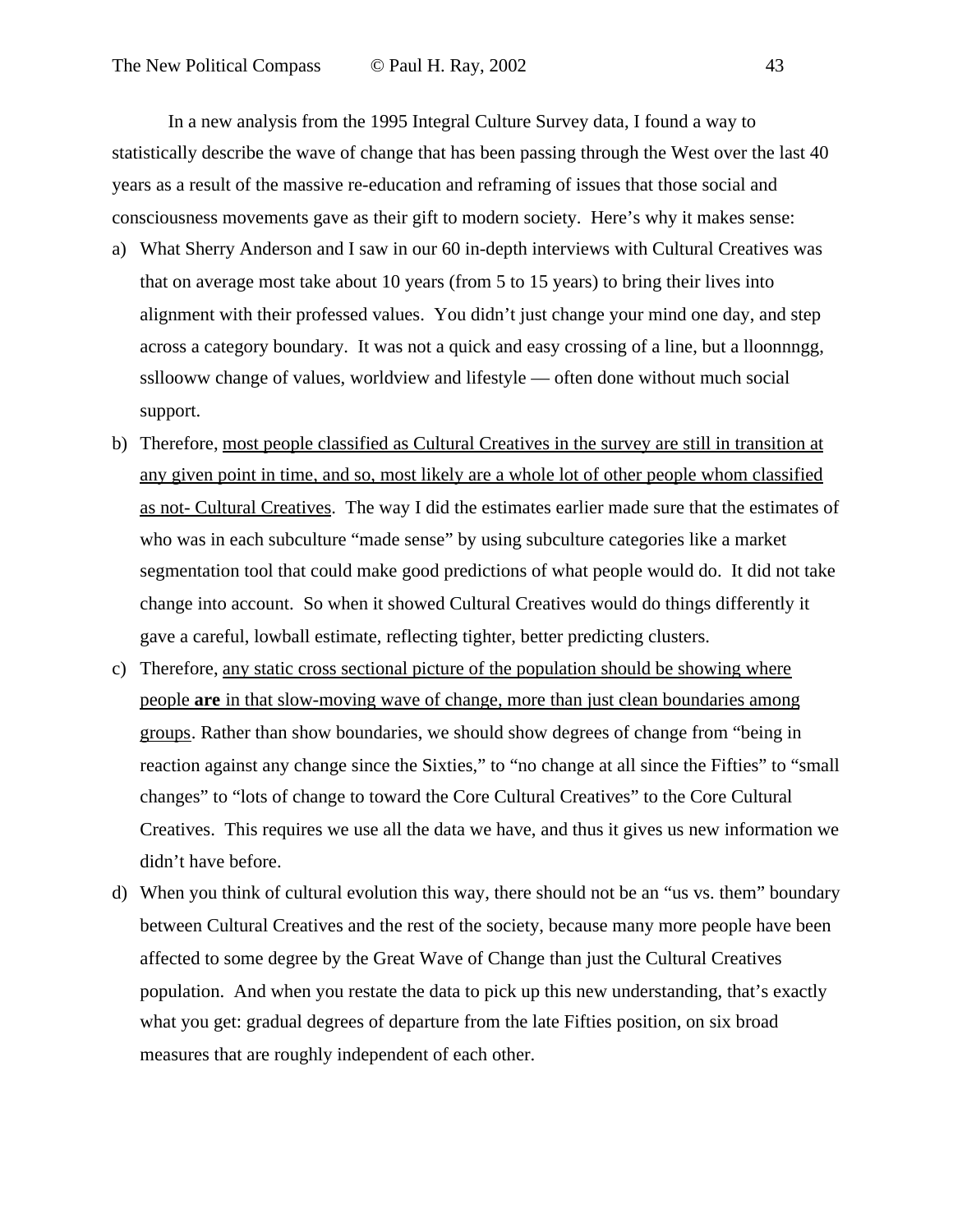e) In fact, because of the statistically conservative estimation techniques I employed in earlier analyses, it turns out that there are many, many more people who are very far along in their life transitions, but not in the way I'd originally conceptualized the problem. It turns out that there are Moderns and Traditionals who have changed their lives a lot, as well as Greens, and they are, all of them, still transitional to the Core Cultural Creatives group.

### **Somewhat Technical Sidebar**

In previous analyses, the primary use for the subculture distinctions was predicting consumer behavior and connections to good causes. The choice of measures was optimized around those predictions, and not politics. There's no free lunch: this departure will worsen consumer behavior predictions while it improves these predictions for political and cultural change. In the present analysis we've extended the measures to also include citizen behavior, political identities and political causes, showing the results as a wave of change passing through the culture. This goes beyond the "values reflect subcultures" argument to allow for the possibility that many Americans have been influenced to one degree or another, whether we should consider them full fledged Cultural Creatives or not. Happily, it's an even more hopeful result than before.

I constructed measures that used any questionnaire item that reflected emerging values or policy positions that had not existed before the Sixties. While it used many measures that had identified all three subcultures in the past, it also included a much wider range of information about respondents than just the measures that classified them as Traditionals, Moderns or Cultural Creatives. I also left out anything that might reflect old positions, like having fundamentalist beliefs. Principal components factor analysis with rotation showed that these change measures made up six dimensions of values listed below.

The strategy I adopted was to show a spectrum from reactivity and/or no change on these values (being negative on each dimension), through neutral (which means some slight change compared to the 1950s norms), to having changed most values, so that even if they were neutral on one or two, none were negative, which corresponds neatly to the Core Cultural Creatives position. By making new scores that were simply positive, neutral or negative  $(+1,0-1)$  I could construct a permutation lattice of all possible positions. The negative signs are not merely a matter of saying that people were pro-change or not, but acknowledging that many of the new social movements, say feminism, created a backlash from cultural conservatives among Traditionals, while others like ecology, created a backlash among Business Conservative Moderns. It's important that there have been elaborations of new conservative ideology against elements of the emerging culture, and we want to capture those here. The lattice can be ordered from all-negative=reaction against change, then no-change, small change, to combinations that were clearly transitional to the Core group, to all-positive=Core Cultural Creatives. Thus, I could show how far that wave of change had passed through the culture as of the survey date of 1995.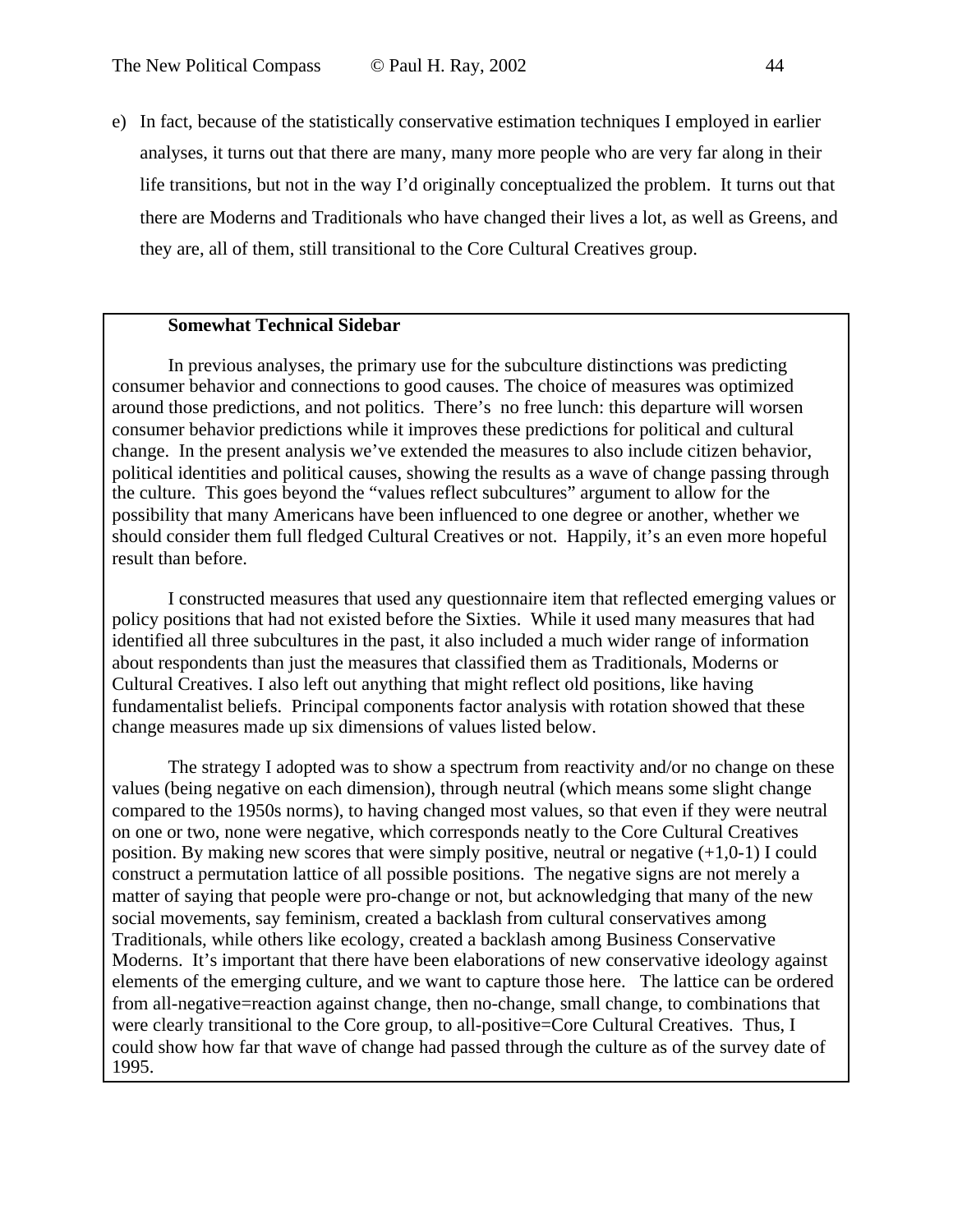### **Sidebar: Six Dimensions of the Wave of Change Analysis:**

One particularly valuable use of the six dimensions of the Wave of Change analysis is to guide the construction of themes for speeches, direct mail, and advertising addressed to Cultural Creatives and the carriers of change that moves to the Political North.

Anti-materialism: This is the revulsion against "doing it just for the money," successdriven behavior, materialistic status display, over-spending and over-consumption. It comes partly from egalitarian rejection of a status-and-money-driven society by both the Left and the hippies, and partly from movements like voluntary simplicity and ecological sustainability that worked more from concerns for ecological sustainability and go beyond Left vs. Right. In effect, it is an emerging rejection of the personal success projects used to create support for the Modernist culture, and to justify Modern life to households, who see it as not only improving their own life chances, but those of their children. It shows a mutual rejection between Cultural Creatives and those Moderns who aspire to what the corporate media are selling. The negative side of this dimension is of course, pro-materialism, status display, over-spending and consumerism. It tends to run North-South.

• **Pro-civil-liberties and anti-Traditionalism**: This can reflect an older ACLU progressive position on civil liberties and personal freedom found on the Left throughout the  $20<sup>th</sup>$ century, coupled with a newer rejection of the backlash, authoritarianism, intolerance and racial bigotry of social conservatives. It can also reflect new positions drawn from the civil rights movement, women's movement, gay lib, animal rights, which are usually claimed by the Left, but whose adherants also can go beyond Left vs. Right. It also draws from the post-Sixties parts of the consciousness movements that are for new spiritualities, oriental religions, and innovative lifestyles rejected by the Right. In effect, this dimension shows a mutual rejection by many New Progressives and the Religious Right. It tends to run Northwest-Southeast with a negative side in Social Conservatism..

• **Ecological Sustainability:** This dimension is a much stronger view than conventional feel-good environmentalism, focused on managing environmental problems better. This emerging post-Eighties dimension wants outright prevention of ecological destruction, a slowing of economic growth for saving the environment, a concern for planetary ecological problems in all domains, changing the way we do business to save the ecology, and it's also an anti-big business, anti-globalization position. It is a key to the emerging North-South dimension,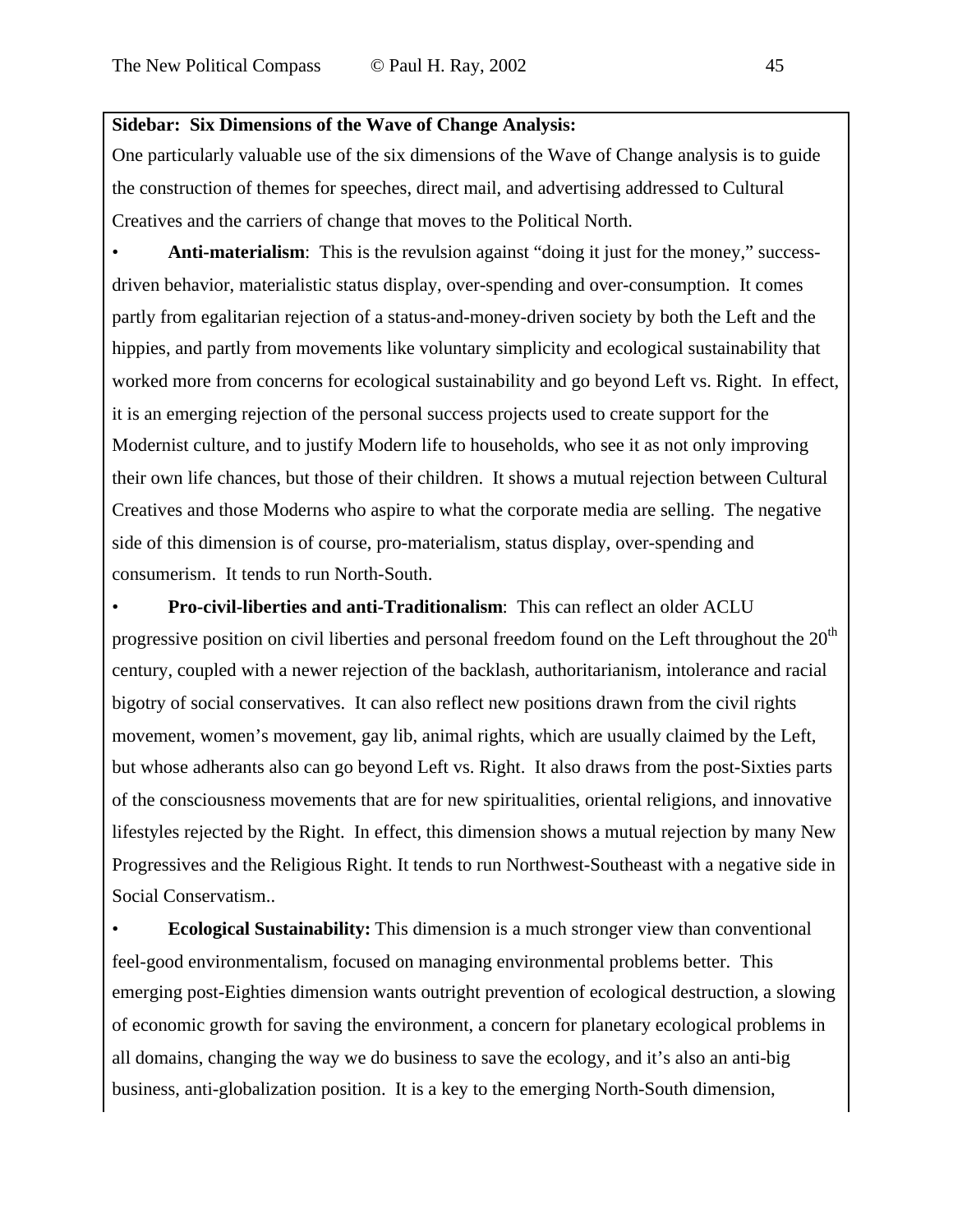reflecting the mutual rejection of many Cultural Creatives and Big Business Conservatives. The negative side is Business Conservatism.

**Person-Centered**: This dimension is largely unchanged from variables that originally created the Cultural Creatives classification. It is not especially New Age, but rather a mainstream concern for relationships, altruism and idealism, plus a concern for personal development over the whole adult lifecycle that includes both psychology and spiirituality. While it certainly can include many New Age adherants, they would be a tiny minority of those who score positive on this dimension. Many aspects of this dimension reflect women's concerns going public for the first time in Western history, which notably, are quite accepted by Cultural Creatives men, eliminating the gender gap within Cultural Creatives. Many Traditional and Modern women also share these views. Negative scores on this dimension reflect male-dominant attitudes and materialist rejection of these inner concerns, both of which are strong among Traditional and Modern men. There's a slight tendency to be North or West vs. South or East.

• **Futurist, Planetary Progressive:** This dimension directly reflects feminism, concern for the long term effects of our actions (and our childrens' futures) and wide planetary concerns. These are additional "outside the box" concerns beyond the ecological sustainability or personcentered dimensions. It may be seen as that wider synthesizing view characteristic of many Cultural Creatives. The opposite side, with negative scores, can be seen as conventional, narrowly focused, acceptance of short term and nationalistic goals and concerns, typical of the conventional wisdom. It tends to be Northwest vs. Southeast.

**Neither Left Nor Right:** This is the surprising last dimension, and apparently it is independent from the others because it is explicitly political. It amounts to rejecting the standard expression of political differences that Modern nations have used since the French Revolution. It is a large population, some of whom are genuinely independent of parties and positions and focus tightly on the merits of particular candidates, others of whom are alienated from the policies, the analyses and positions, and the political processes of both Left and Right. While many are quite unconscious about the sources of their dissatisfaction, others want new political parties to choose from, and some want a new, more democratic politics. Many would agree with the statement, "I'd just like to see a *Second* party," feeling that both parties have been bought by the same big money interests. Negative scores on this dimension reflect identifying with either the Left or the Right, or politics as is. It is a North-South dimension.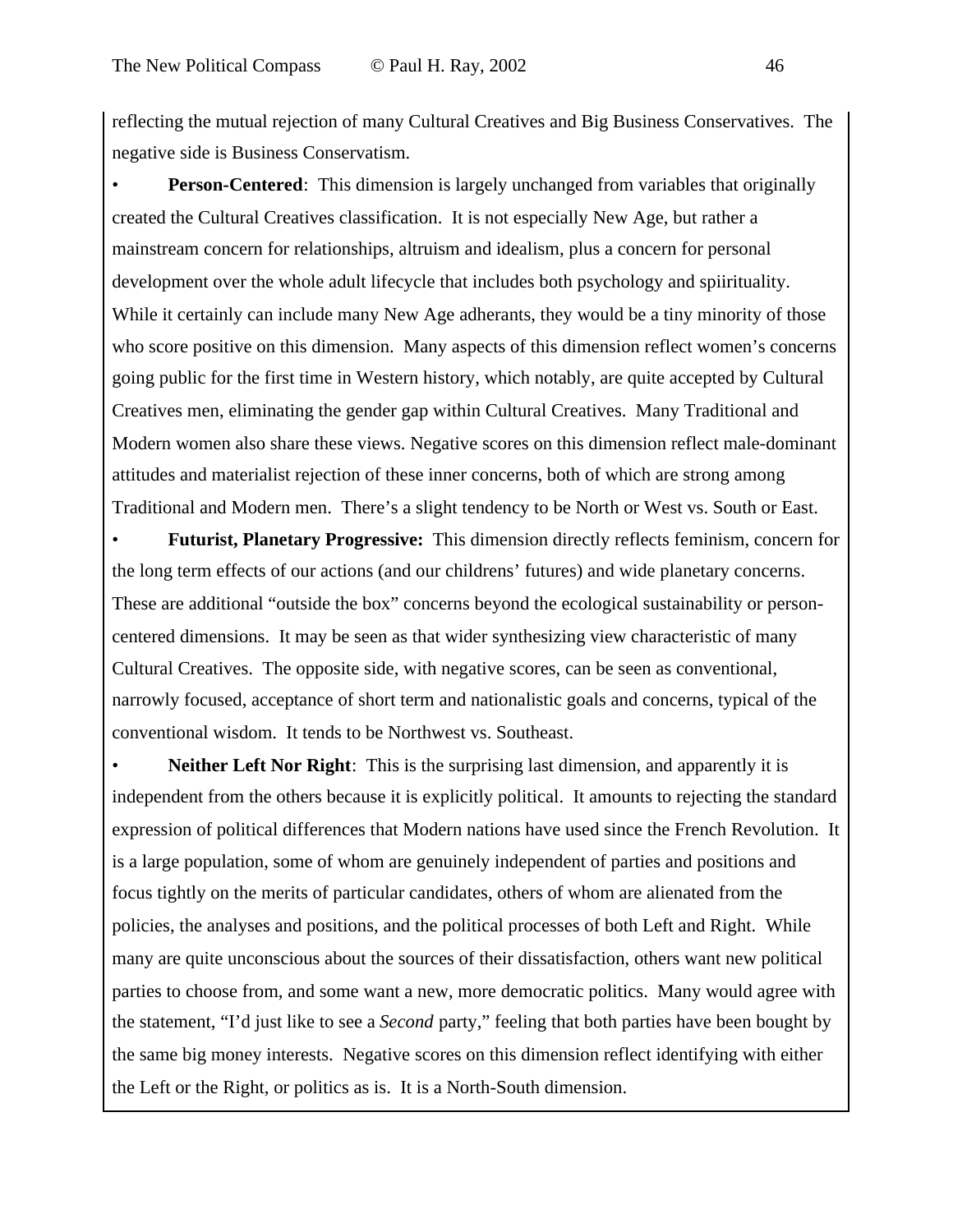The results of a wave of change analysis are shown in two diagrams that actually look like a wave. In the course of the analysis it became obvious that the three subcultures are all in transition from no change to the position of the Core Cultural Creatives. In fact, we have a double picture formed by taking a more complete picture of all relevant variables, more than were used in the original classification into values subcultures that identified Cultural Creatives.

First, on the horizontal dimension there are four degrees of change before the level of the Core Cultural Creatives group:

- a) A mostly or all negative reactionary position against what has emerged from the Sixties on, overwhelming any positive response: 18.9% of the U.S. population.
- b) A pattern of no change, neutrality or just one positive change balanced by a negative: 16.6%.
- c) a small transition with two strong positive changes balanced by two or more very negative positions: 26.5% of the U.S.
- d) a large transition that is just short of the Core CC group: 24.3% who are in many respects nearly indistinguishable from the original notion of who is a CC, except that just over half of them could as easily be considered Moderns or even Traditionals!
- e) the Core Cultural Creatives Group with four to six dimensions being positive changes, and no negatives, now comes out a little larger, with a few Moderns and Traditionals added to the original 11% estimate to now give 13.4%.

Second, each of the three subcultures can be compared on the degree to which they actually have made a transition to the new values and worldview that has been emerging over the last 40 years. While we'd like all the Cultural Creatives to have made that transition, in the light of far more variables than before, that cannot be. Many of the additional variables reflect social and political concerns not used previously to classify Cultural Creatives, because the previous classification was used for consumer behavior and alliance to good causes. So the Wave of Change is as much a political as a social change picture. It shows a larger population who have made the transition to a Cultural Creatives worldview and values. The previous estimate may have been too conservative, in that it required purchase behavior to validate it.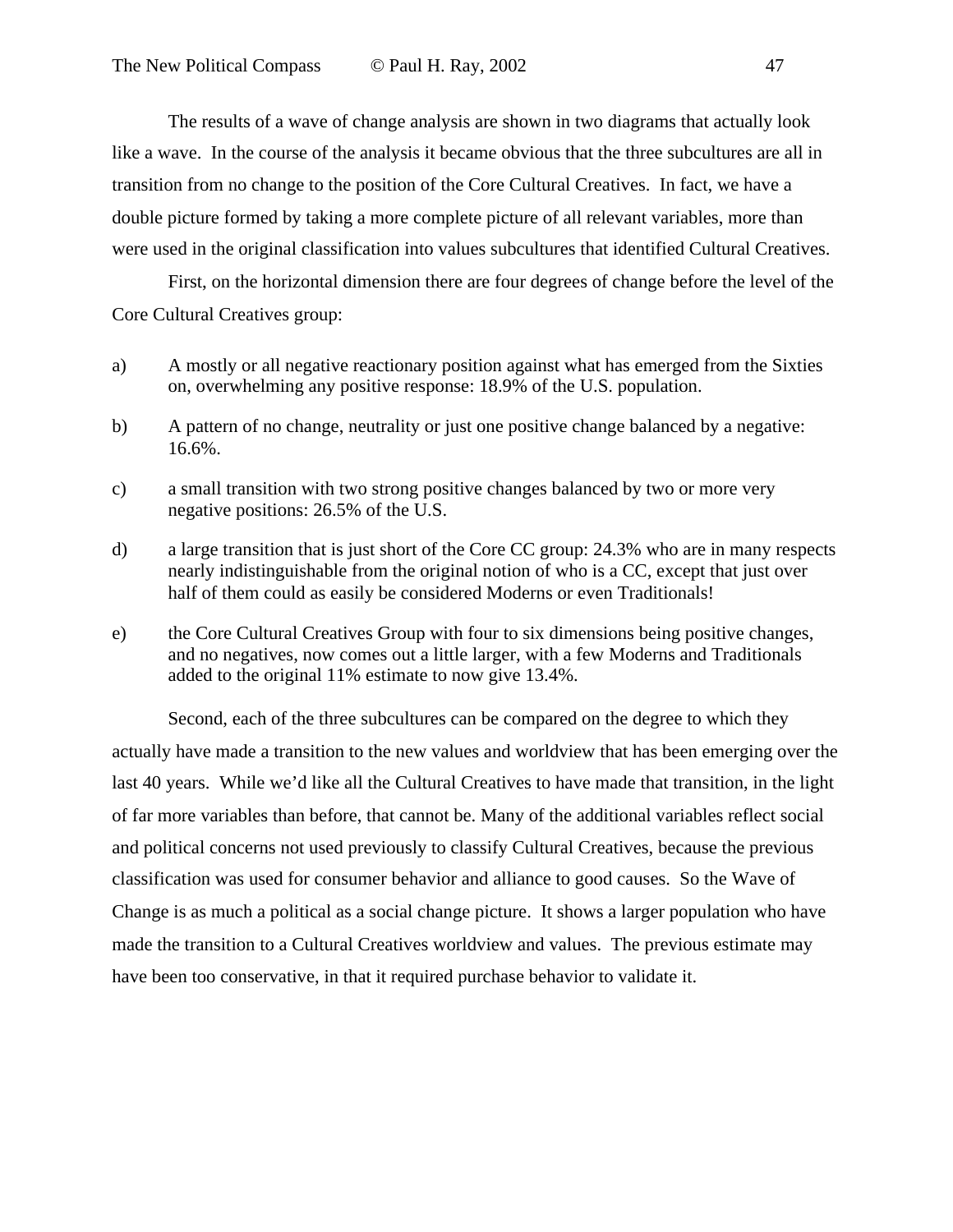Both Traditionals and Moderns have a lot of people in reaction against the wave of change created by the new social movements and consciousness movements, and slightly fewer standing pat at no change. If we put the reactionaries and the no change group together, reflecting a view of American culture popular in the Fifties, we get 35.5%, slightly less than the 38% who have changed very far toward the Core Cultural Creatives stance.



### **Percents of the Wave of Change**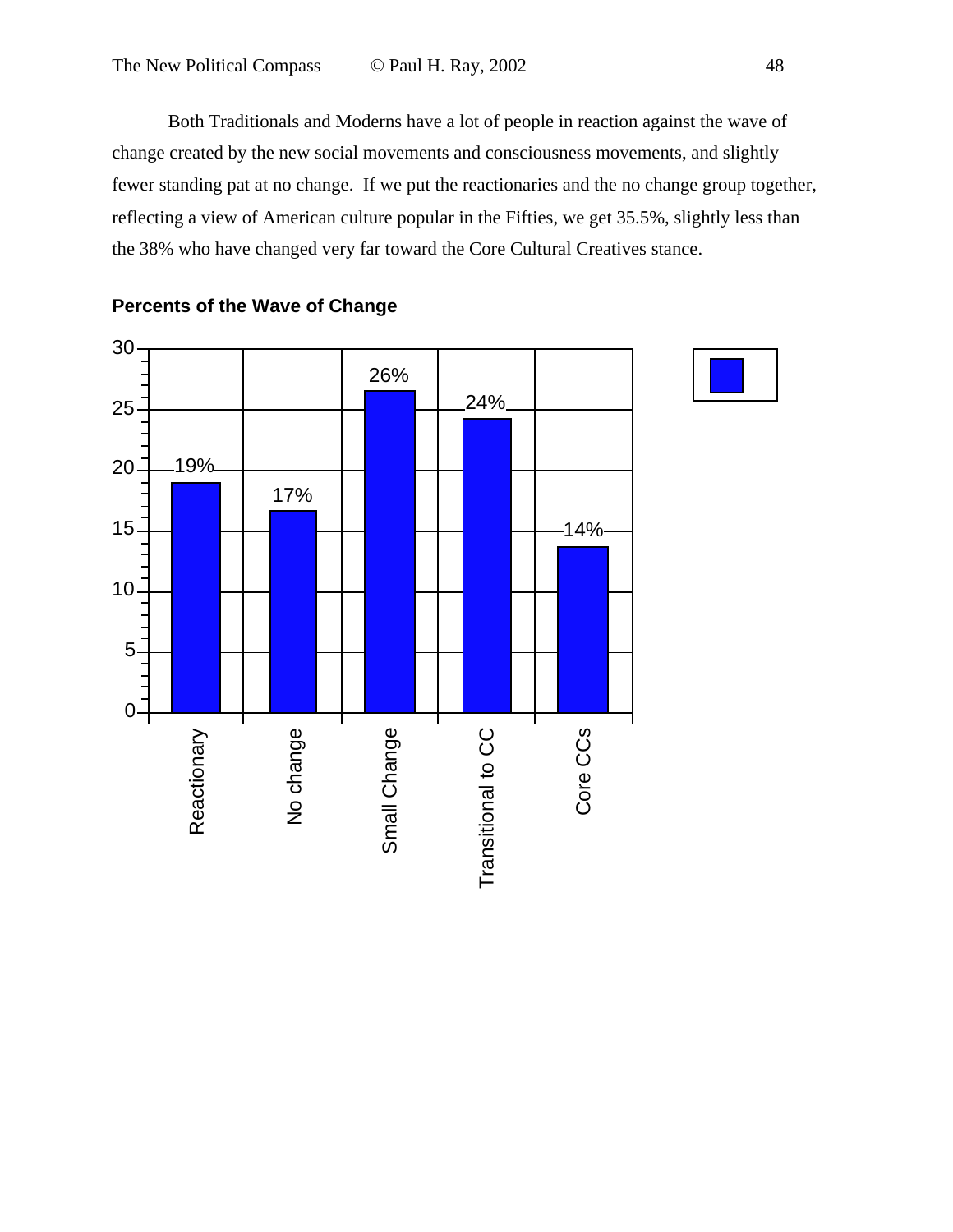





For the whole population, the Small Change level is 26.5%, and that is the peak of the distribution. The Moderns have the most people at the level of a Small Change, just one or two positive scores, balanced by one or two negative scores, and this is at a moderate level for Traditionals and Cultural Creatives. But the difference is of course that the Cultural Creatives keep tilting up to the right, while the Traditionals tilt up to the left. It is not very difficult to see this as the results of a wave of change: The Cultural Creatives stream is very far along, while the Traditionals and Moderns are slowly moving in their direction, except for the social and business conservatives going the other way in a reactionary pattern typical of the far right.

*Among other things, all the diagrams suggest that the original Cultural Creatives estimate was extremely conservative statistically when it said that about one in four Americans fit the definition of the Cultural Creatives subculture. If we are prepared to talk of trends to Cultural Creativity in a slowly changing population, we'd have to say that well over one in three Americans fit this trend. Here's why:*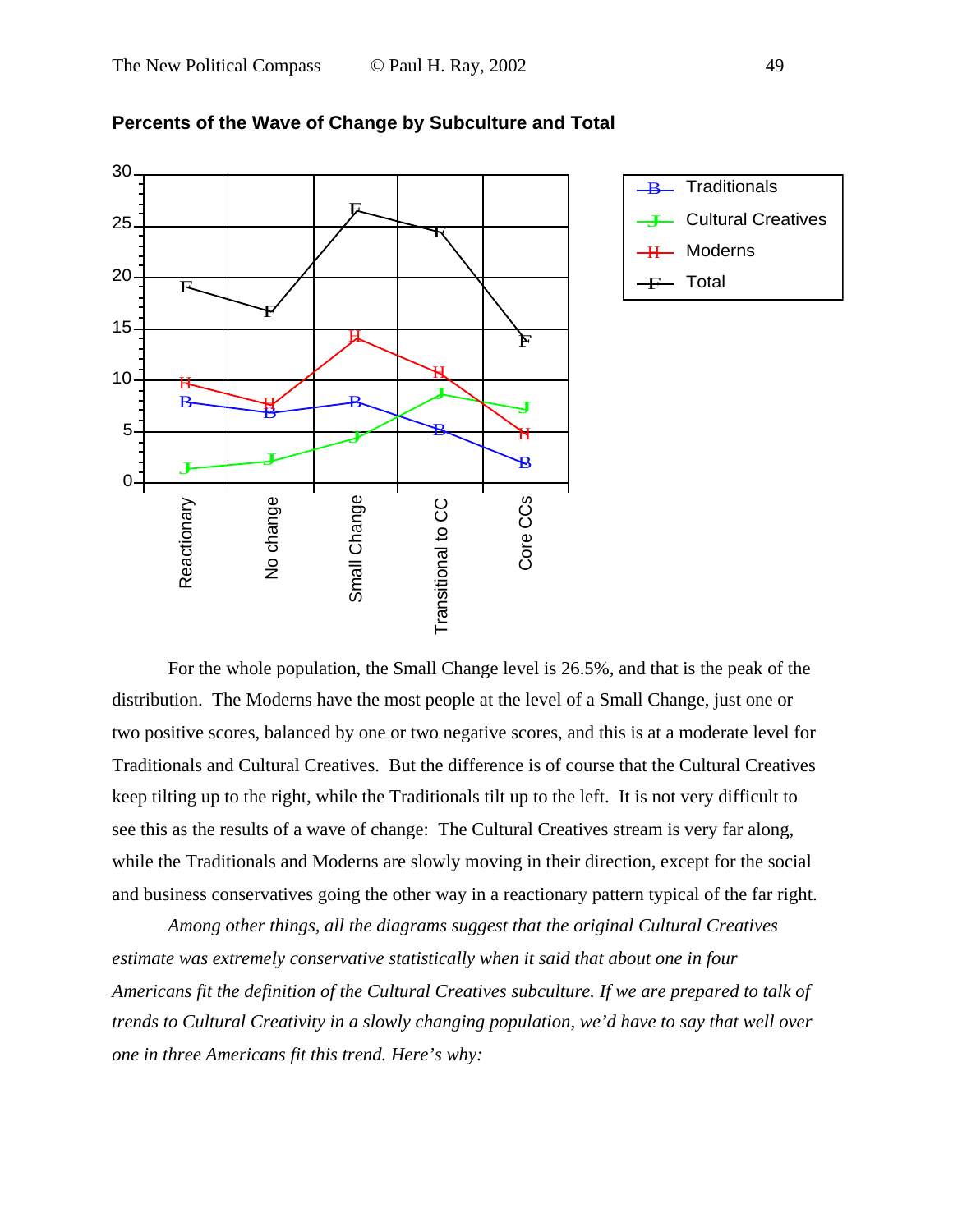When we look at the measure of a Wave of Change, we find that those who are in Late Transition to being Cultural Creatives are 24% of the total, plus the Core group at 14%, so that we could easily make a case for a relaxed view that 38% of Americans are far along in the transition to adopting Cultural Creatives values and world view. In this view, we don't require that a tightly defined subculture exist, where everyone is pretty much the same. Rather, people are taking up changes in their lives by many different paths. It takes away the "us vs. them" character that defining a homogeneous subculture lends itself to. In this view, the trend to Cultural Creativity is more widespread through the population than the original Cultural Creatives subculture estimates would have led us to believe.

By incorporating politics and the role of political positions in our analysis, we include citizen behavior, political identity and political causes with the wave of change. What this appears to do is allow a looser definition of who's "in or out," and less defined boundaries.

That population who have gone through a Large Transition has :

- 1. 4% Traditionals who look exactly like the Core group, except that they are social conservatives and do not care about civil liberties;
- 2. 9% Moderns who look exactly like the Core, except that they are money-and-status oriented;
- 3. 11% Greens who look exactly like the Core Cultural Creatives, except that they are uninterested in personal growth and spirituality.

Because the Large Transition level is so close to being the same as the Core CC level, we can regard all of that level as being a definition of who is peripheral to the Core group. And in fact each cell of that peripheral group have just as much in common with each other as they have with the earlier cells of their own stream of change. If we think of it in that way, we get a new, heterogeneous late stage of change that is 24% of the population, and the Core Cultural Creatives are 14%. The Peripheral group plus the Core group make the late wave of change 38% of the population. In effect, that is a broader definition of who is involved in Cultural Creativity, rather than trying to make an estimate of Cultural Creatives as a static subculture.

In some ways this is a more satisfying portrayal because it shows the various paths to becoming a CC and it shows that this change in values does not really have an in-group vs. outgroup quality against mainstream culture. Rather we have a gradient of change. A large majority of the mainstream population are, undergoing some degree of values change, by gradual degrees with few boundaries. If there is a true boundary, it is on the other side of the chart, in the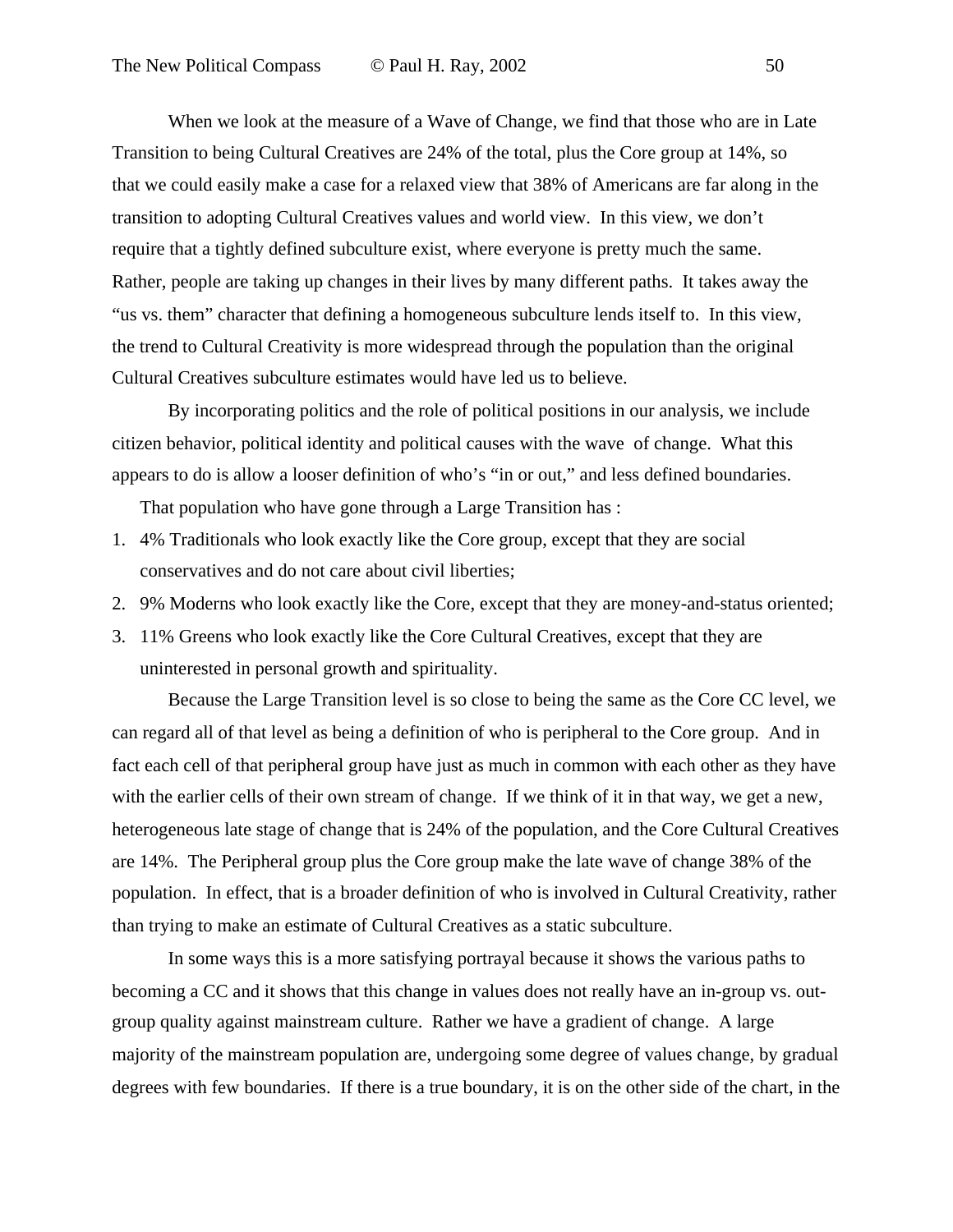vicinity of that 19% of the population who are in reaction against the new values, going the other way. They reflect the reaction of Modern materialism against new ecological and spiritual values, and the reaction of the religious right against other new values such as feminism, and spirituality that can't be tied to the Bible.

**One key to understanding the North direction of the New Political Compass is in this wave of change, growing out of the convergence of all the new social movements and consciousness movements .** Some 56% of New Progressives are Transitional or Core Cultural Creatives. Turning it around, 44% of Transitional Cultural Creatives are in the North, and 70% of the Core Cultural Creatives are in the North. Interestingly enough, 55% of the Liberal Left are Transitional or Core Cultural Creatives too. Their problem is that there are only one third as many on the Left as there are New Progressives! In general, however, the Wave of Change gives a very similar picture for both the Liberal Left and the New Progressives, accepting the wave of change. And it gives a similar picture for the Social Conservatives and the Business Conservatives, both rejecting the wave of change. Of course, a lot more is going on across the four positions, so they cannot simply be collapsed into the old left-right. The original factor analysis showed that .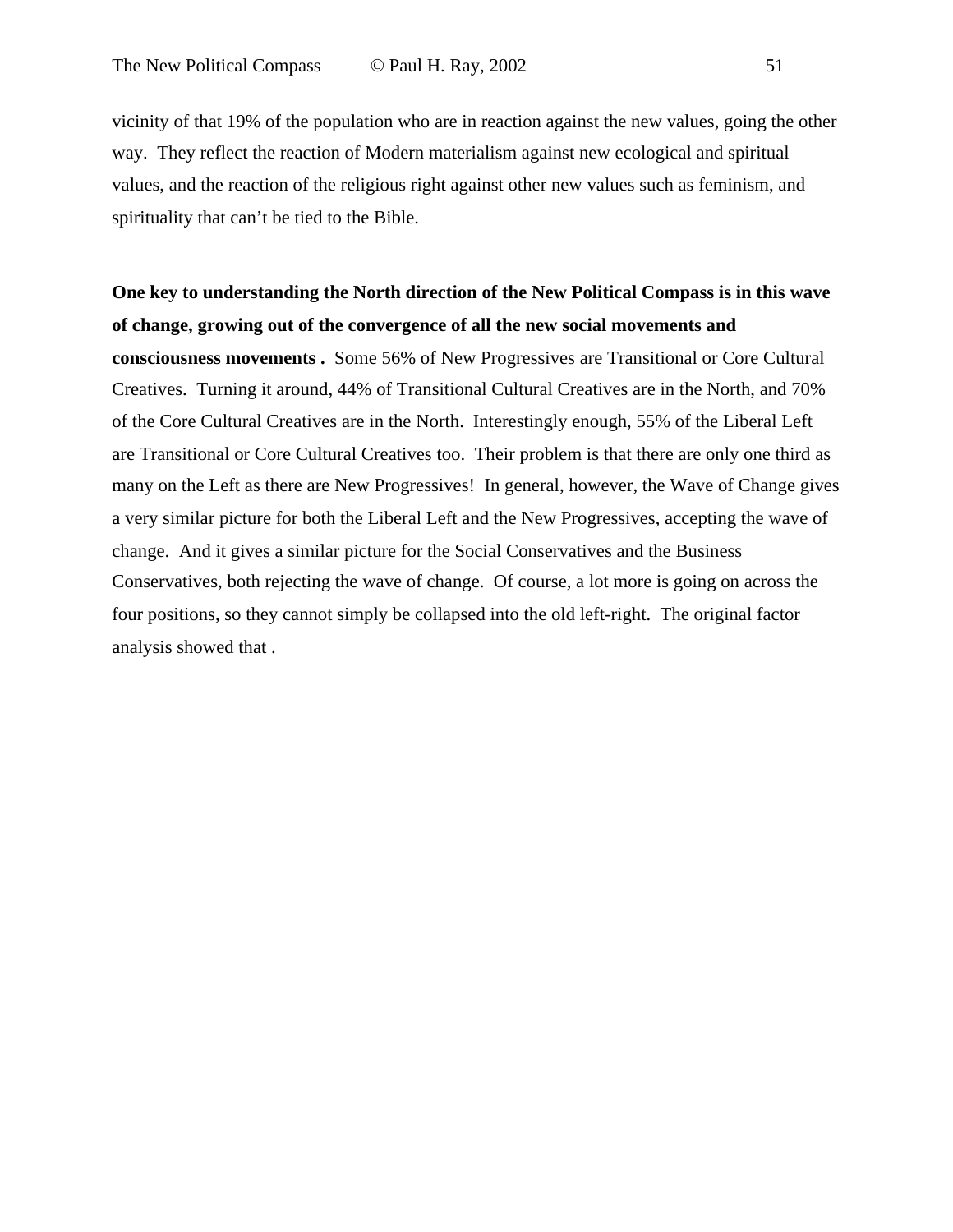# **New Political Compass and Wave of Change**

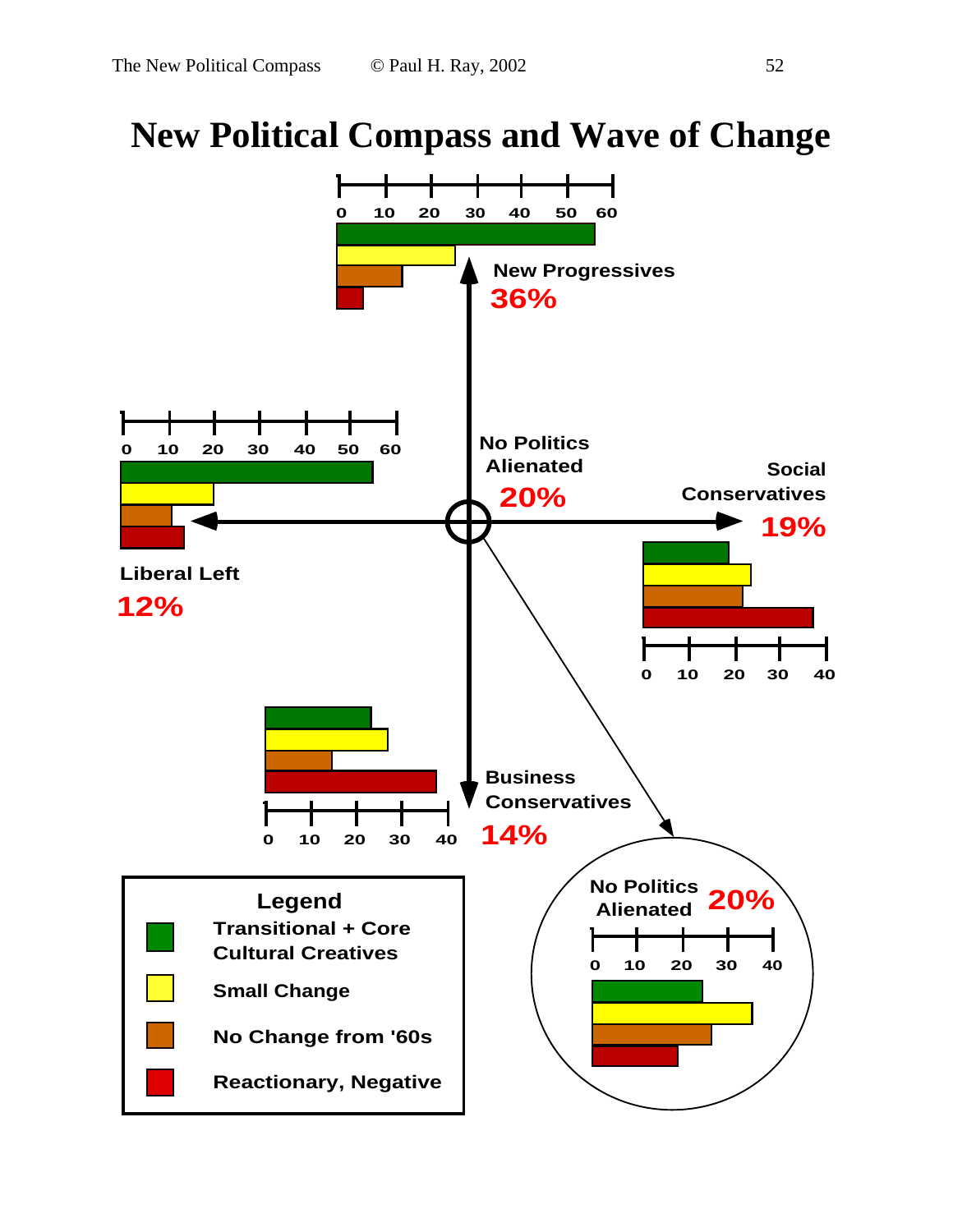# **Part II. The Future of the New Progressives' Politics**

From the view of the conventional Modernist Left, all the above is a disaster. From the view of political innovators, those who are part of the Green Party, the women's movement, the peace movement, the jobs and social justice movement, and the anti-globalization movement, all of the above will seem like a heaven-sent opportunity. While most of their leaders came from the Left, they are staking out new positions in vaguely defined "new-but-progressive" directions. They are a big part of the evolution of the Left from its stuck, old, embarrassed "we're not really socialists or communists" place to a real contribution to the future of our species on the planet. And their best constituency is the Cultural Creatives, who are at the intersection of all those movements and are an eminently mobilizable constituency. It is a population who are used to public advocacy, who care intensely about the issues, and who are used to the reframings used by each of the movements. It only requires importing the movement rhetoric into the practical politics of a new progressivism, and jettisoning the decayed ideological rhetoric of the old union movement, the New Deal and the old socialist left.

There are openings for a whole new kind of political rhetoric about what would be the desirable shape of a new society, what I'm calling a "Wisdom Culture" in my next book. And it is both future-oriented, and explicitly in contrast to the unwise Modern culture of today, the very one that got us into the mess we're in with giant corporations, ecological destruction, vastly destructive armaments, oppression of women and children around the globe, etc.

It is very important that this is about women coming into politics and they want to do it with a new style. For leftists to complain that Cultural Creatives women are too soft and psychological, and just don't want to fight it out in the rough and tumble of politics as usual, manages to miss the point completely. These women, and men, are going to *change* "politics as usual". They are not going to put up with the same old bullshit. The Left will either have to adapt to that, or die. The Cultural Creatives women are going to insist on more authenticity in politics, both in terms of process and substance. I don't recommend betting against them.

I'm talking about New Progressive politics, instead of Left politics, to suggest that it is possible to get out *in front* of the issues, and in a new style, with new rhetoric. The whole planet is going into eco-spasms over and over again in the next decades, and globalization will be on the agenda. And both social justice concerns and personal authenticity concerns are highly correlated with concerns about ecology. These are inseparable issues. But they will not be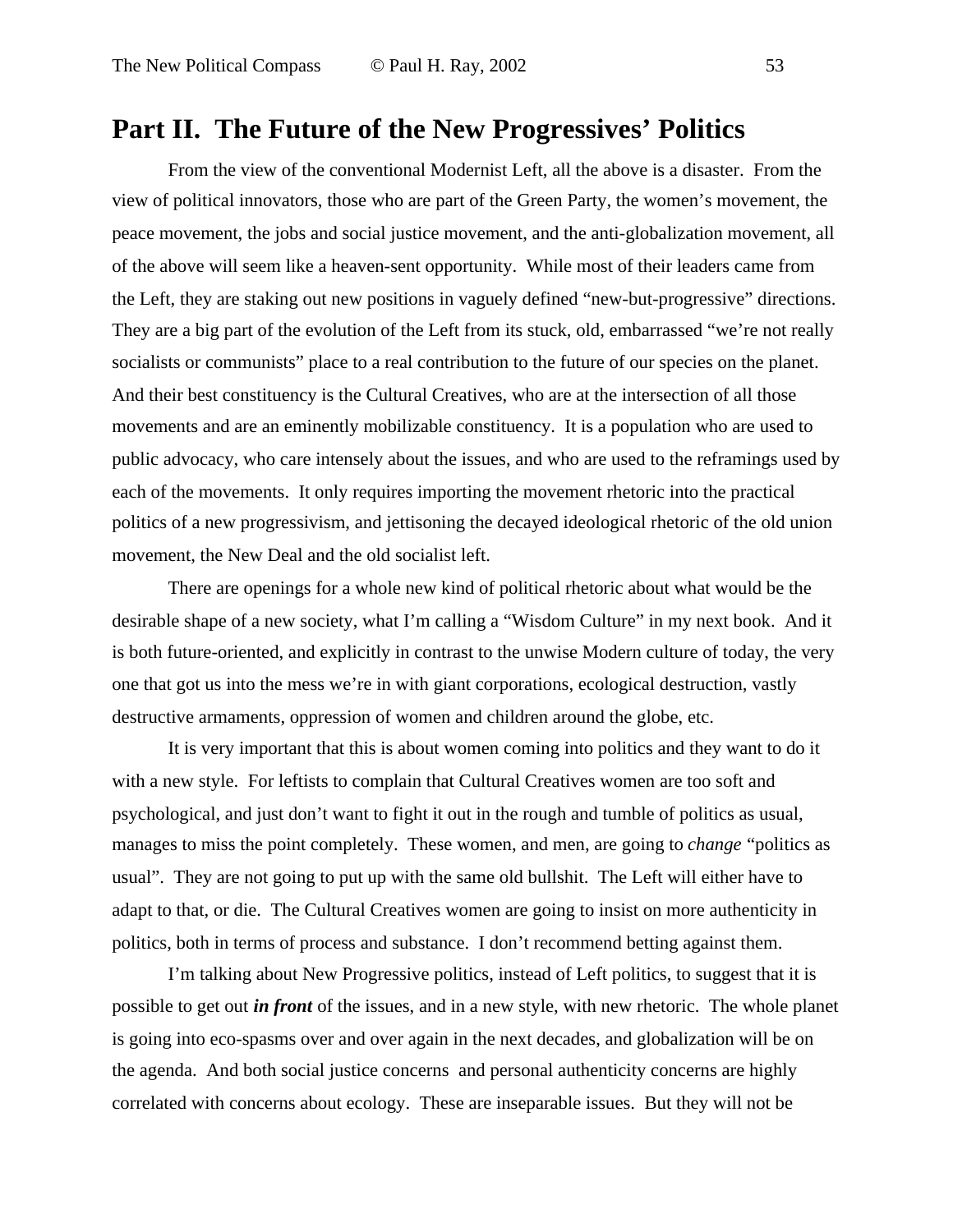fought out on the old political platforms of the last century. New political platforms will be needed, as well as new politicians, new political styles, new campaign rhetorics, and new ways of governing. I repeat: The Left will either have to adapt to that, or die. I'm betting that real Progressives will adapt to the emerging culture.

The convergence of all the new social movements and consciousness movements into one big mega-movement, a general movement for change, has been going on so gradually that it has been unremarked in political circles. It wasn't really until the WTO demonstrations in Seattle that the leaderships of the diverse movement groups could see each other as potential allies. They tend to think in terms that see politics as the only arena that counts. But in fact the cultural side of the movements has been converging for 20 years or more, and it has been preparing the ground for a new political constituency to "suddenly" emerge. We are now at the stage of needing to link together thousands of small groups who have had an unfortunate tendency to stay narrowly focused — because that's what Modern culture teaches you: to succeed, you gotta focus on the task at hand. And we're all children of Modernism. As all the diverse, fragmented constituencies start to emphasize all the values they have in common, then they can let go of their tendency only to pay attention to surface differences of opinion. As the WTO demonstrators found, and as every group of Cultural Creatives I've met has found, once people get together and tell each other their stories, and lay out their heart's longing for a better world, they have this wonderful discovery of big bunches of allies whom they didn't know were there, people whom they like to hang out with.

Hanging out together doesn't sound like conventional politics until we realize that *trust* is the absolute foundation on which a new politics must be rebuilt. We've had forty years of the dissolution of political trust with media-driven politics, and we've lost the basis in personal contact that our earlier democracy was built on. The dirtiness of Washington politics has grown from a lack of trust, and has fed a lack of trust. All our political institutions have been weakened by it. The role of the news media, trivializing politics into a spectator sport, playing up the pointless scandals, doing horserace election coverage, demanding ever larger amounts of money for campaigns, manipulating news coverage, has been just as destructive and irresponsible. And in the last two decades, the money politics of corporations and big business conservatives has swollen to a level of corrupt buyouts of politicians and parties that we've never seen before. The politics of plutocracy has worsened cynicism and distrust to a crisis point. I suggest all of the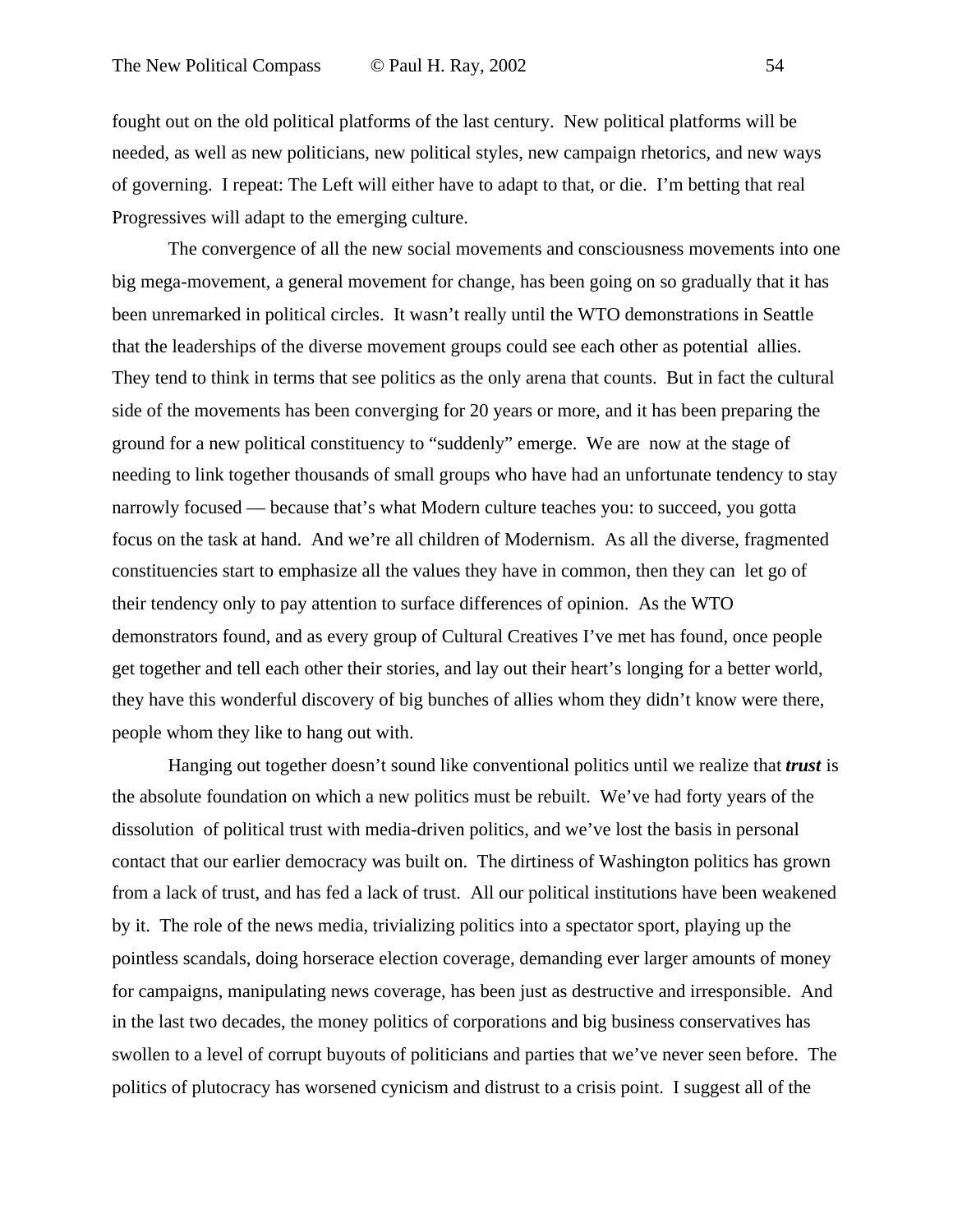above puts us near a break-point, one where discontinuous, nonlinear changes become both feasible and necessary

One part of the antidote is to get to a retail politics by way of citizens meetings, where they rediscover one another through emphasizing common values. The Religious Right routinely does this in church basements, and it has been doing it for forty years, having started with mutually suspicious little congregations full of doctrinal wars. They learned to put aside differences, building on a base of common values, if not common doctrines. The far right is every bit as schismatic as the far left. But they overcame it in the name of winning. Ronald Reagan's strategy of going on speechmaking tours throughout the Seventies not only built the far right wing of the Republican party, and made him the logical choice for the extremist faithful, it was also an investment in bringing millions of ideological outsiders into national politics. We need something that parallels this buildup to bring the North into the center of political processes. Unfortunately, we won't have the big right wing money, so we will have to do it with People Power instead.

In the next decades "going north" may become the preferred strategy for a new politics, and People Power is the antidote to a world of ills. If it succeeds, it will do so because we've rebuilt the cultural base of citizen politics, learning about values and social inventions from civil society organizations. I'll make a fearless forecast: American People Power will offer the best chance to get going on a new politics, combined with bringing over the best people and ideas and money sources who are fed up with the old system. People Power will build on common values and experiences, with better group process, with redefined programs, with new places to meet and new styles of meeting, with a systematic reeling in of all those who journeyed far to share what they've learned, with a discovery of wise elders in our midst, and with a rediscovery of idealistic potential leaders who've stayed away from the stink but will come back to play in a worthy game. Bringing the new values back into politics will be the best antidote to the religious right, and it will scare the bejeezus out of them because they thought they owned the subject of values.

Materialist Modernism and its cynicism has led us to our current political impasse. As we start working on the civic culture that can support politics, we will be working on a critical piece of the next American culture, which will step by step replace every single institution in Modernity. It will turn out to be not just a bigger, better Western culture, but part of an emerging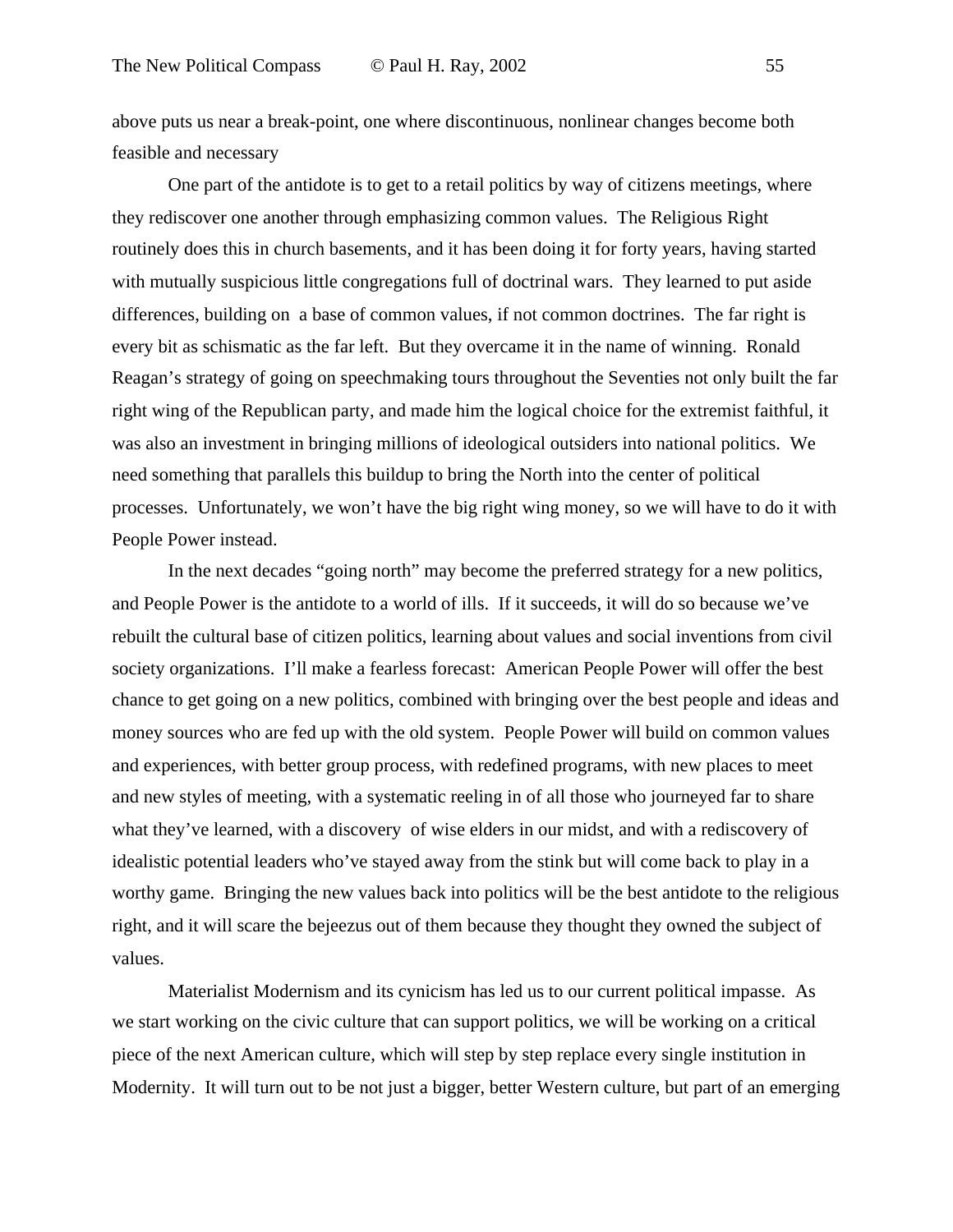planetary culture. Every piece of it will need to be rethought, starting with a recognition that where all this came from were the citizen's movements. That gave us the new values, new worldview, and new ways of life at the household level. Now the time has come to take it out of our personal context and play in a bigger game. The time has come to reinvent every single organization in politics.

# Realigning Politics with the New Political Compass **Imagine a Four Party System that reflects the alignment we saw above:**

### **1. Moving Forward with the Cultural Creatives: 36% of the people, 45% of the voters.**

It hardly matters whether a New Progressive party appears with a broader base under a Big Tent including all the new social movements, or a wing of the Democratic Party breaks off and helps create the Big Tent. We stand at a watershed in politics where the parties are weaker than they have been in over a century, and campaign finance reform will weaken them further. It's even possible a New Progressive movement could finally find a way to take over a corrupt and moribund Democratic Party after campaign finance reform takes effect. The party apparatus might be worth something. The key will be responding to unfulfilled political demand in new ways, and setting new agendas and new political practice in place that will energize the New Progressive base.

There's room for immense creativity around the emerging agenda of the new millennium. After all, the emerging Wisdom Culture Paradigm is undefined, unclaimed ground, so there is lots of flexibility in defining it. It will want to draw upon the themes of all the New Social Movements however. 60% of Americans identify with two or more themes of the new social movements: Greens, Women's Lib, Civil Rights, Peace, Jobs and Social Justice, Gay Lib, the Planetary problematique, Complementary and Alternative Medicine, etc. Cultural Creatives tend to be people who identify with a half dozen or more of the 20 kinds of movements, and they can be the core group pushing the new changes. Those movements have prepared the ground over 40 years by changing civil society, which will permit a new politics to eventually be created. Civil society serves as the matrix in which politics is imbedded, for it is there that enough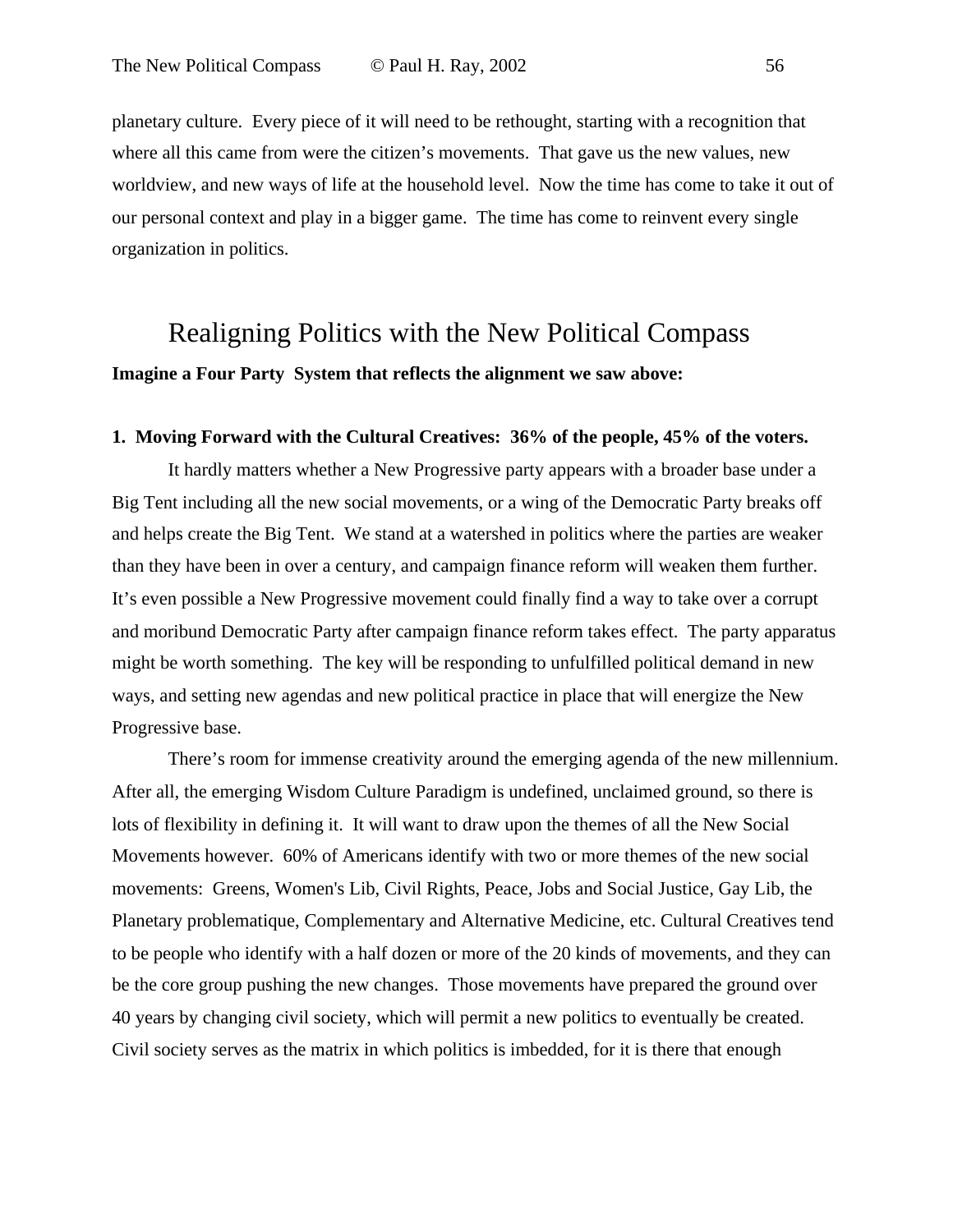political trust can be regained to rebuild our politics—after 50 years of the decay of retail politics in the era of TV, that is a critically necessary reconstruction effort.

There are numerous opportunities for a Big Tent approach: The next politics, call it an Integral Politics (more integrity, more tendency to integrate than fragment society) can unify various themes with a Wisdom Culture rhetoric and theory. It can touch a nerve with the deep concerns of the electorate, and appear solid, not flakey. Voter unhappiness with Congress, established parties, liberals and conservatives is at an all time high.

A New Progressive Party is conceivable, if they do the grass roots work and find attractive candidates. Waking the Green Party out of its slumber is possible. The alternative to new parties is to develop new coalitions within and without established Democratic Party circles, and make a good faith effort to lead the party in a new direction, and then when the power of money politics speaks more strongly to the leadership, finally break off a wing of the Democratic Party with much ado and fanfare, getting lots of media coverage.

This raises a key question: What can trigger defections to a new political alignment? a) attractive candidates who stand above the muck

- b) programmatic ideas that speak to positive values
- c) ability to address hot-button issues that the others won't touch
- d) healing the loss of political trust that has devolved politics over the past 40 years
- e) ability to do good process, in political mobilizing and everywhere else

#### **2. Standing Pat with the Establishment Left: 12% of people, 15% of voters**

This would have just remnants of the old New Deal coalition, especially University Intellectuals, Labor and the Blacks. They're kind of a rump of the Democratic Party. Low turnout kills them. They can't get voter turnout among lower status populations who favor them—apathy and discouragement. Those who have marinated themselves in big money have been paralyzed on many issues, and lost their people power. Those who have claimed to stay with the poor have both remained unattractive to their base, and lost out to well-financed opponents. The Big Government paradigm has become discredited as voter affluence has grown. This could change fast in a deep recession, but what seems to be happening is an evolution of progressive thought to the In Front direction. The New Progressives often refuse to identify themselves as either left or liberal, so they've left the old labels and old loyalties behind. At a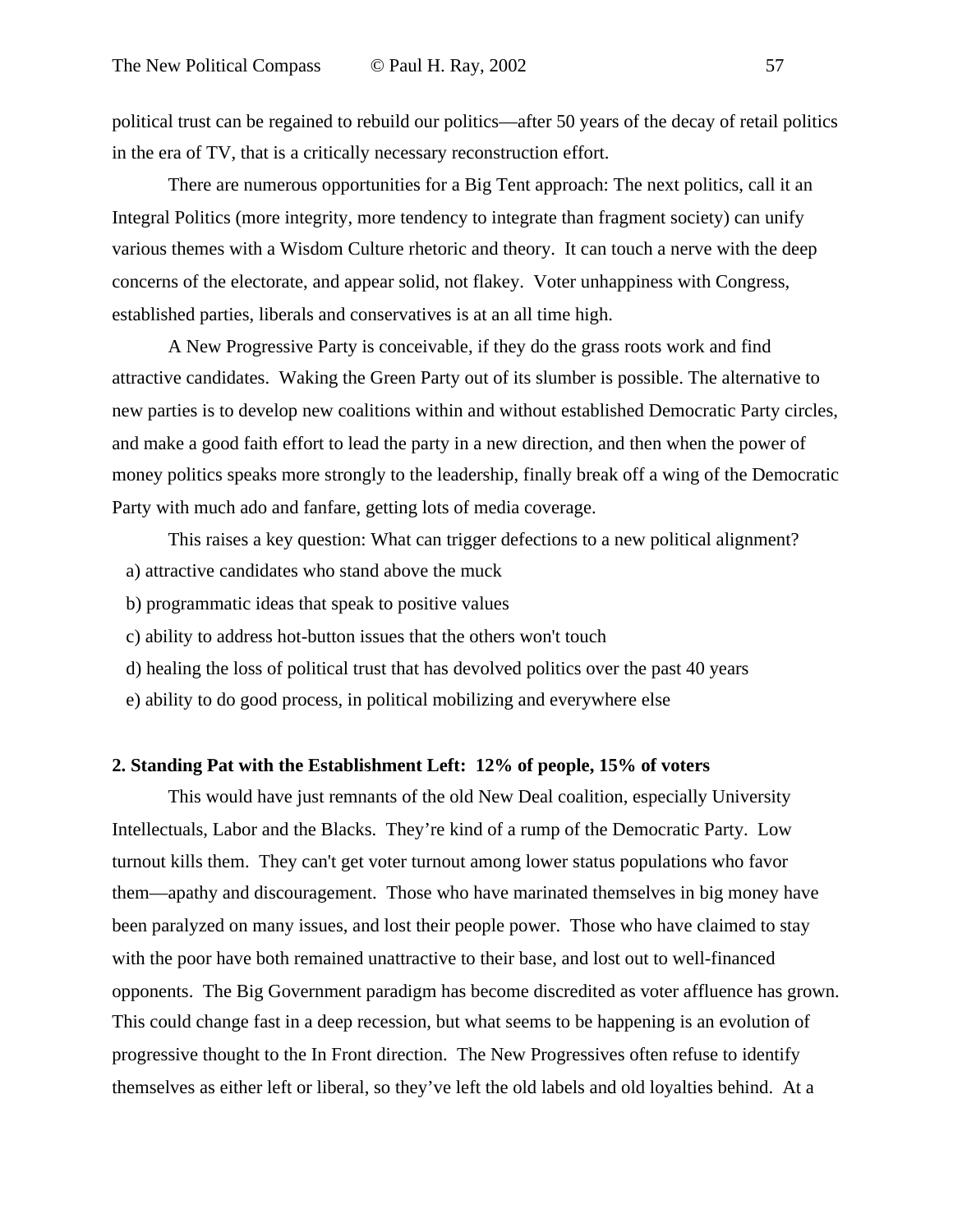guess, the left will contiue to ossify until it disappears. They cannot really win more than a small share of the vote in a multi-party system, nor dominate a big Democratic Party. Most of their supporters will eventually tag along behind the New Progressives. Some may even race over to get in front of a nice new parade…

### **3. A New Social Conservative Party Emerges: 19% of people, 22% of voters**

This is not only the epitome of the Religious Right with its cultural politics of nostalgia, prejudice, intolerance, but a reflection of the Southernization of American Politics. Today, it has taken de facto control of Republican primaries because of radical right volunteers, who are foot soldiers for the cause. But they're unhappy that big money always wins out with Republicans, and the time draws nigh when they'll want to try their luck as an independent party. Turned into a party, this group will always turn off mainstream voters, and can't get above 25% of the population. In their case, the ability to get turnout can work in their favor, since 20% of the population could still turn out to be 40 plus percent of the electorate.

However, it's a return to the old Southern pattern of playing off hatreds of the have-nots against one another to the benefit of elites. It is destructive to democracy, and opponents should be able to take advantage of that. Many of them seem to want to repudiate the Founding Fathers' separation of religion and government and that's scary to plenty of Americans. Their politics of divisiveness when allied with economic conservatives leads to a "circle the wagons" approach that favors the interests of the top 10% against the lower 90%, banana republic style. Much of their Reagan-era coalition with economic conservatives would be hard to maintain in a four party system, however. Most of all, their base population is aging and slowly declining. They can make a minority conservative party, but that's all.

Any Progressives should hope that in the Bush era the two wings of the far right manage to further alienate each other. The more likely outcome is that the Bushies will see militarism and a perpetual war against terrorism as their ticket to keep unity across all conservatives. In that case, it becomes essential for the Liberal Left and the New Progressives to make an alliance as well. In that case, a growing desire for peace will be joined to anti-militarism, anti-big business, anti-globalization. It will shape up as a battle between idealist pro-planetary people, and a Right that has major splits between pro- and anti-globalization forces, but agrees on creating a new imperialism. Their problem is that the sum of both kinds of conservatism is still just 33% of the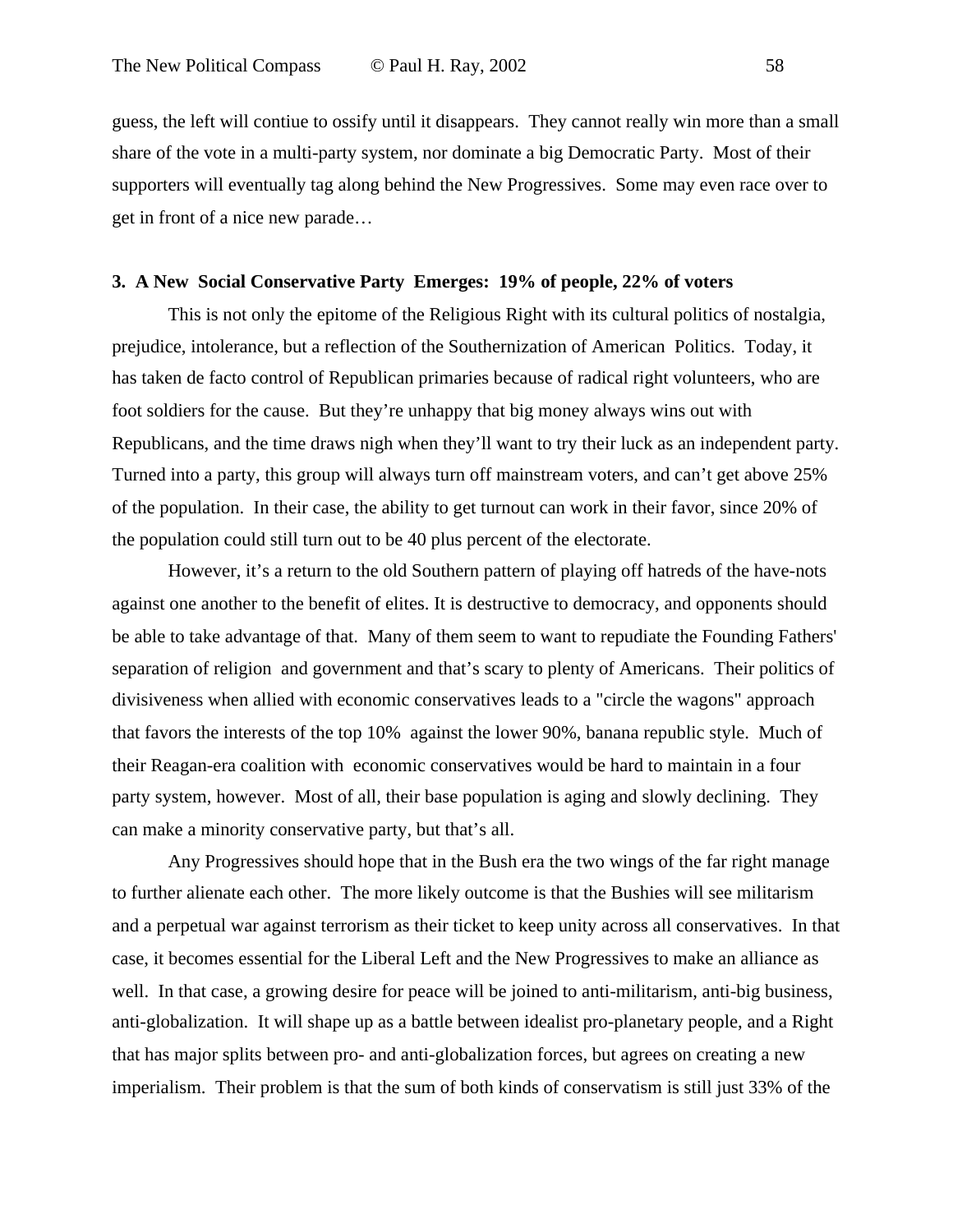population, and 41% of voters. That means that as the New Progressives become powerful, the real conservative agenda may be to further suppress voter turnout. Their next step would be to kill off democracy, declaring the U.S. some kind of garrison state republic in which the military and a national police force damp down real voter participation with intimidation. Most of the social conservatives will not be bothered by this development if it's wrapped in the flag.

### **4. Destroying the Planet with the Business Conservatives: 14% of people, 19% of voters, 80% of the money**

These are George Bush's folks (father or son). They have tons of money from big business, but few foot soldiers, except for astro-turf pseudo-activists they can buy, and run from PR firms. They're losing control of Republican primaries, except for their ability to buy the work. Their strength is in their ability to buy the Congress, and to influence the ongoing conduct of government between elections through their lobbyists. The business elite's paradigm will work just so long as there are opportunities for great affluence opening up. Defectors will be legion in a general downturn. It's a politics of economic growth and big business at any cost, supporting globalization, and weakening democracy and nationalism and their own country. The growing concern about planetary destruction is hard for corporate interests to shake, so that they need to do ever more to get government on their side against pro-planet, pro-ecology, pro-people interests.

This is a trans-national plutocracy in the making, and any political party they back should be exposed for what it is, a sellout of the people to the corporations they dislike and distrust. The big problem in attacking them is their support by the corporate media, which will distort anything to support their masters. But in a four party system, they will have a hard time buying elections, unless they can push things into an anti-democratic Latin American style of plutocracy. We may have to continually watch for the day that the endless war on terrorism is turned just a bit more so that they can roll out the army on their side. Their weakness is that American nationalism has not historically looked beyond its shores for very long, and it will be hard to get social conservatives to go along unless there is endless war. Plutocracy-serving nationalism would need to be turned into an Imperial America, one that sees itself at the center of that trans-national plutocracy. Would they like to be the next Caesars? Probably.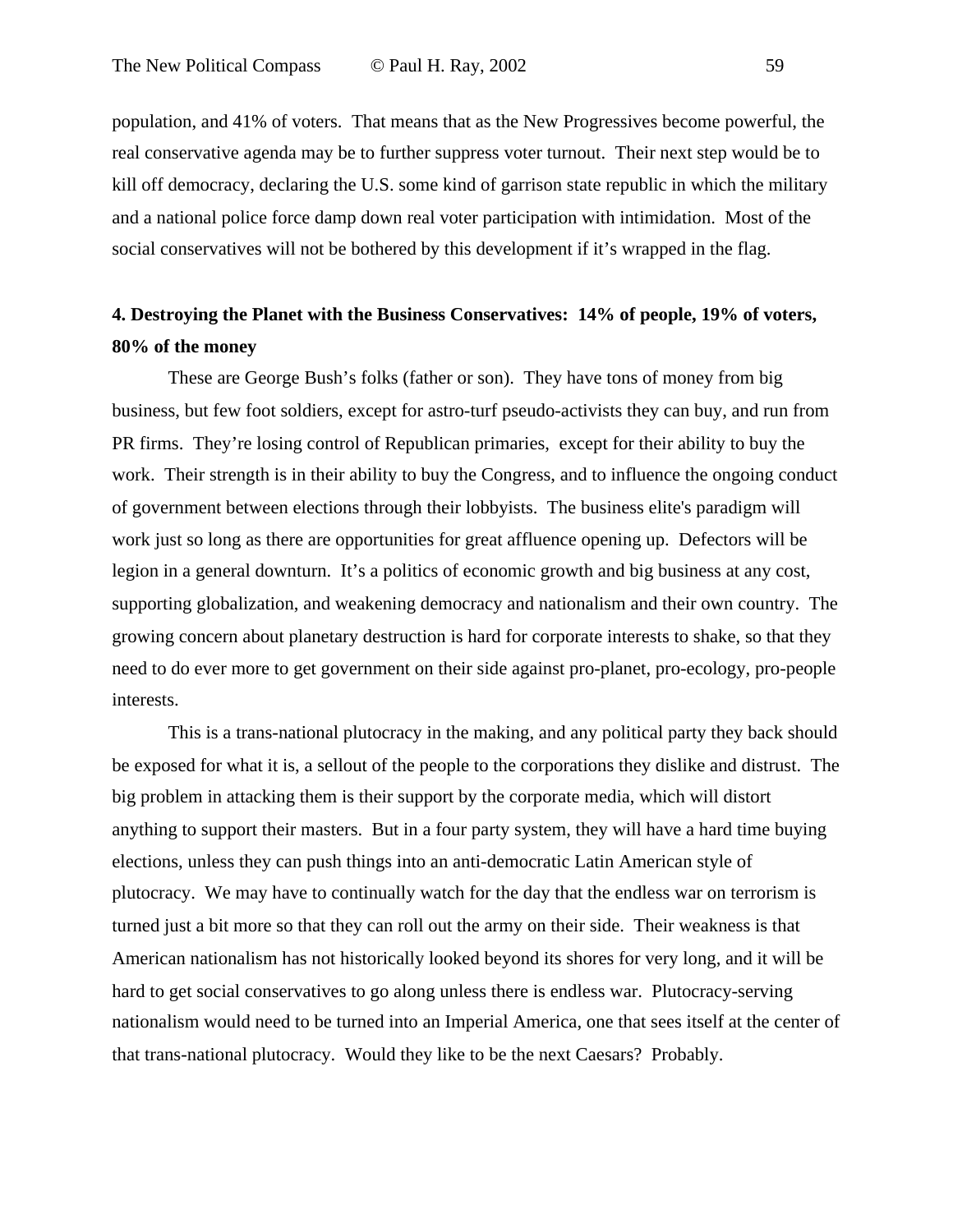### **5. Ignoring It All with the Muddled Middle: 20% of people, practically no voters.**

It's a population alienated from politics, and usually not following the political news. Many of their key concerns those of the New Progressives, while others resemble social conservatives, so a few may be drawn back into politics if their concerns are addressed. Many others are ignorant about democracy as well as uneducated. Most will remain irrelevant, no matter how many parties there are.

Indeed, it's possible that the structural logic of the American system is so much based in a two-party logic, that even if new parties appear, that just leads to mergers and realignments so that third and fourth parties are temporary, and we just wind up with two parties all over again. Since political parties aren't defined or limited under the constitution, but are hobbled by state laws, it's hard to guess how they'll change. Bet on institutional inertia — until it breaks down.

### **The Downside: Four Corner Politics Could Still Be Stuck in Left-and-Right**

Most of the media discussion of left vs right is intellectual laziness, because it so poorly describes our everyday reality. To proponents of a New Progressive party, it should be anathema, because so long as they are a minority, and left-right is the dominant way of seeing the world, they are lost. But even a world of four political parties could turn out to be not much fun, and get us nowhere. In a polity that is strictly organized around left right lines, there is a rush to the center, which is not where they are, and whoever is on the fringes is marginalized, left or right. That is because values-laden parties would be outside the box in terms of the issues that could be introduced. Traditionals need enemies worse than they need friends, and might easily decide that the New Progressives will do for demonization. Should the NewProgressive have too big a fight with Traditionalist Conservatives, both would be pushed to the outside in any deal making. Thus, only the modernist conservatives and the modernist liberals would be able to make deals. The legislative coalition-making might then line up "left to right" as:

| New                 | <b>Modernist</b> | <b>Business</b>      | <b>Traditionalist</b> |
|---------------------|------------------|----------------------|-----------------------|
| <b>Progressives</b> | <b>Liberals</b>  | <b>Conservatives</b> | <b>Conservatives</b>  |
|                     |                  |                      |                       |

It would mean each faction could make deals only with its immediate neighbors. If we assume that there were rough parity in numbers then there would then be two patterns for deal-making: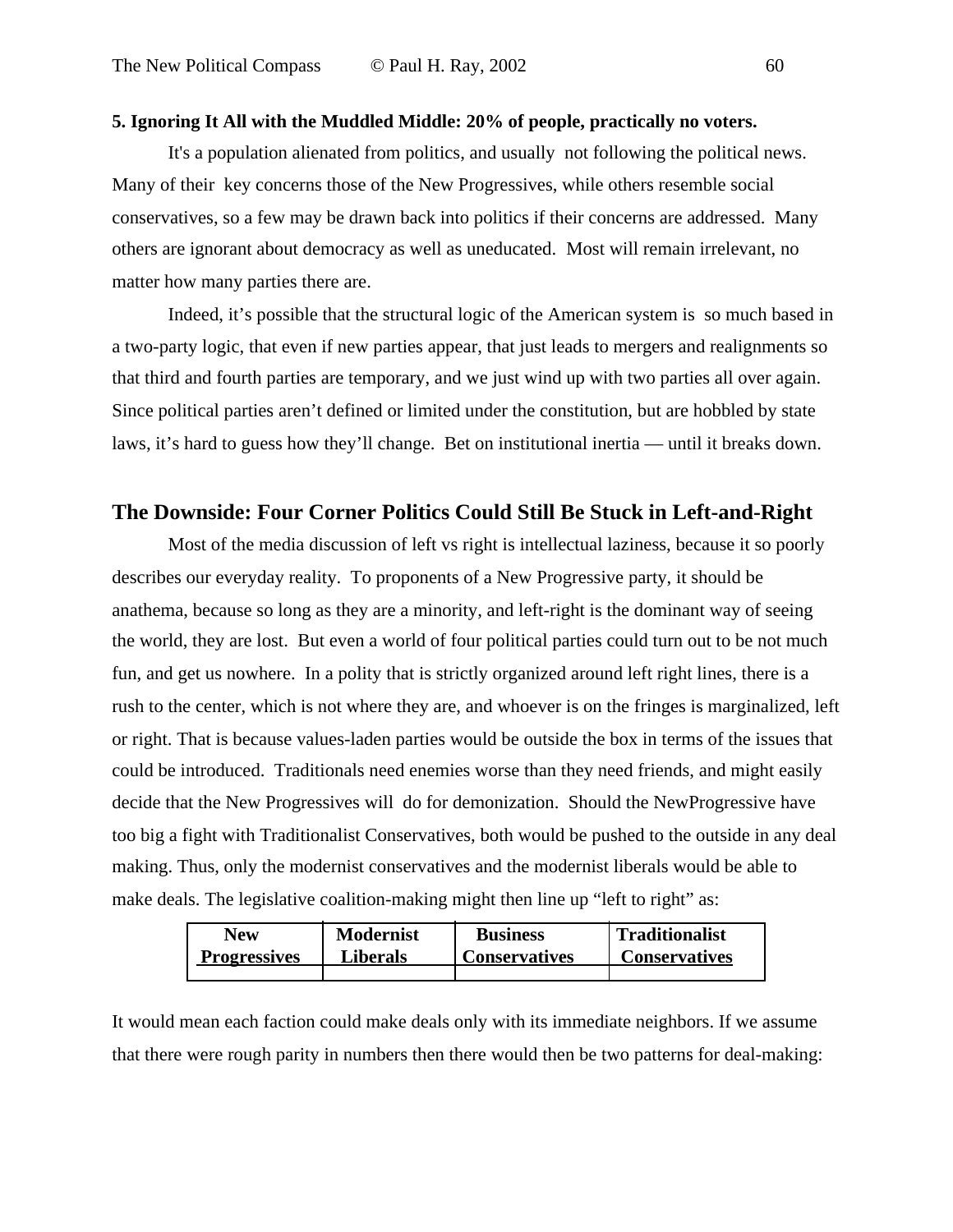### **a) Left-Right Polarization:**

| Coalition of New Progressive | $VS$ . | <b>Coalition of Business Conservative</b> |
|------------------------------|--------|-------------------------------------------|
| plus Modernist Liberal       |        | plus Traditionalist Conservative          |

This would resemble multi-party systems that have lined up left vs right in European legislatures for the last 150 years. So long as the Progressive Coalition got its 60% share of the voters they'll be happy. Two problems: a) It may take many years before a New Progressive Party could overcome the institutional barriers to third and fourth parties that Democrats and Republicans have put up in the states, so that New Progressives may not get their share of voters for some years. a) A large majority of voters might refuse to identify themselves as "on the left" so the obvious leftists would have to accept a label as some kind of "new" progressive," and be a minor ally. Bottom line: the likely outcome is temporary dominance of the Right as New Progressives get organized, plus the resistance of the Democrats to change. *Plus ça change*, *plus çest la méme chose.*

### **b) Center vs Extremes:**

*A Centrist-coalition of Modernist Liberals plus Modernist Business Conservatives can exist on an issue by issue basis but not for all issues. Their numbers are too few for permanent centrist status. They'd try to label either the New Progressives or the Social Conservatives as "extreme" on particular issues.*

This could only last so long as the New Progressive party is being hamstrung by an inability to overcome barriers to entry created by state election laws, and therefore has far fewer in Congress than its real numbers. In the short run it might resemble the dominance of a single big center-right party, as we often see in parliaments. It also fits the tendency of flexible (some might say opportunistic) politicians like Clinton to seize the center. It might be an alliance against change. *Plus ça change*... and *deja vu*, you-all.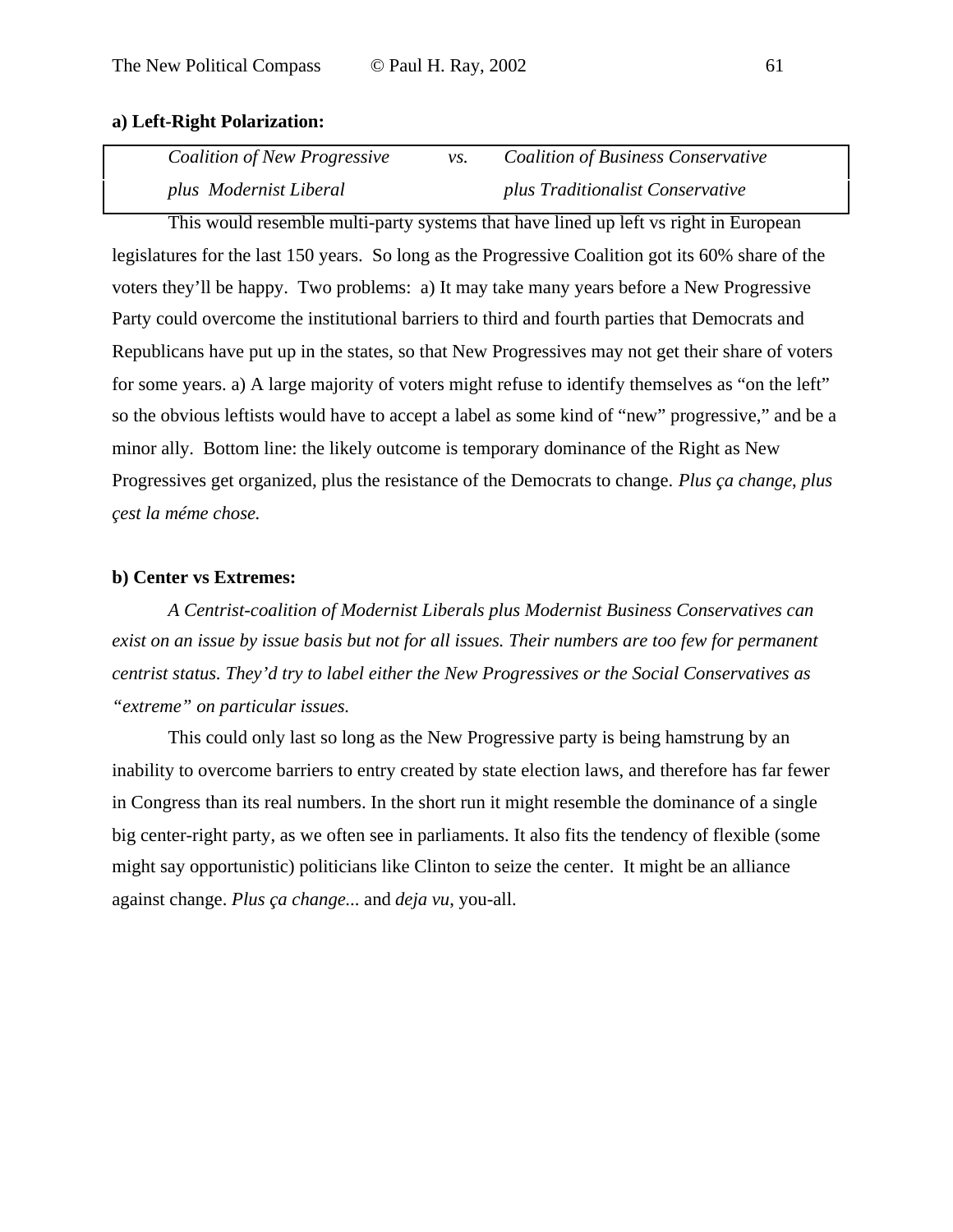### **The Upside: Real Four Corner Politics As Perpetually Shifting Coalitions:**

The whole game starts to be fun when four distinct political parties and positions exist. With four distinct positions, we should expect all the coalitions to be unstable in a system of rational bargainers. As the biggest party, however, the New Progressives have the best opportunities to make the most bargains, especially if they can be flexible. It's "Sittin' in the catbird seat" — the place of the one who can do deals with anybody, and is always be a party to some coalition or other.

- There will be certain values-laden positions where Traditionalists and New Progressives can agree, holding their noses, even though they will be offended by the content of each other's religion. They may try to reduce some of the secularism of government, or may agree on certain kinds of environmental issues that offend big business.
- There will be many change-oriented positions where Modernist Liberals and New Progressives can agree, even though very secular liberals will be turned off by the fact of Integralist spirituality and vice versa. Most of the progressive agenda should be in good shape.
- There will be a limited number of issues focused on the economy and government efficiency where New Progressives and Business Conservatives will agree.

Today's New Progressives are most opposed to Big Business Conservatives, especially pro-globalization ones, meaning there are few good deal-possibilities, other than occasional agreement on what's efficient. So, Business-Conservatives can be expected to fight hard against the new players because it reduces the power of big money. They will try to recruit Traditionals against the New Progressives. This parallels today's situation where no deal-making is possible between Traditionalist Conservatives and Modernist Liberals — which is why the a Conservative coalition is today in the catbird seat. But if New Progressives could also be in the catbird seat, then they are a direct threat to the frequent hegemony of Businesss-Conservatives. So it is worthwhile for New Progressive to ask hsow they might change to take that seat. When I quote "neither Left nor Right but in Front" I am pointing to the New Progressives' desire to climb into the catbird seat by redefining what a "middle position" is. But it would not be today's centrism.

Intelligent Liberals will welcome the New Progressives, because for the first time, there could be situations where the Liberals are in the catbird seat. They could play on the opposition of the New Progressives versus the Business Conservatives. And intelligent Traditionalists may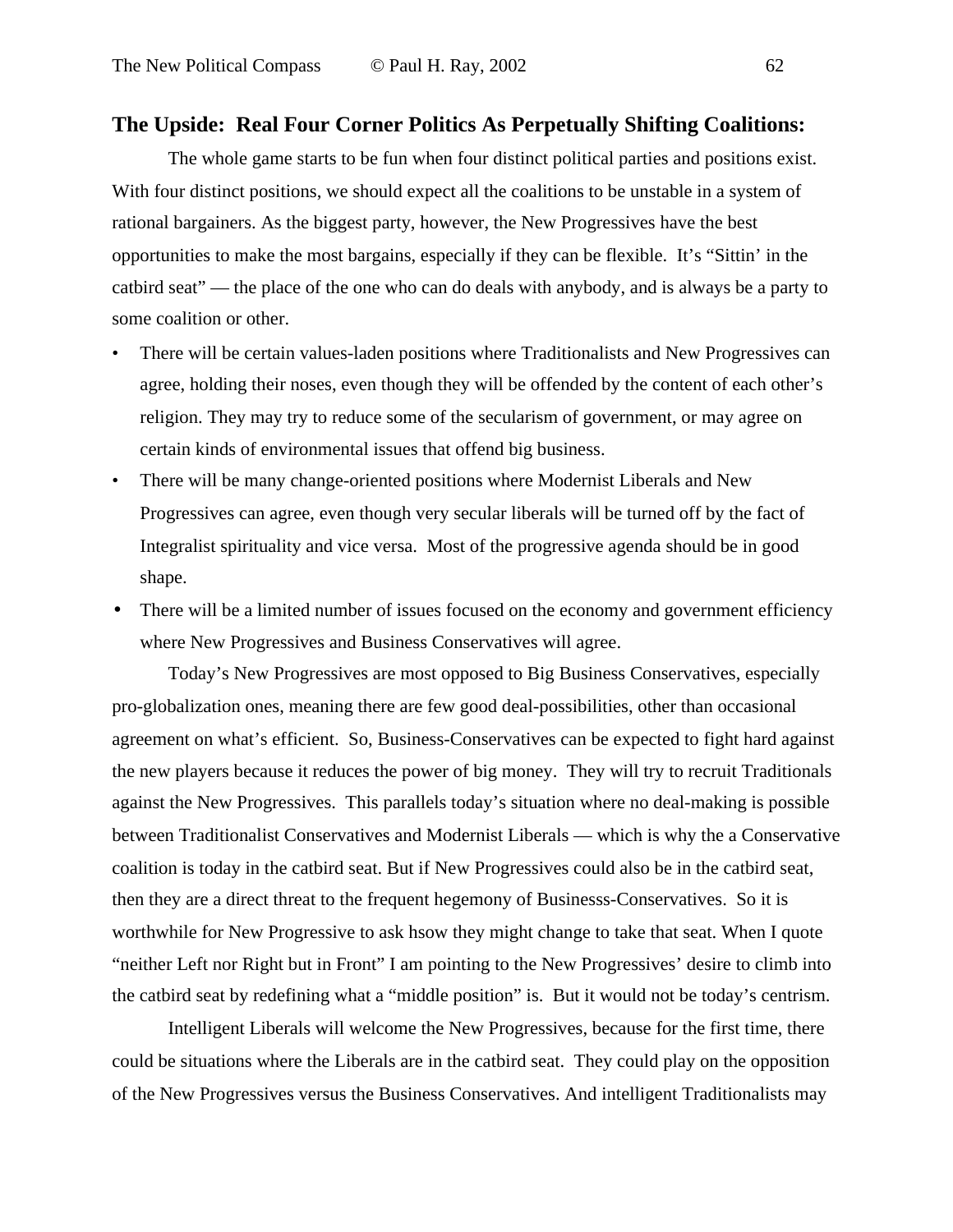grudgingly accept the New Progressives, because it might occasionally put the Traditionalists in a catbird seat for the first time too. They too might be able to play on the opposition of the New Progressives and the Business Conservatives.

As the news media evolve toward infotainment, it is quite possible that they will love all the above, for it would provide an ever changing spectacle. Whether it makes for "progress toward the Good" is not as clear as we might wish, but it should have the virtue of airing out all the issues. Moreover, it will certainly give a voice to those huge constituencies who want new policies that honestly come to grips with our dangerous future, and care for the whole planet, not just our nationalistic back yard. At that point it will be hard for the media to ignore those issues, and the public agenda will be decisively tilted toward new values and world views.

In summary, if the New Progressives can form a Party In Front they might be able to set themselves up to deal with all the other three sides: with the social conservatives around bringing morality and civility back into social life, with the left on social justice and ecology, and with the business right on economic efficiency issues. The other three parties could each make deals with only two others. If the party really gets In Front, and gets its fair share of the electorate, it can always nudge out an alliance of business and social conservatives. And it can always open a door to a red-green coalition. But the real point is its ability to dominate the emerging issues. If it does this, it will always get the Cultural Creatives' vote, which immediately springboards it to first place. If trust is restored to the electorate in the process, then voting rates will go up, and the New Progressives should benefit most.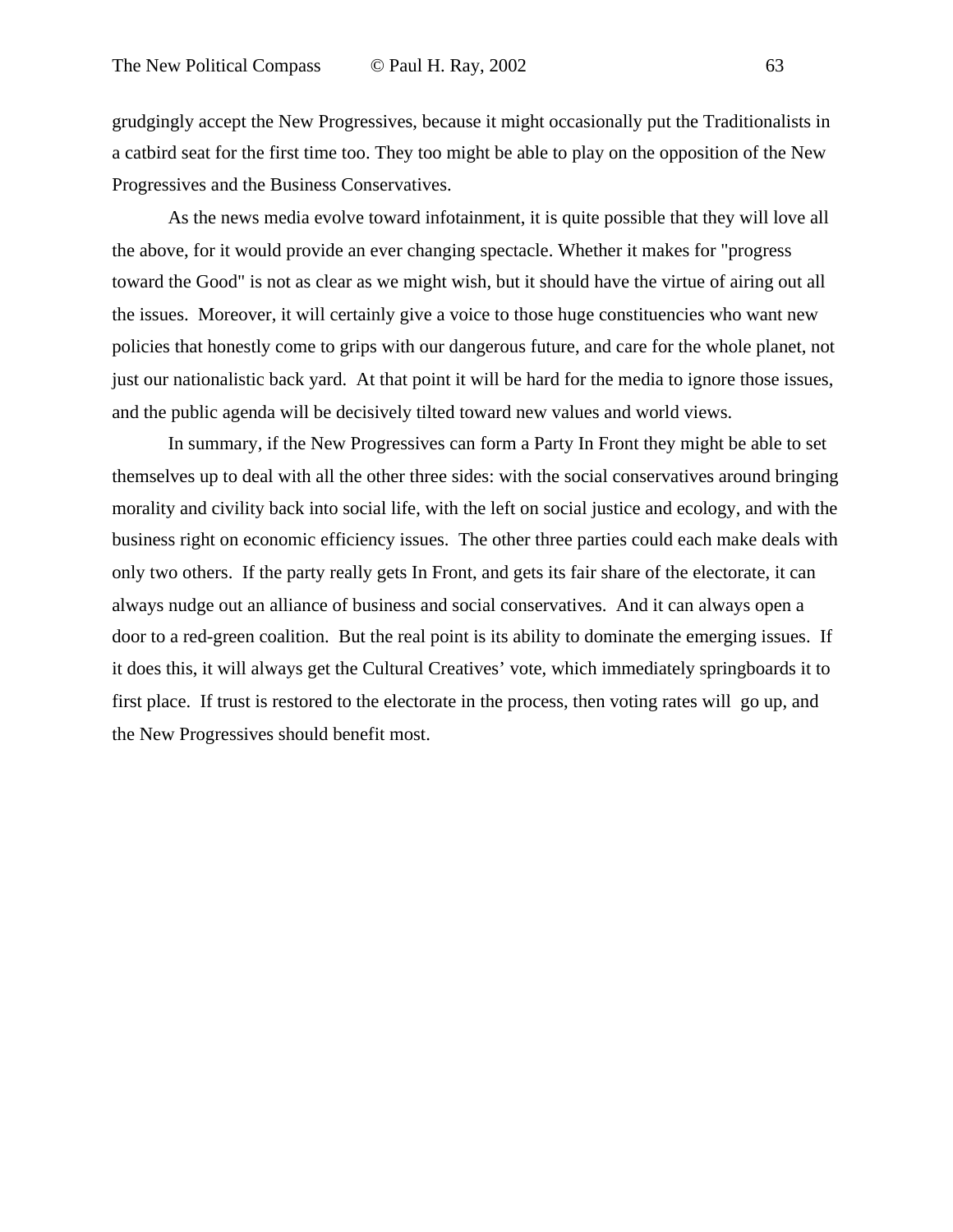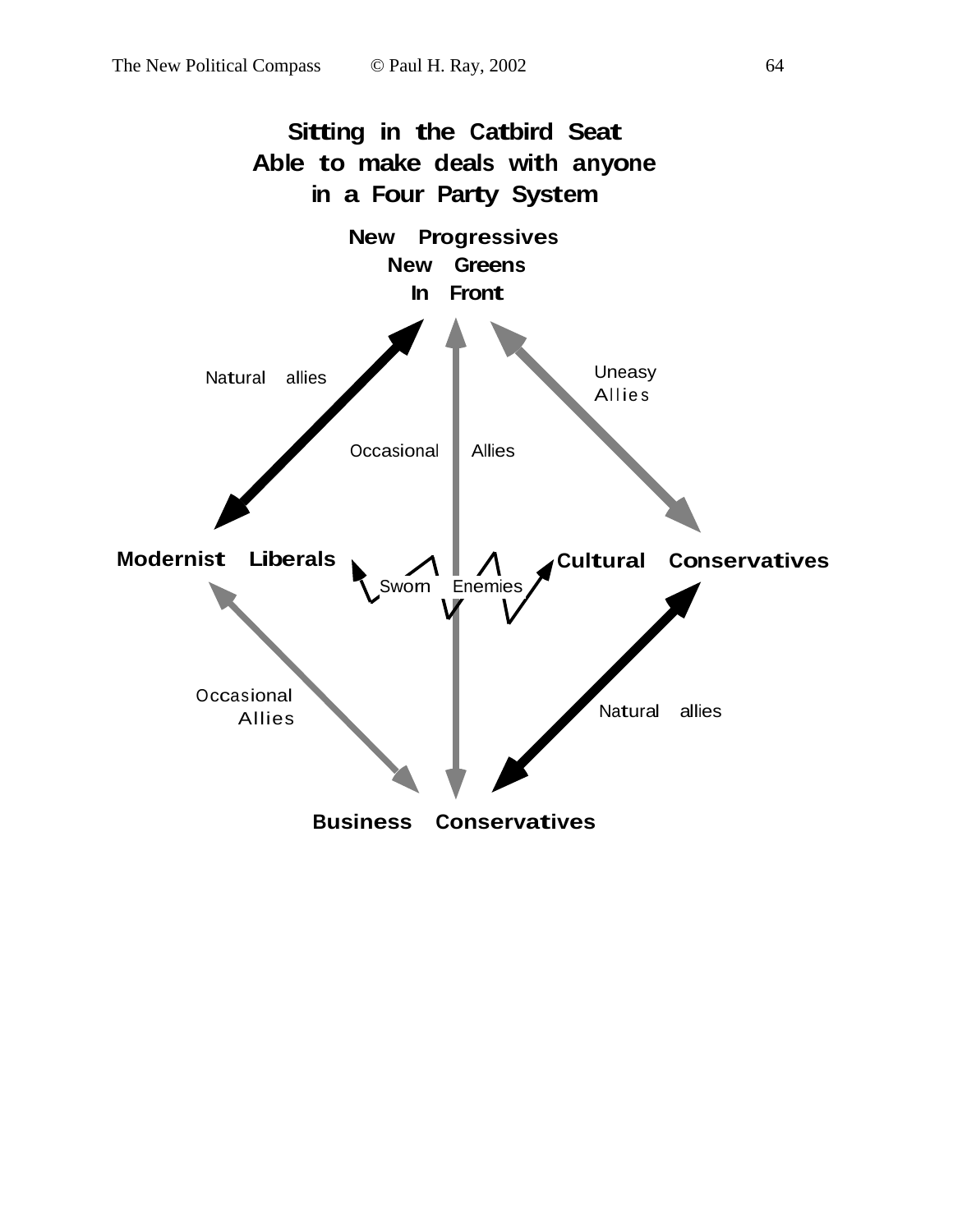### **Statistical Appendix A: How the New Political Compass Was Derived**

**SCALED VARIABLES USED TO CLASSIFY POLITICAL POSITIONS**

CULCON=CULTURAL CONSERVATIVE BIZCON=BUSINESS CONSERVATIVE MODLIB=MODERNIST LIBERAL LEFT INFRONT= "IN FRONT" - THE NEW PROGRESSIVES

|                            | <b>Political</b> | Compass--     | <b>Position</b> | <b>Variables</b> |
|----------------------------|------------------|---------------|-----------------|------------------|
| <b>Input variables:</b>    | <b>CULCON</b>    | <b>BIZCON</b> | <b>MODLIB</b>   | <b>INFRONT</b>   |
| <b>RELIGIOUS RIGHT</b>     | $+$              |               |                 |                  |
| NEO-TRADITIONALSM          | $\pm$            |               |                 |                  |
| <b>ANTI CIVIL LIB</b>      | $+$              |               |                 |                  |
| <b>NATIVISM</b>            | $+$              |               |                 |                  |
| <b>NATL HEALTH INS</b>     |                  |               | $\ddot{}$       | $+$              |
| <b>FEMINISM</b>            |                  |               | $\ddot{}$       | $\div$           |
| <b>SUSTAINABILITY</b>      |                  |               |                 | $+$              |
| <b>PVT ENTERPRISE</b>      | $+$              | $+$           |                 |                  |
| <b>ANTI BIG BIZ</b>        | $+$              |               | $\div$          | $+$              |
| <b>LIMITS TO GROWTH</b>    |                  |               |                 | $\pm$            |
| <b>SOCIAL CONTRIBUTION</b> |                  |               |                 | $+$              |
| <b>LEFT VS RIGHT</b>       |                  |               | $+$             |                  |
| <b>NEITHER</b>             |                  |               |                 | $+$              |

### **Summary**

CULCON & BIZCON AGREE=5 OPPOSED=2 EMPHASIZE/DIFFUSE=5 CULCON & MODLIB AGREE=1 OPPOSED=8 EMPHASIZE/DIFFUSE=2 CULCON &INFRONT AGREE=1 OPPOSED=4 EMPHASIZE/DIFFUSE=8 BIZCON & MODLIB AGREE=2 OPPOSED=5 EMPHASIZE/DIFFUSE=4 BIZCON &INFRONT AGREE=0 OPPOSED=6 EMPHASIZE/DIFFUSE=5 MODLIB &INFRONT AGREE=4 OPPOSED=1 EMPHASIZE/DIFFUSE=8

The classification into political positions was very straightforward. Four political position variables were created for each survey respondent according to the table above, which has all the values-laden-yet-political issues or stances that the survey would yield. Earlier analyses had shown each input variable made a valid measurement scale by combining questionnaire items. The plus and minus scores sum up simple cross-tabulation percents. In the table, a plus adds the variable on the left to the position score, and a minus subtracts from it. A blank means that the cross-tabs showed those favoring a position are neutral or split on the issue, and the variable isn't used. A blank doesn't show "no relationship" so much as "no clear direction." I used both correlations and cross-tabs to decide which were blanks. The assignment reflected both my knowledge of where the political groupings stand, and the percents and correlations in the survey data.

Each respondent then got a mean score on each of the 4 position variables, adjusting scores to be in the same range. Each survey respondent was assigned to a political position based on which position variable had the highest score. Then those who were obvious nonparticipants in politics (nonvoters, don't care about politics) were recoded, to take them out of the overall political position assignment, and put into the fifth, No Politics position.

The vertical and horizontal axes of the New Political Compass are from a factor analysis of the input variables. They reflect the overall "property space" of political positions.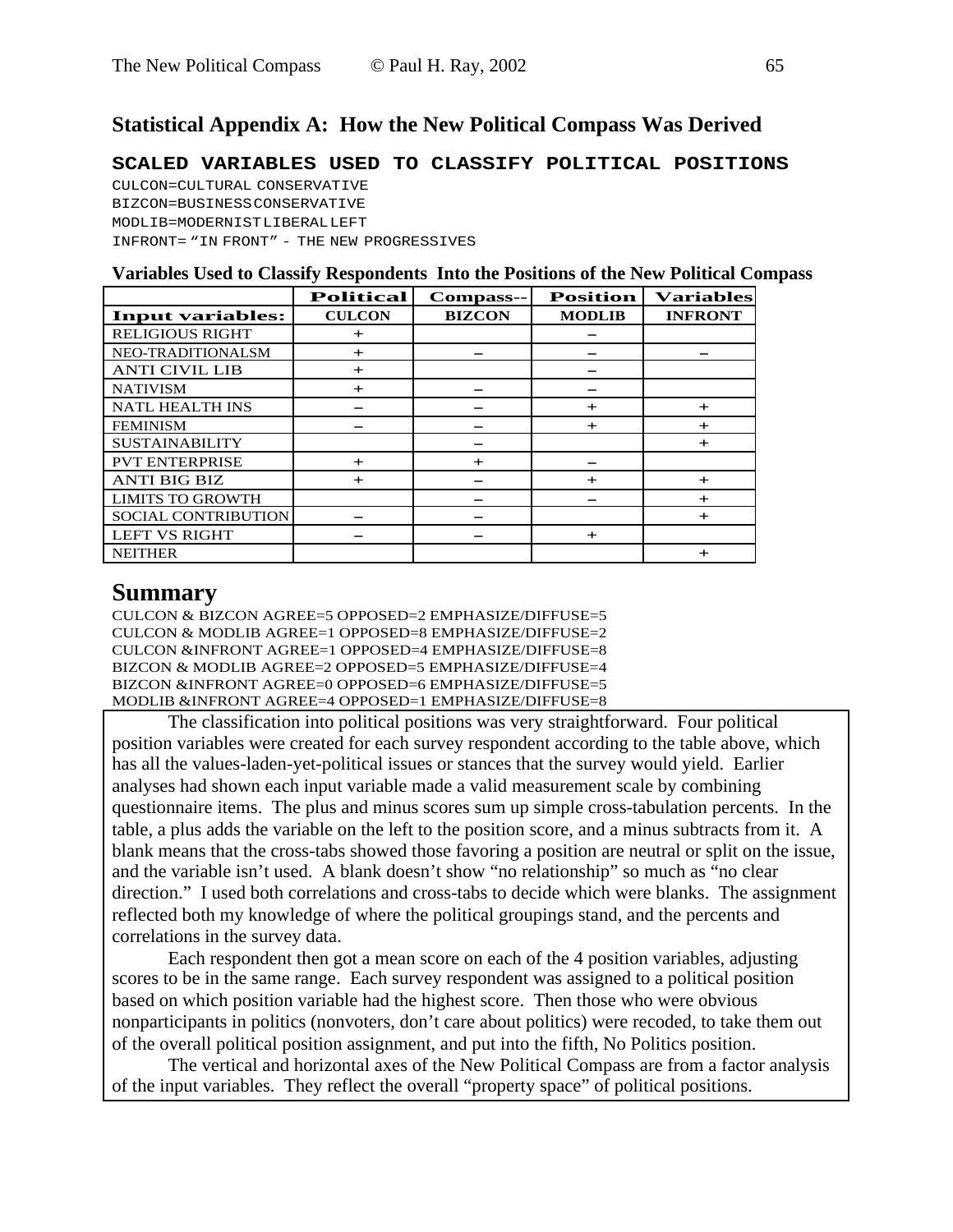### Improve for paper

I'm using some of the same values measures two different ways: to identify political groupings and to identify subcultures. I need to state all that more clearly.

Statistically the paper should be seen as a way to \*display\* that data, with none of the statistics being seen as implying "a causes b". The same values questions that are in that political picture were also used to derive the original Cultural Creatives depiction, and the depiction of the Wave of Change. All these cultural phenomena are in fact using the \*same\* values in different domains of our lives: living at home, purchasing, giving to good causes, volunteering, working, politics, etc. So when you see a cross tabulation of Cultural Creatives or Wave of Change by New Political Compass, it's really the same underlying questionnaire items displayed in two different summaries. BY DEFINITION, most Cultural Creatives will be in the North, and most Traditionals will be in the East. It's a little less obvious that Moderns will be heavily Liberals, or Business Conservatives or Apolitical, but since they are the rest of the sample, the result still is in no sense independent.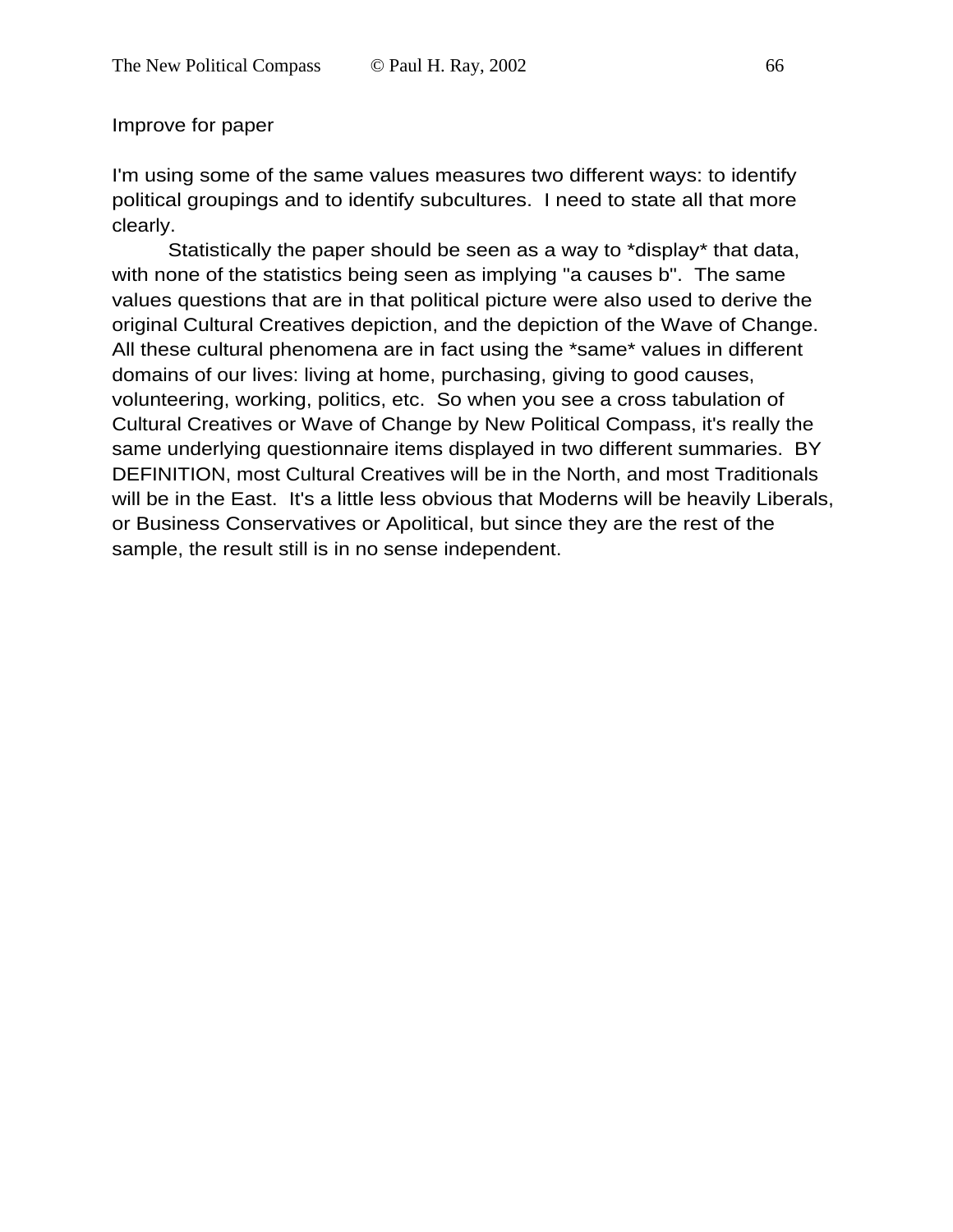# **THE TWO DIMENSIONS OF THE POLITICAL COMPASS**

|                                     |        | PRINCIPAL COMPONENT LOADINGS |  |  |  |
|-------------------------------------|--------|------------------------------|--|--|--|
|                                     |        | <b>Liberal</b> NewProg vs    |  |  |  |
|                                     |        | <b>Vs SocCon BigBizCons</b>  |  |  |  |
| 1                                   |        | 2                            |  |  |  |
| <b>RELIGIOUS RIGHT</b>              |        | $-0.868$ 0.164               |  |  |  |
| ANTI-CIVIL LIBERTIES -0.792 0.248   |        |                              |  |  |  |
| <b>TRADITIONALISM</b>               |        | $-0.774$ 0.172               |  |  |  |
| LEFT VS RIGHT 0.573                 |        | 0.339                        |  |  |  |
| ECOLOGICAL SUSTNBLTY 0.166          |        | 0.788                        |  |  |  |
| NATIONAL HEALTH INS 0.105           |        | 0.653                        |  |  |  |
| ANTI-BIG-BUSINESS -0.298            |        | 0.581                        |  |  |  |
| LIMITS TO GROWTH 0.299              |        | 0.490                        |  |  |  |
| FEMINISM 0.218                      |        | 0.483                        |  |  |  |
| VARIANCE EXPLAINED BY COMPONENTS    |        |                              |  |  |  |
| 1                                   |        | 2                            |  |  |  |
|                                     |        | 2.572 2.090                  |  |  |  |
| PERCENT OF TOTAL VARIANCE EXPLAINED |        |                              |  |  |  |
|                                     |        |                              |  |  |  |
|                                     | 28.574 | 23.225                       |  |  |  |

## **MEANS OF 5 POLITICAL POSITIONS ON THE 2 DIMENSIONS Liberal NewProg vs**

|                              |                 | <b>Vs SocCon BigBizCons</b> |
|------------------------------|-----------------|-----------------------------|
|                              | 1               | $\mathbf 2$                 |
| APOLITICAL N= 209            |                 |                             |
| MINIMUM                      | $-1.899$        | $-1.879$                    |
| MAXIMUM                      | 3.037           | 2.073                       |
| MEAN                         | 0.001           | 0.189                       |
| STANDARD DEV                 | 0.819           | 0.790                       |
| SOCIAL CONSERVATIVES N=213   |                 |                             |
| MINIMUM                      | $-2.530 -2.454$ |                             |
| MAXIMUM                      | 0.990           | 1.676                       |
| MEAN                         | $-0.954$        | $-0.139$                    |
| STANDARD DEV                 | 0.629           | 0.810                       |
| BUSINESS CONSERVATIVES N=121 |                 |                             |
| MINIMUM                      | $-2.234$        | $-3.939$                    |
| MAXIMUM                      | 2.097           | $-0.081$                    |
| MEAN                         | $-0.023 -1.710$ |                             |
| STANDARD DEV                 | 0.927           | 0.744                       |
| LIBERAL LEFT N=127           |                 |                             |
| MINIMUM                      | $-1.404$        | $-1.664$                    |
| MAXIMUM                      | 2.896           | 2.032                       |
| MEAN                         | 1.023           | 0.071                       |
| STANDARD DEV                 | 0.872           | 0.767                       |
| NEW PROGRESSIVES N=366       |                 |                             |
| MINIMUM                      | $-1.621$        | $-1.136$                    |
| MAXIMUM                      | 2.840           | 2.301                       |
| MEAN                         | 0.207           | 0.513                       |
| STANDARD DEV                 | 0.861           | 0.668                       |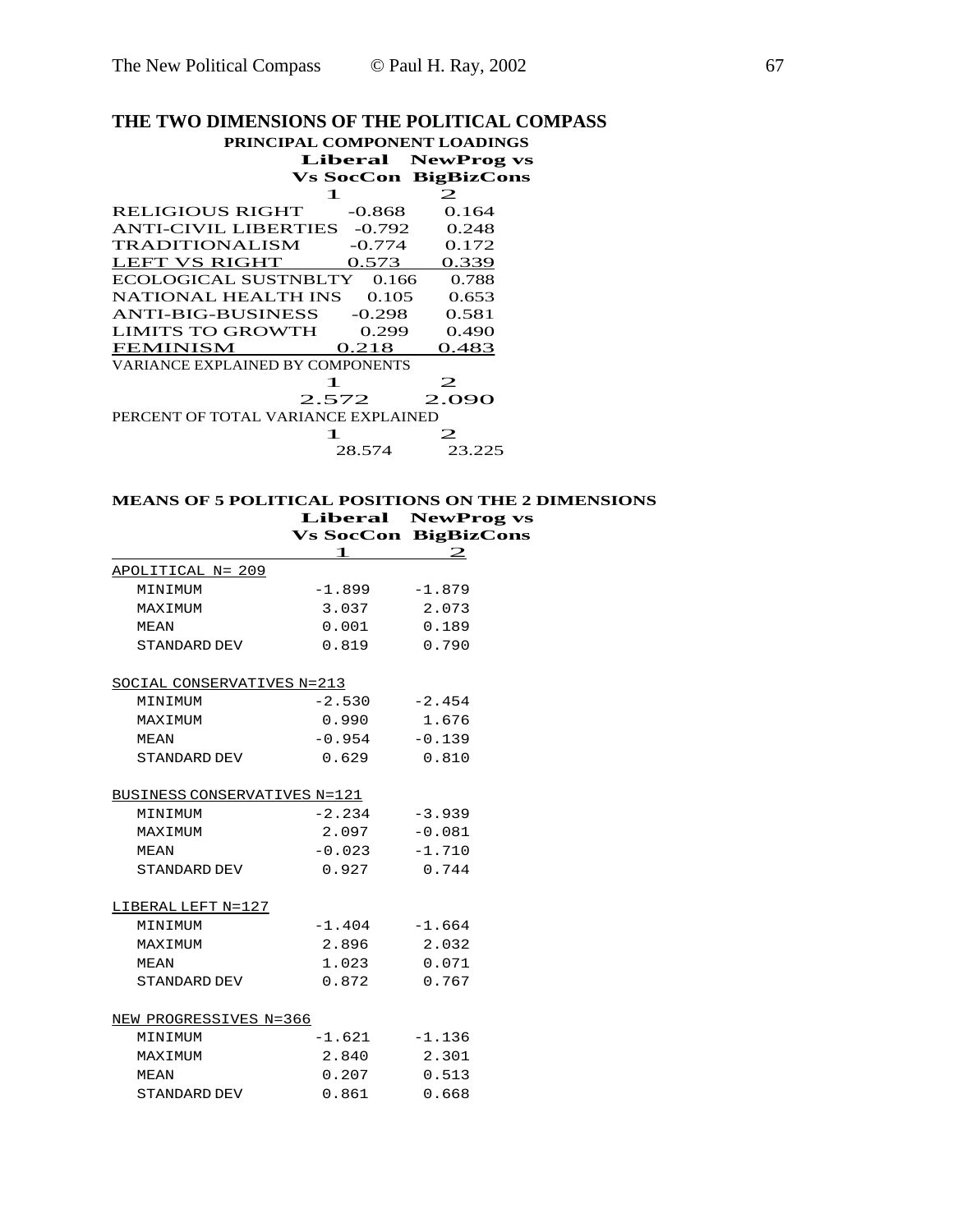**NON-VOTER/VOTER ANALYSIS**

#### DATA USE POLVAR22(VOTER NOPOL SES3 RACE NAGE PCOMPAS5 WAVENET5 C8LIVES CYNICAL3 RELIGRT3 POLITID) SAVE VOTEREST LET NONVOTER=0.0 LET ESTVOTER=0.0 LET PROBVOTE=0.0 REM OBVIOUS NONVOTER SET = 1 IF VOTER=2 OR VOTER=. THEN LET NONVOTER=1

REM SETTING INITIAL VALUES: HIGH SES IF SES3=1 THEN LET PROBVOTE=0.8 REM SETTING INITIAL VALUES: MID SES IF SES3=0 THEN LET PROBVOTE=0.6 REM SETTING INITIAL VALUES: LOW SES IF SES3=-1 THEN LET PROBVOTE=0.4 REM NONWHITE IF RACE>1 THEN LET PROBVOTE=PROBVOTE -0.1 REM  $AGE=18-24$ IF NAGE=1 THEN LET PROBVOTE=PROBVOTE -0.2 REM AGE OVER 70 IF NAGE=5 THEN LET PROBVOTE=PROBVOTE -0.1 REM ALIENATED MODERNS IF C8LIVES=3 THEN LET PROBVOTE=PROBVOTE -0.1 REM NOT CYNICAL IF CYNICAL3=-1 THEN LET PROBVOTE=PROBVOTE + 0.1 REM POLITICAL ID AS STRONG LIBERAL OR STRONG CONSERVATIVE IF POLITID=1 OR POLITID=5 THEN LET PROBVOTE=PROBVOTE +.1 REM FAR ALONG ON THE WAVE OF CHANGE = SUPPORTS A LOT OF CC CAUSES IF WAVENET5>=2 THEN LET PROBVOTE=PROBVOTE + 0.1 REM ON THE RELIGIOUS RIGHT IF RELIGRT3=1 THEN LET PROBVOTE=PROBVOTE + 0.1 REM KEEPING PROBABILITY OF VOTING IN 0-1 RANGE IF PROBVOTE>1 THEN LET PROBVOTE=1 IF PROBVOTE<0 THEN LET PROBVOTE=0 REM SETTING PROBABILITY = ZERO FOR NONVOTERS AND NO POLITICS IF VOTER=2 OR VOTER=. OR PCOMPAS5=0 THEN LET PROBVOTE=0.000 REM SETTING CUT POINT AT P<=.50 IF PROBVOTE<0.5 THEN LET NONVOTER=1 IF NONVOTER=0 THEN LET ESTVOTER=1 **RIIN** 

**TABLE OF PCOMPAS5 (ROWS) BY ESTVOTER (COLUMNS) COLUMN PERCENTS**

|         | NonVoter         | EstVoter | TOTAL  | N      |
|---------|------------------|----------|--------|--------|
|         |                  |          |        |        |
|         | NoPolitics 53.77 | 0.00     | 19.98  | 207.00 |
| SocCons | 13.77            | 21.66    | 18.73  | 194.00 |
| BizCons | 5.45             | 18.59    | 13.71  | 142.00 |
| LibLeft | 6.75             | 15.05    | 11.97  | 124.00 |
| NewProg | 20.26            | 44.70    | 35.62  | 369.00 |
|         |                  |          |        |        |
| TOTAL   | 100.00           | 100.00   | 100.00 |        |
| N       | 385              | 651      | 1036   |        |
|         |                  |          |        |        |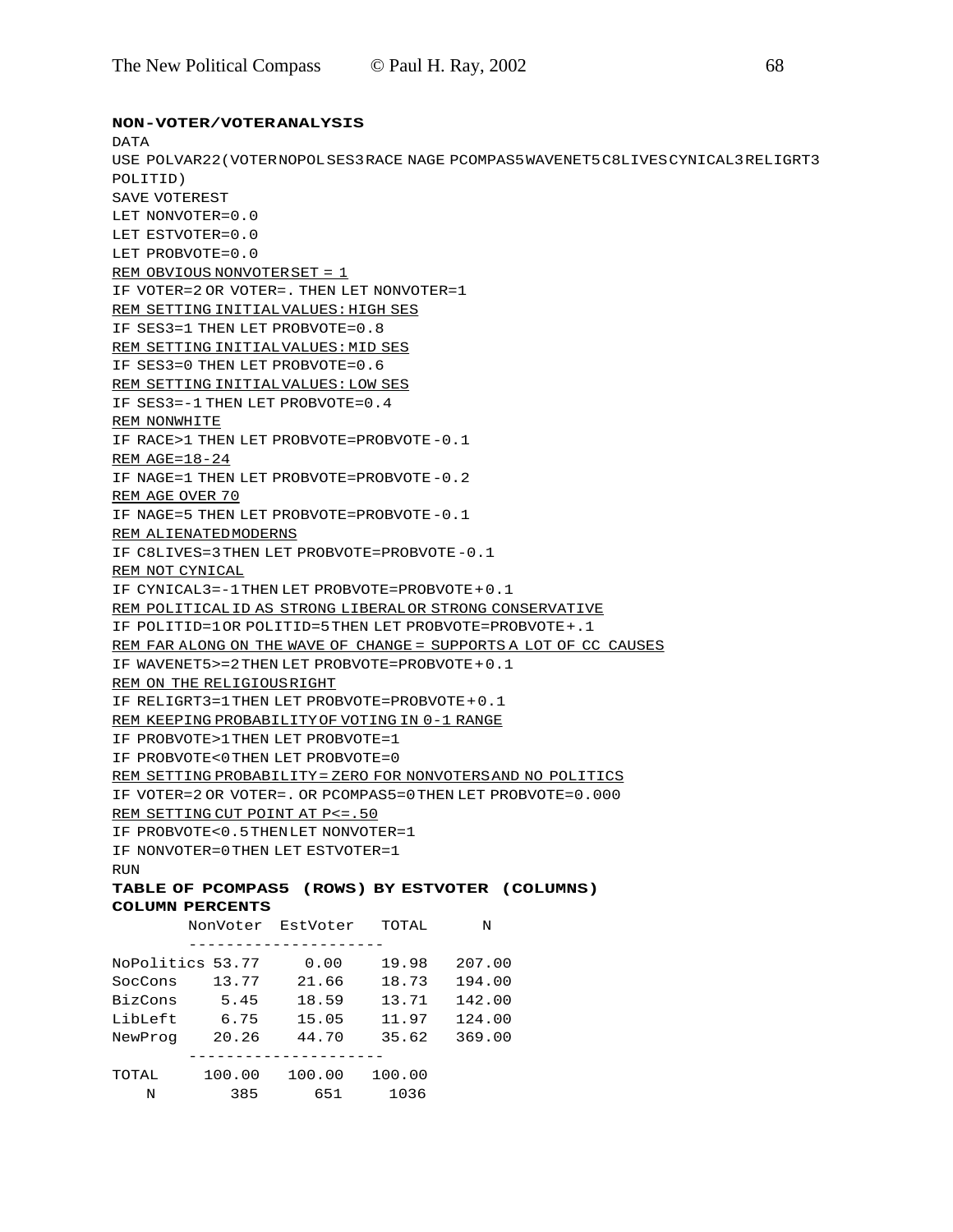TABLE OF PCOMPAS5 (ROWS) BY ESTVOTER (COLUMNS) ROW PERCENTS

|                                               |             | $0.000$ 1.000 TOTAL<br>-----       |                                              | $\mathbf N$                                    |  |
|-----------------------------------------------|-------------|------------------------------------|----------------------------------------------|------------------------------------------------|--|
| NoPolitics 100.00<br>SocCons 27.32<br>BizCons | 14.79       | 72.68<br>85.21                     | $0.00$ $100.00$ $207.00$<br>100.00<br>100.00 | 194.00<br>142.00                               |  |
| LibLeft                                       | 20.97       | 79.03                              | 100.00                                       | 124.00                                         |  |
| NewProg                                       |             | 21.14 78.86 100.00                 |                                              | 369.00                                         |  |
| TOTAL<br>$\mathbb N$                          | 385         | 37.16 62.84 100.00<br>651 1036     |                                              |                                                |  |
| ROW PERCENTS                                  |             |                                    |                                              | TABLE OF WAVENET5 (ROWS) BY ESTVOTER (COLUMNS) |  |
|                                               |             | $0.000$ 1.000 TOTAL                |                                              | Ν                                              |  |
|                                               |             | $-1.000$ 40.82 59.18 100.00 196.00 |                                              |                                                |  |
|                                               | 0.000 54.07 | 45.93                              | 100.00                                       | 172.00                                         |  |
| 1.000                                         | 44.89       | 55.11                              | 100.00 274.00                                |                                                |  |
|                                               | 2.000 26.19 | 73.81                              | 100.00 252.00                                |                                                |  |
|                                               |             | 3.000 16.20 83.80 100.00 142.00    |                                              |                                                |  |
| TOTAL                                         |             | 37.16 62.84 100.00                 |                                              |                                                |  |
| N                                             | 385         | 651                                | 1036                                         |                                                |  |
| COLUMN PERCENTS                               |             |                                    |                                              | TABLE OF WAVENET5 (ROWS) BY ESTVOTER (COLUMNS) |  |
|                                               |             | $0.000$ 1.000 TOTAL                |                                              | Ν                                              |  |
|                                               |             | $-1.000$ 20.78 17.82 18.92 196.00  |                                              |                                                |  |
|                                               |             | $0.000$ 24.16 12.14 16.60 172.00   |                                              |                                                |  |
|                                               |             | 1.000 31.95 23.20 26.45 274.00     |                                              |                                                |  |
|                                               | 2.000 17.14 |                                    | 28.57 24.32                                  | 252.00                                         |  |
| 3.000                                         | 5.97        |                                    | 18.28   13.71                                | 142.00                                         |  |
| TOTAL                                         |             | 100.00 100.00 100.00               |                                              |                                                |  |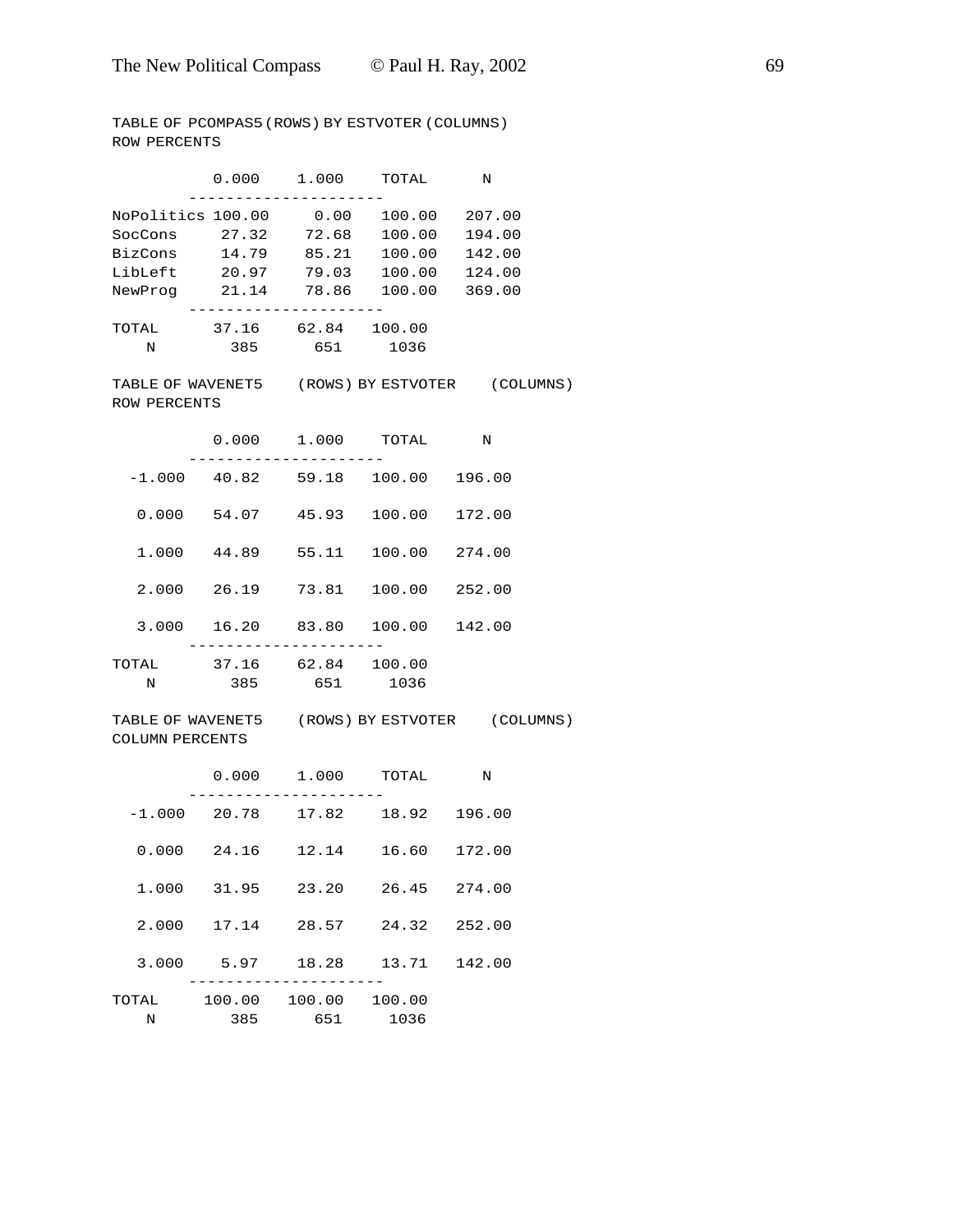TABLE OF C8LIVES (ROWS) BY ESTVOTER (COLUMNS)

ROW PERCENTS

|            |              | 0.000 1.000        | TOTAL                           | $\mathbb N$ |  |
|------------|--------------|--------------------|---------------------------------|-------------|--|
| 1.000      |              |                    | 54.87 45.13 100.00 226.00       |             |  |
| 2.000      |              |                    | 19.75 80.25 100.00 81.00        |             |  |
| 3.000      |              |                    | 61.88 38.12 100.00              | 160.00      |  |
|            |              |                    | 4.000 39.72 60.28 100.00 141.00 |             |  |
|            |              |                    | 5.000 15.20 84.80 100.00 125.00 |             |  |
| 6.000      |              |                    | 15.52 84.48 100.00 58.00        |             |  |
| 7.000      |              |                    | 28.89 71.11 100.00 135.00       |             |  |
|            |              |                    | 8.000 20.91 79.09 100.00 110.00 |             |  |
| TOTAL<br>N | 385 651 1036 | 37.16 62.84 100.00 |                                 |             |  |

TABLE OF C8LIVES (ROWS) BY ESTVOTER (COLUMNS) COLUMN PERCENTS

|             | 0.000 1.000 TOTAL N            |              |              |
|-------------|--------------------------------|--------------|--------------|
|             | 1.000 32.21 15.67 21.81 226.00 |              |              |
| 2.000       | 4.16 9.98 7.82 81.00           |              |              |
| 3.000       | 25.71 9.37                     | 15.44 160.00 |              |
| 4.000       | 14.55 13.06                    |              | 13.61 141.00 |
|             | 5.000 4.94 16.28 12.07 125.00  |              |              |
| 6.000       | 2.34 7.53                      | 5.60 58.00   |              |
| 7.000       | 10.13 14.75 13.03              |              | 135.00       |
|             | 8.000 5.97 13.36 10.62 110.00  |              |              |
|             | TOTAL 100.00 100.00 100.00     |              |              |
| $\mathbf N$ | 385 651 1036                   |              |              |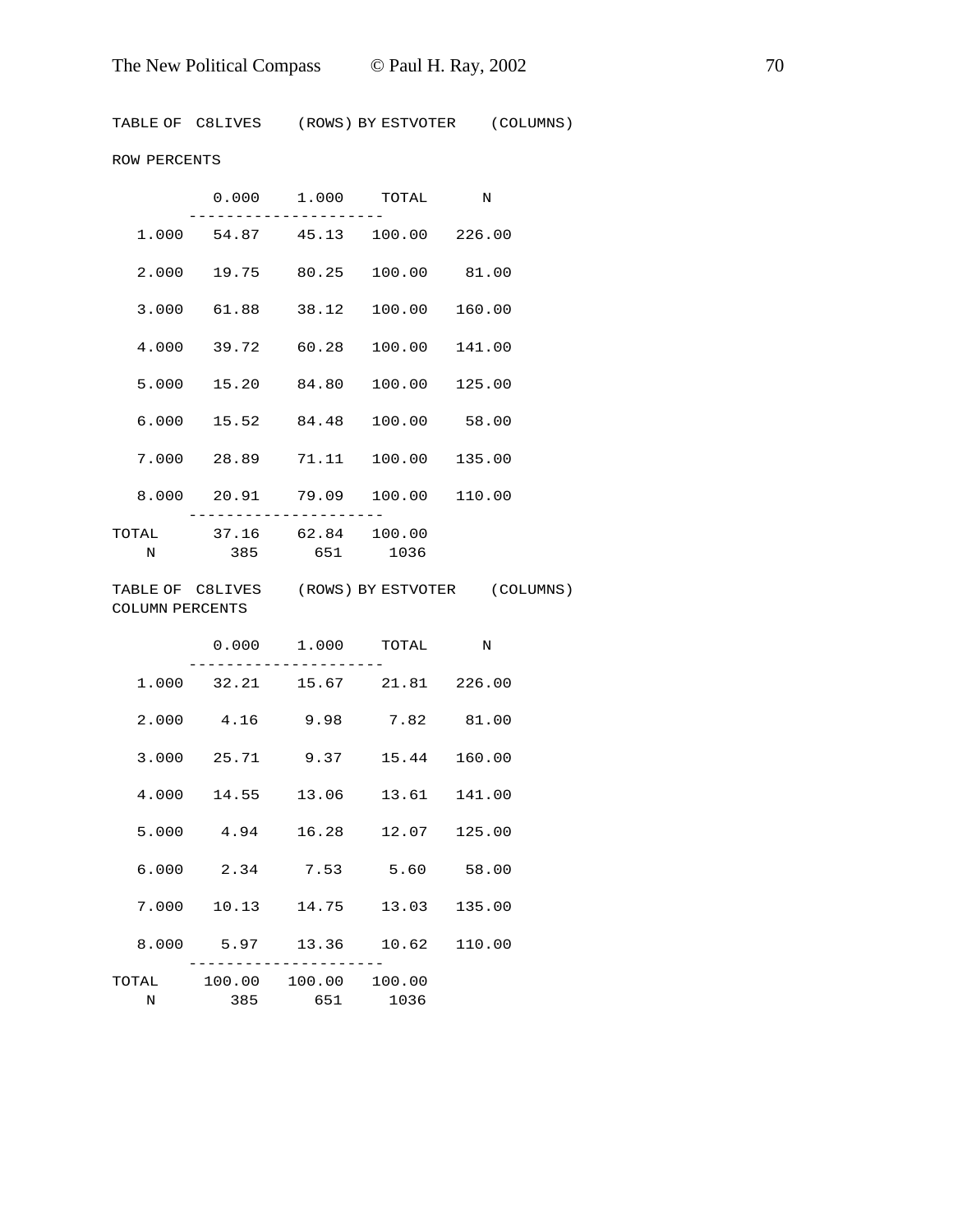### **Questionnaire Items Used to Make Measurement Scales NoPolitics**

None of the above: Not interested in politics, Not registered & Centrist, Not registered & Independent party

Left vs Right

PolitID =very=+2 to somewhat=+1 liberal/ somewhat=–1 to very conservative=-2 (center /nonpolitical=0) I'm concerned that the Religious Right is gaining too much power and influence I'm concerned that leftists and big government have too much power and influence

Health Insurance

America needs a health insurance plan that covers everyone, rich or poor, for all illnesses Health insurance is the responsibility of the individual; government should keep out of it

#### **Social Change**

How important to your life is: wanting to be involved in creating a better society desire for a new way of life in America optimism about new developments in our culture having your work make a contribution to society looking for ways to create social change

#### Feminism

I'm concerned that women and men don't get equal pay for equal work I'm concerned that more women should be top leaders in business and government Women should never have to return to their traditional roles in society

#### Anti immigrant

Illegal immigrants are putting too big a burden on American health care America needs its diversity of ethnic groups If we don't stop foreigners from coming here, it will endanger our American way of life Illegal immigrants are putting too big a burden on America's schools

#### **Neither left nor right**

Very liberal or very conservative=-2, Somewhat liberal or somewhat conservative=-1 No politics=0, Have some politics + centrist=+1, Have some politics + neither left nor right suits me=+2

#### **Anti big biz**

Corporate greed and shortsightedness are harming our country Business corporations generally strike a pretty fair balance between making profits and serving the public Business corporations make too much profit

#### **Pvt Enterprise**

Most government programs could be done better by the market Private enterprise should be unleashed to solve our social problems

#### **Limits to Growth**

It's better to protect jobs than endangered species and forests We need to limit economic growth to save the environment I'm concerned that America is not competitive enough economically There is no way that economic growth can go on forever in a finite world We need *more* economic growth to take care of human needs, not less growth